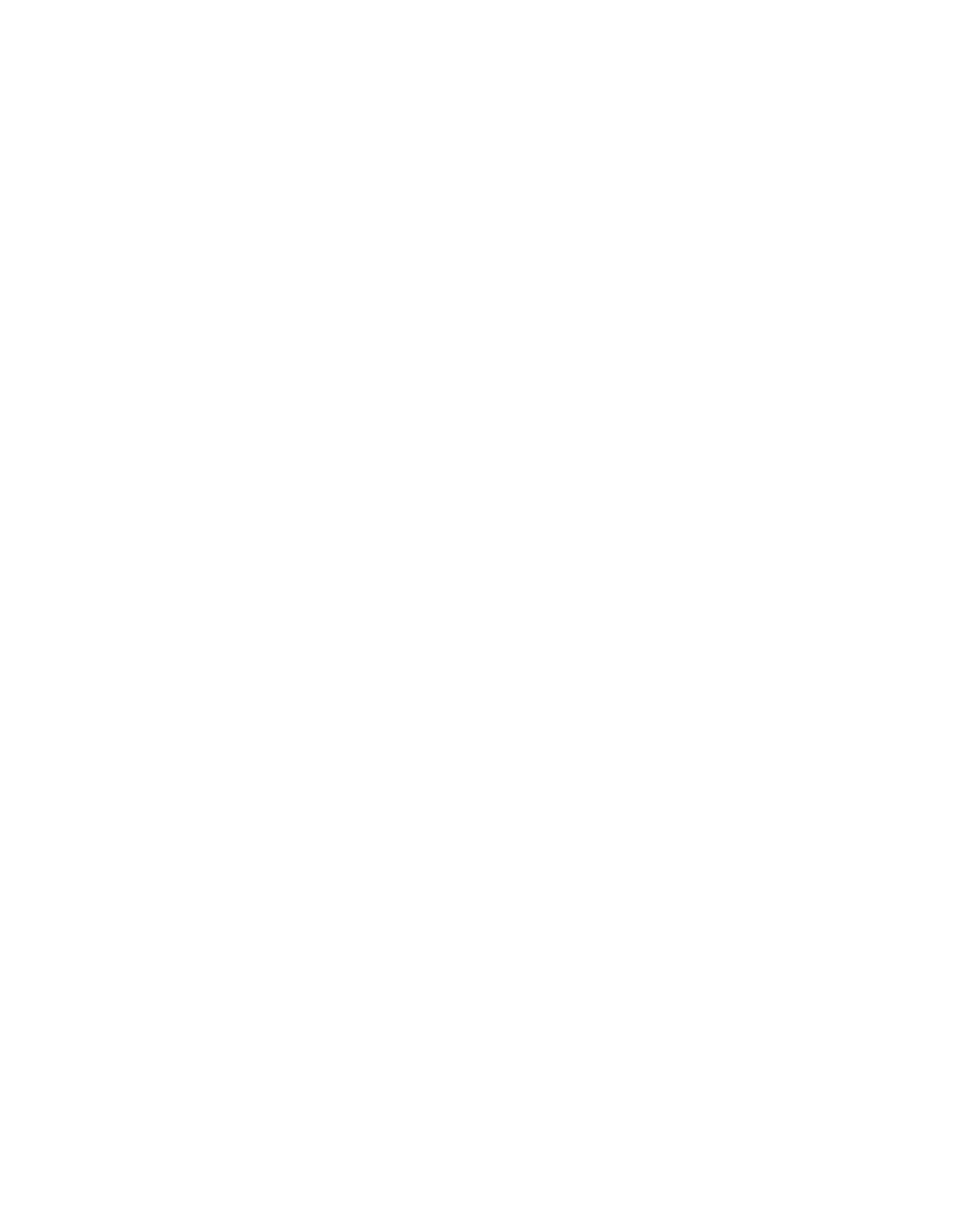

# State Firemen's and Fire Marshals' Association of Texas

Texas Volunteer Firefighters' and Fire Marshals' Certification Board

4450 Frontier Trail • Austin, Texas 78745-1514 • (512) 454-3473 www.sffma.org  $\bullet$  (800) 580-7336

TO: Texas Fire Chiefs and Certification Coordinators

FROM: Texas Volunteer Firefighters' and Fire Marshals' Certification Board

RE: SFFMA Firefighter Certification Program

Enclosed is a copy of the Certification Program for Volunteer Firefighters. Included in this packet are the necessary forms and required training for Introductory to Fire Fighting, Basic Firefighter, Intermediate Firefighter, Advanced Firefighter, Master Firefighter, Certification Coordinator, and Instructor Level I and Level II. Additionally you will find the breakdown for various schools at A&M as well as some common questions and answers regarding the State Firemen's and Fire Marshals' Association (SFFMA) Certification Program.

An information packet on the Specialized Certification Programs is available upon request from the Austin office or from the Certification page of the SFFMA website (www.sffma.org/certification.html).

WE ARE SENDING ONLY ONE COPY OF EACH FORM AND SUGGEST THAT YOU REPRODUCE THE NUMBER YOU NEED. If you have no means of reproducing these forms, please contact the Austin office and we will supply the number of forms you need.

The forms for any and all certifications should be returned to the Austin office upon completion along with the proper processing fees and appropriate documentation.

The Texas Volunteer Firefighters' and Fire Marshals' Certification Board recommends that your department initiate this program and join the volunteer firefighters of Texas in upgrading our training standards. In order to maintain the integrity of this program, it is strongly recommended that the Chief attend a Certification Workshop once every three years.

Each of the Association's member departments has access to the SFFMA Online program which enables the department to: maintain current contact information and membership rosters; track and report training hours; generate dues invoices and certification applications. Access information can be obtained by contacting the Austin office.

If you have any questions regarding any of these programs, contact your Area Board Member or the Austin office at the above address.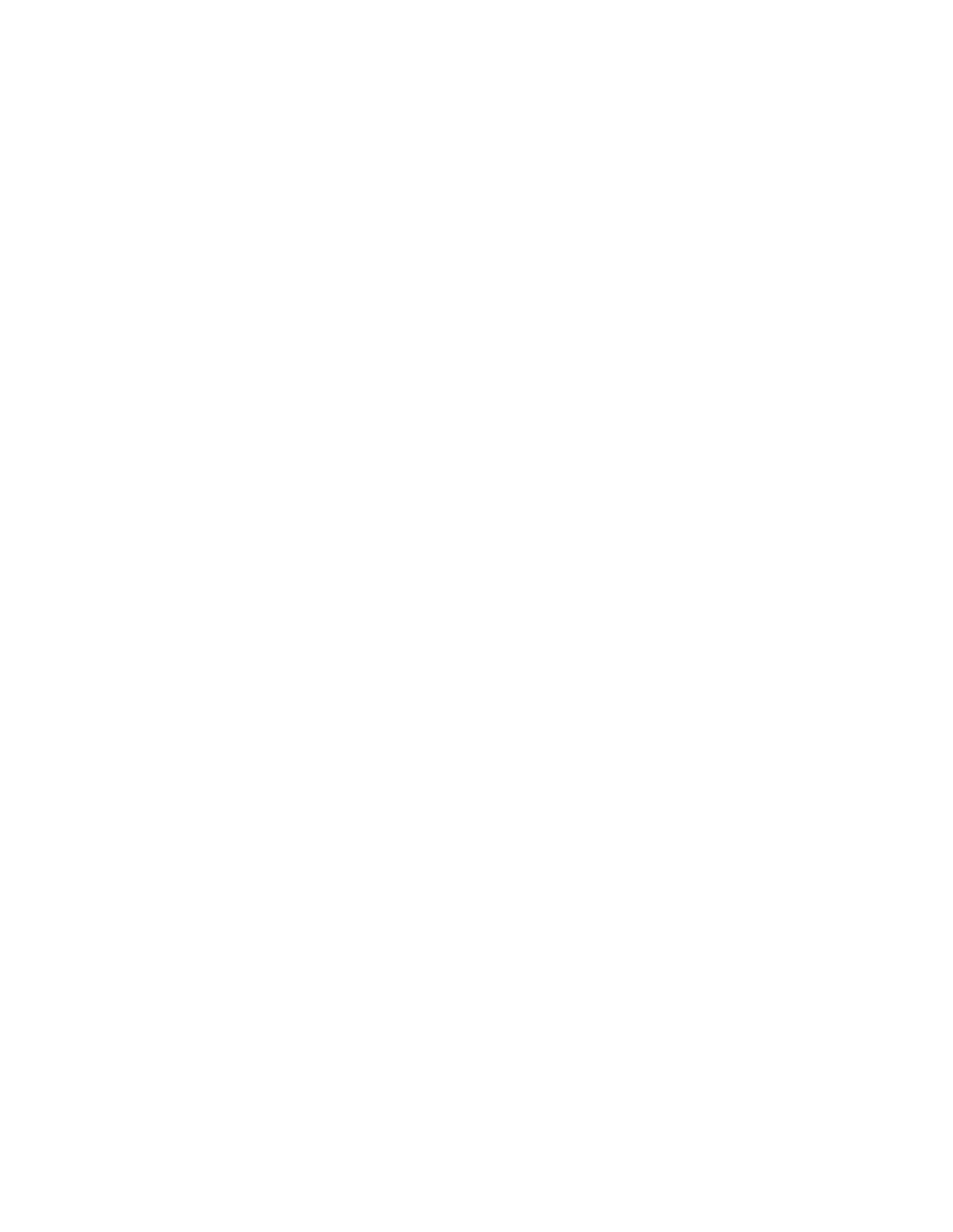# **TABLE OF CONTENTS**

| Τ.    |                                                                              |  |  |  |  |  |
|-------|------------------------------------------------------------------------------|--|--|--|--|--|
| Ш.    |                                                                              |  |  |  |  |  |
| III.  |                                                                              |  |  |  |  |  |
| IV.   |                                                                              |  |  |  |  |  |
| V.    |                                                                              |  |  |  |  |  |
| VI.   | Minimum Standards for Certification Coordinators and Instructors Page 6      |  |  |  |  |  |
| VII.  |                                                                              |  |  |  |  |  |
| VIII. |                                                                              |  |  |  |  |  |
|       |                                                                              |  |  |  |  |  |
| IX.   | Minimum Standards for Basic/Intermediate/Advanced Certification Page 10      |  |  |  |  |  |
|       | Training Requirements for Basic/Intermediate/Advanced Certification  Page 11 |  |  |  |  |  |
|       | Curriculum for Firefighter Certification:                                    |  |  |  |  |  |
|       | Section 1:                                                                   |  |  |  |  |  |
|       | Section 2:                                                                   |  |  |  |  |  |
|       | Section 3:                                                                   |  |  |  |  |  |
|       | Section 4:                                                                   |  |  |  |  |  |
|       | Section 5:                                                                   |  |  |  |  |  |
|       | Section 6:                                                                   |  |  |  |  |  |
|       | Section 7:                                                                   |  |  |  |  |  |
|       | Section 8:                                                                   |  |  |  |  |  |
|       | Section 9:                                                                   |  |  |  |  |  |
|       |                                                                              |  |  |  |  |  |
|       |                                                                              |  |  |  |  |  |
|       |                                                                              |  |  |  |  |  |
|       |                                                                              |  |  |  |  |  |
|       |                                                                              |  |  |  |  |  |
|       |                                                                              |  |  |  |  |  |
|       |                                                                              |  |  |  |  |  |
|       |                                                                              |  |  |  |  |  |
|       |                                                                              |  |  |  |  |  |
|       |                                                                              |  |  |  |  |  |
|       |                                                                              |  |  |  |  |  |
|       |                                                                              |  |  |  |  |  |
|       |                                                                              |  |  |  |  |  |
|       |                                                                              |  |  |  |  |  |
|       |                                                                              |  |  |  |  |  |
|       |                                                                              |  |  |  |  |  |
|       |                                                                              |  |  |  |  |  |
|       |                                                                              |  |  |  |  |  |
|       |                                                                              |  |  |  |  |  |
|       |                                                                              |  |  |  |  |  |
|       |                                                                              |  |  |  |  |  |
|       |                                                                              |  |  |  |  |  |
| Х.    |                                                                              |  |  |  |  |  |
| XI.   |                                                                              |  |  |  |  |  |
|       |                                                                              |  |  |  |  |  |
|       |                                                                              |  |  |  |  |  |
|       |                                                                              |  |  |  |  |  |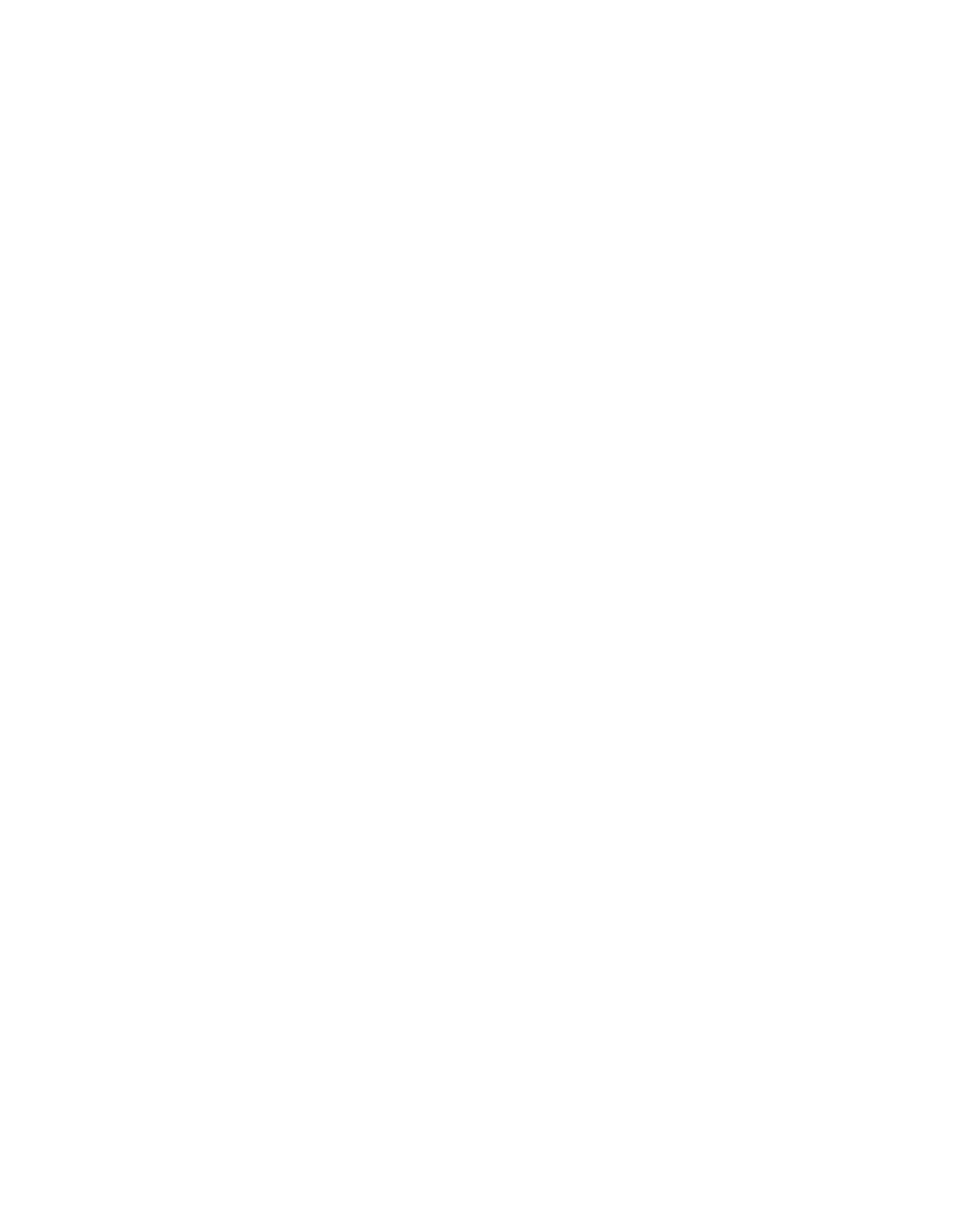#### **I. RECOMMENDATION**

That Certification Programs for volunteer firefighters be established in the State of Texas on a voluntary basis and said programs be administered through the State Firemen's and Fire Marshals' Association office: Basic program effective January 1, 1975; Intermediate and Advanced programs effective February 24, 1979; Master program effective July 1, 1990; Introductory Fire Fighting effective March 19, 1994; Volunteer Fire Prevention and Investigation Personnel programs updated effective January 1, 2000; Driver/Operator program effective August 1, 2000; Fire Officer, Public Fire Educator and Public Information Officer programs implemented January 28, 2006. Additional programs will be implemented as deemed necessary by the Certification Board.

Descriptions and requirements of the Specialized Programs are available upon request or can be downloaded from the Certification page of the Association website.

#### **II. BOARD MEMBERS**

That a Board of no more than twenty (20) members, appointed by the President of the State Firemen's and Fire Marshals' Association of Texas and known as the Texas Volunteer Firefighters' and Fire Marshals' Certification Board, administer the program.

- A. Board Members will be appointed to serve four-year terms on the board.
- B. Vacancies of the Board will be filled by the President of the State Association to fill unexpired terms caused by any reason.
- C. No two Board Members are to be from the same zone area.
- D. Board Member must be an active member of a regularly organized volunteer or combination fire department that holds current membership in the State Firemen's and Fire Marshals' Association.
- E. Board Member must maintain a current individual membership in the State Firemen's and Fire Marshals' Association.
- F. Board Member must have at least eight (8) years experience with a recognized fire department or combination of recognized fire departments and meet the criteria for Certification Coordinator.
- G. Board Member must reside in the zone that is to be represented.
- H. Prospective new Board Member's name and resume must be submitted in writing by the SFFMA District to the President and Executive Director of the State Association.
- I. There may be up to two (2) assistants per zone, designated by the Board Member from that zone. Assistants will be non-voting members.

#### **III. PROCEDURES OF THE BOARD**

- A. Meetings
	- 1. The Board shall meet at such times and places in the State of Texas as it deems necessary.
	- 2. Meetings shall be called by the Chairman upon his own motion, or upon the written request of five members.
- B. Quorum A majority of members shall constitute a quorum.
- C. Orders of Business Robert's Rules of Order shall prevail for all meetings.
- D. Officers:
	- 1. Officers of the Board shall consist of a Chairman, Vice Chairman, Secretary and Assistant Secretary.
	- 2. The Board shall elect its officers from the appointed members at its first meeting succeeding the June State Convention.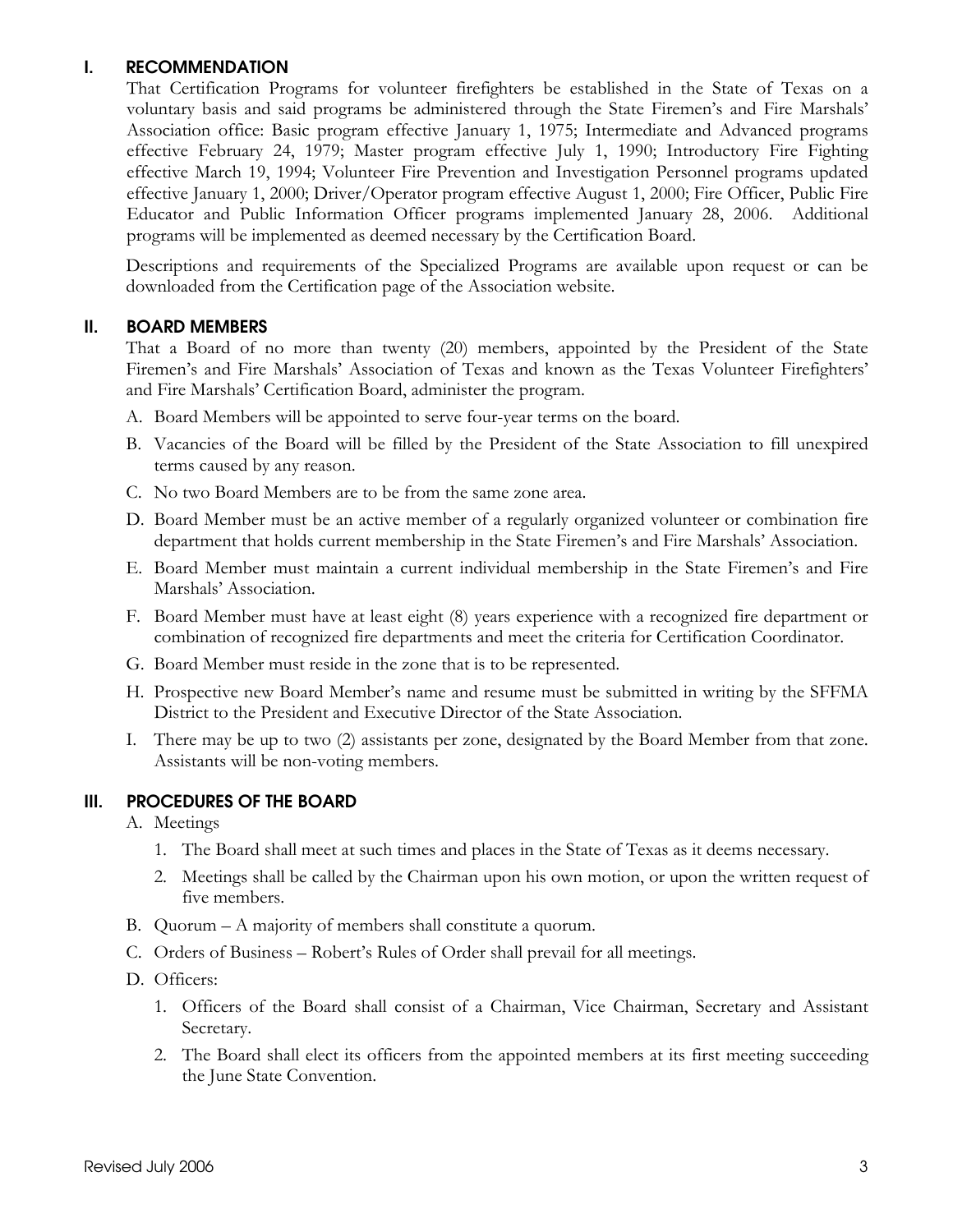#### **IV. CERTIFICATION IMPLEMENTATION METHOD**

- A. General Statement
	- 1. It shall be understood that the suggested minimum standards herein described are designated as minimum programs. Participating Fire Departments are encouraged to exceed the minimum programs wherever possible. Continuous training beyond the minimum standards and testing on a regular basis for volunteer firefighters is strongly recommended. Nothing in these regulations shall limit or be construed as limiting the powers of the fire department or other agency or department of any Texas city, town, county, or municipal corporation to enact rules and regulations which establish a higher standard of training above the minimum.

Although the Board strongly endorses and supports adequate physical ability and good moral character as entrance requirements into a fire department, the matter of establishing entrance requirements is left to the respective local department.

2. Each participating fire department must have a current set of books from the library of any of the approved publishers, and must maintain current editions as they become available. Contact the SFFMA office for a current list of manuals required, or refer to our website at www.sffma.org.

 Lesson plans, binders and all approved training manuals, slides, VHS video tapes and current prices are available from the State Firemen's and Fire Marshals' Association office in Austin at discounted prices. Purchase programs may be arranged on an individual need basis.

- 3. Training provided under this certification program should include facilities, apparatus, equipment, reference materials and records to support a quality volunteer firefighter education and training program. The resources should provide for classroom instruction, demonstrations and practical exercises for the firefighter to develop the knowledge and skills required for volunteer firefighter certification.
- 4. Forms to apply for certification or to maintain progress of each member will be furnished upon request and are available online (www.sffma.org/certification.html). Forms shall be returned to the Association office in Austin for processing.
- B. Objectives
	- 1. The objective of the Board is to raise the level of competence of volunteer fire fighting and prevention personnel by establishing minimum standards.
	- 2. The Board has the authority to certify volunteer fire protection training and educational programs as having attained the minimum required standards suggested by the Board.
- C. Definitions
	- 1. Certain definitions are used in describing the minimum standards and related requirements as suggested by the Board.
	- 2. Definitions used include the following:
		- a. Board is the Texas Volunteer Firefighters' and Fire Marshals' Certification Board.
		- b. Chairman is the presiding officer of the Board.
		- c. Fire Chief is the head of the fire department.
		- d. Active Firefighter is 18 years of age or older who participates in a minimum of 40% of the drills, 25% of the fire/emergency calls, and the certification program approved by the State Firemen's and Fire Marshals' Association of Texas by the submission of an annual progress report of training hours earned.
		- e. Certification Coordinator is the official person in charge of setting up, maintaining and validating all of the certification records.
		- f. Trainee is a member of the fire department who has not satisfied the requirements of Basic Certification.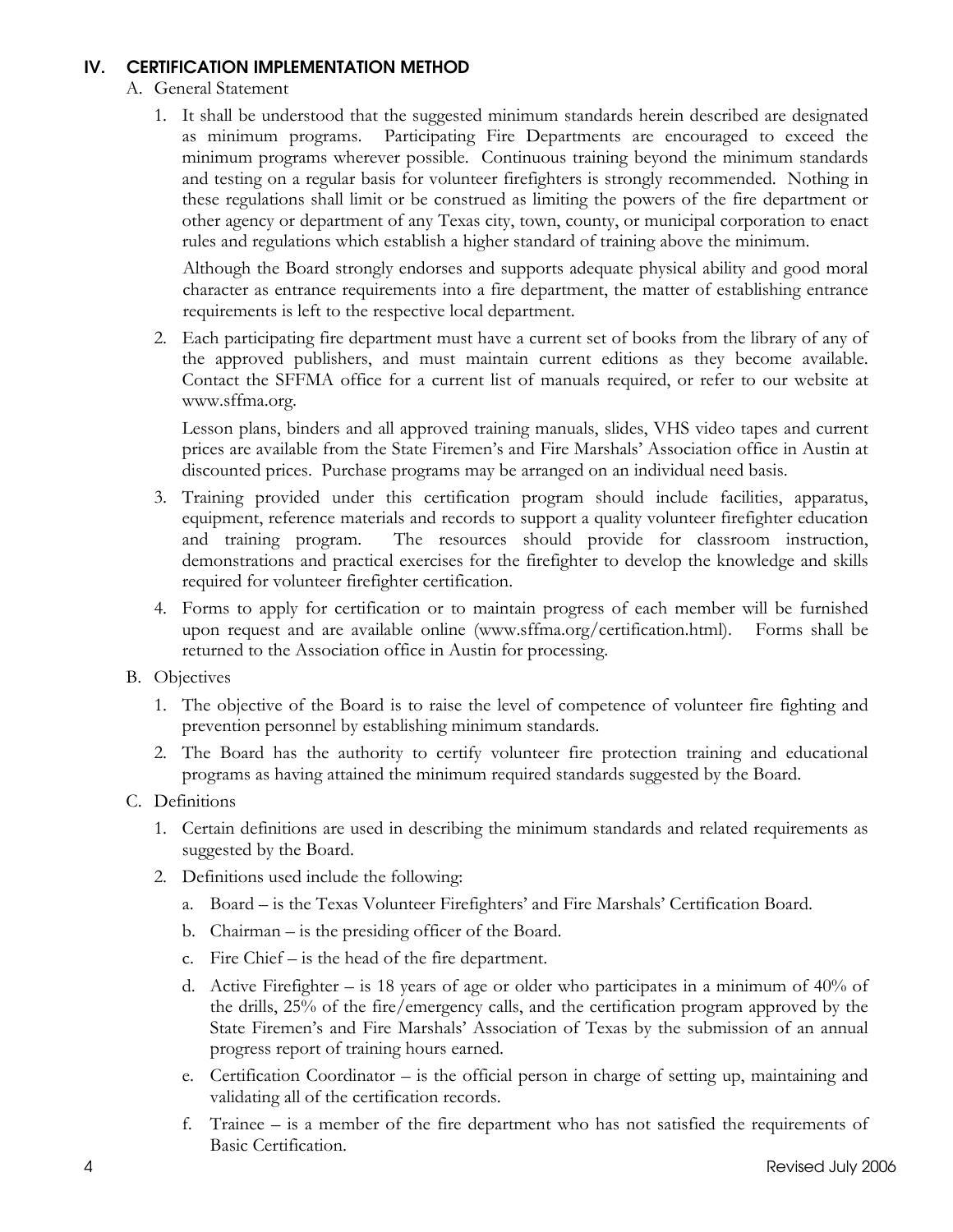- g. Department is a fire department that utilizes fire suppression and prevention personnel.
- h. School is any school, college, university, academy or local training program which offers fire service training and includes within its meaning the combination of course curriculum, instructors, and facilities.
- i. Requirement is a description of a provision, which relates to suggested minimum standards.
- j. Specification is a description of a requirement supplementing a section of the regulations.
- k. Examination is a Board approved test administered by the Board and/or a Board approved examiner, which an individual must pass as one of the requirements for accredited certification.
- l. Curriculum The objectives established by the Board as a minimum requirement for certification as an SFFMA approved Basic, Intermediate, and Advanced Volunteer Firefighter.
- m. Objective The criteria required for mastery of each numbered statement.
- n. Eligibility  $A$  determination of whether or not an individual has met the requirements set by the Board and would therefore be allowed to take a Board examination.
- o. Endorsement of Eligibility  $-A$  signed statement testifying to the fact that an individual has met the training hour requirements and objectives of specific levels of the Board approved curriculum and is qualified to take a Board approved examination of such level.
- p. Examinee An individual who has met the Board requirements and therefore qualifies to take a Board approved examination.
- q. Examiner An individual appointed and/or approved by the Board or Board member to administer a Board approved examination.
- r. Certificate of Successful Completion A document supplied by the SFFMA which identifies and shall be used as proof that an individual has completed the required training hours and has successfully passed the Board approved examination(s) for a specific level of the SFFMA Volunteer Firefighter Curriculum.

#### **V. PARTICIPATING REQUIREMENTS**

- A. Any individual participating in this program must be a member in good standing of a regularly organized Fire Department; must have and maintain a current individual membership status in the State Firemen's and Fire Marshals' Association of Texas; and said Fire Department must maintain a current membership in the State Firemen's and Fire Marshals' Association of Texas. Participation in district association is strongly encouraged.
- B. The participating department MUST submit to the State Firemen's and Fire Marshals' Association office an annual progress report, showing the number of training hours received by participating members in each category. This report is to be submitted to the Austin office by January  $31<sup>st</sup>$  of each year for the training received through the previous year. A twenty-five dollar (\$25.00) late fee will be assessed on all reports received after the due date.

All participating members of the department should be included in the annual progress report and hours of training for the previous year(s) shown for each individual. In order to show proficiency in an area of certification, it is necessary to include hours for levels individuals have already certified.

C. All training must be certified by the Fire Chief and the Certification Coordinator who must meet the criteria of the Texas Volunteer Firefighters' and Fire Marshals' Certification Board and who has been either elected by his or her department or appointed by the Fire Chief of that department.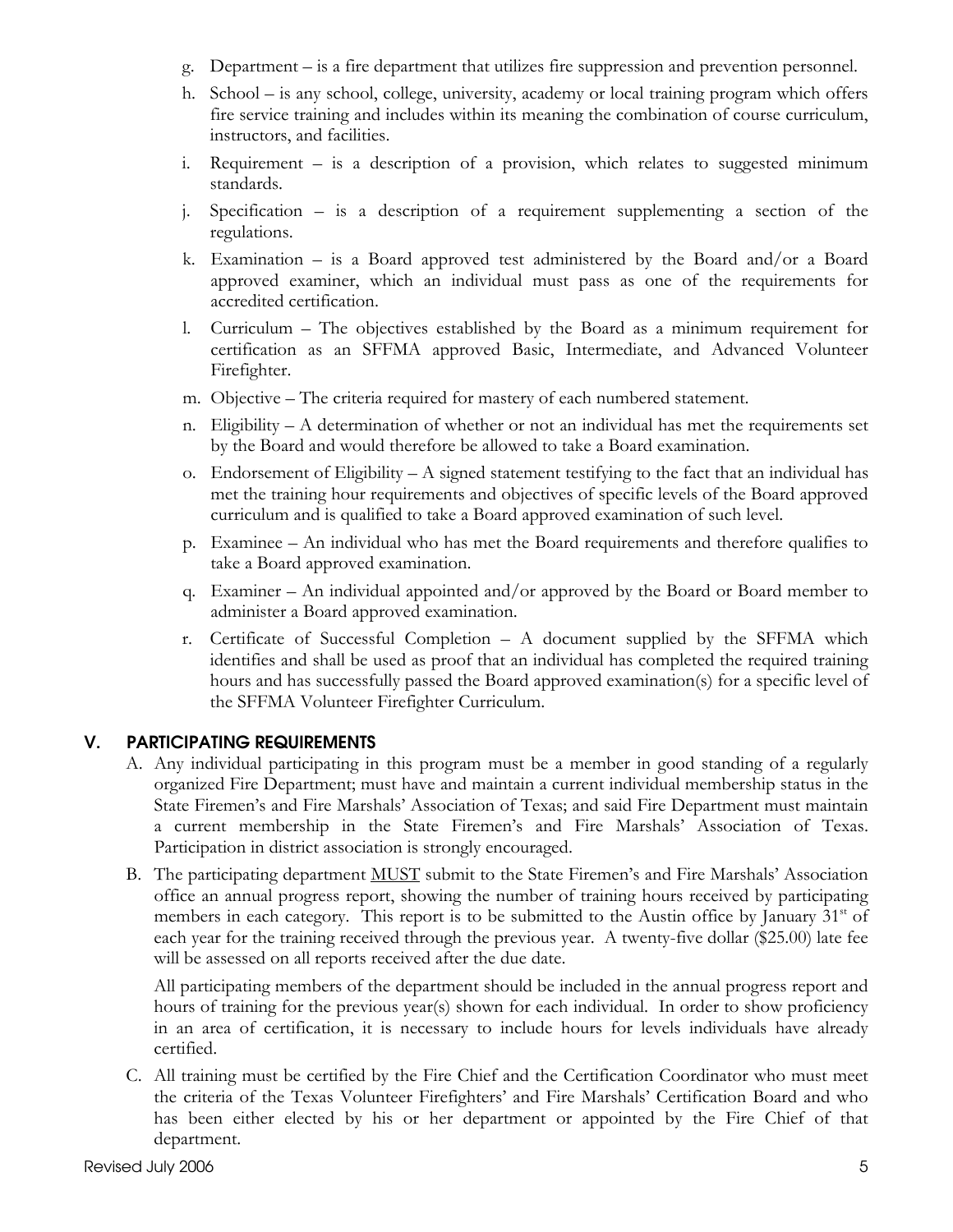- D. A completed Certification Coordinator's application, signed by the Chief and applicant, and accompanied by the ten dollar (\$10.00) processing fee, must be sent directly to the Austin office for approval and final processing.
- E. A personnel change in the Certification Coordinator's position will require a new application be completed. If a Certification Coordinator either resigns or is replaced by a new Certification Coordinator and then at a later date returns to said Coordinator position, he/she must submit a letter signed by the Chief notifying the Austin office of his/her reinstatement to said position.
- F. The Board has the power to revoke any certificate issued in the certification program, if the Board determines that:
	- 1. the program is not being conducted properly;
	- 2. the program is being abused in the department;
	- 3. a certificate was wrongly issued or fraudulently obtained; or
	- 4. a person's criminal conviction of a felony or misdemeanor directly relates to the duties and responsibilities of the holder of a certificate issued by the Texas Volunteer Firefighters' and Fire Marshals' Certification Board.

The Board may:

- 1. deny to a person the opportunity to be examined for a certificate;
- 2. deny the application for a certificate;
- 3. suspend or revoke an existing certificate; or
- 4. limit the terms or practice of a certificate to areas prescribed by the Board.

The methods and procedures for any revocation herein shall be established at the discretion of the Board.

- G. Upon achievement of all objectives and/or hours required for a particular level and after the appropriate amount of hours for certification have been met, the individual should:
	- 1. complete and sign the proper form;
	- 2. have it signed by the Certification Coordinator and the Fire Chief of his/her department;
	- 3. attach a record of all hours achieved; and
	- 4. send it along with the required processing fee to the SFFMA Austin office.

The Austin office will issue the appropriate certificate, ID card and shoulder patch. Note: As of September 1, 1995, the approved examination is optional.

H. Certified volunteer firefighters may purchase additional shoulder patches from the State Firemen's and Fire Marshals' Association office in Austin.

#### **VI. MINIMUM STANDARDS FOR CERTIFICATION COORDINATOR & INSTRUCTORS**

A. Certification Coordinator

The Certification Coordinator must be a member in good standing in the regularly organized fire department, which is a member of the State Firemen's and Fire Marshals' Association of Texas and have and maintain a current individual membership status in the State Firemen's and Fire Marshals' Association of Texas.

- 1. The Certification Coordinator must have successfully completed one of the following:
	- a. Methods of Teaching Course for the Fire Service;
	- b. Instructional Techniques for Company Officers; or
	- c. Any Board approved comparable educational instructional course
- 2. The Certification Coordinator MUST attend at least one (1) Certification Board Workshop every two (2) years.
- 3. The Certification Coordinator must hold SFFMA Basic Firefighter Certification.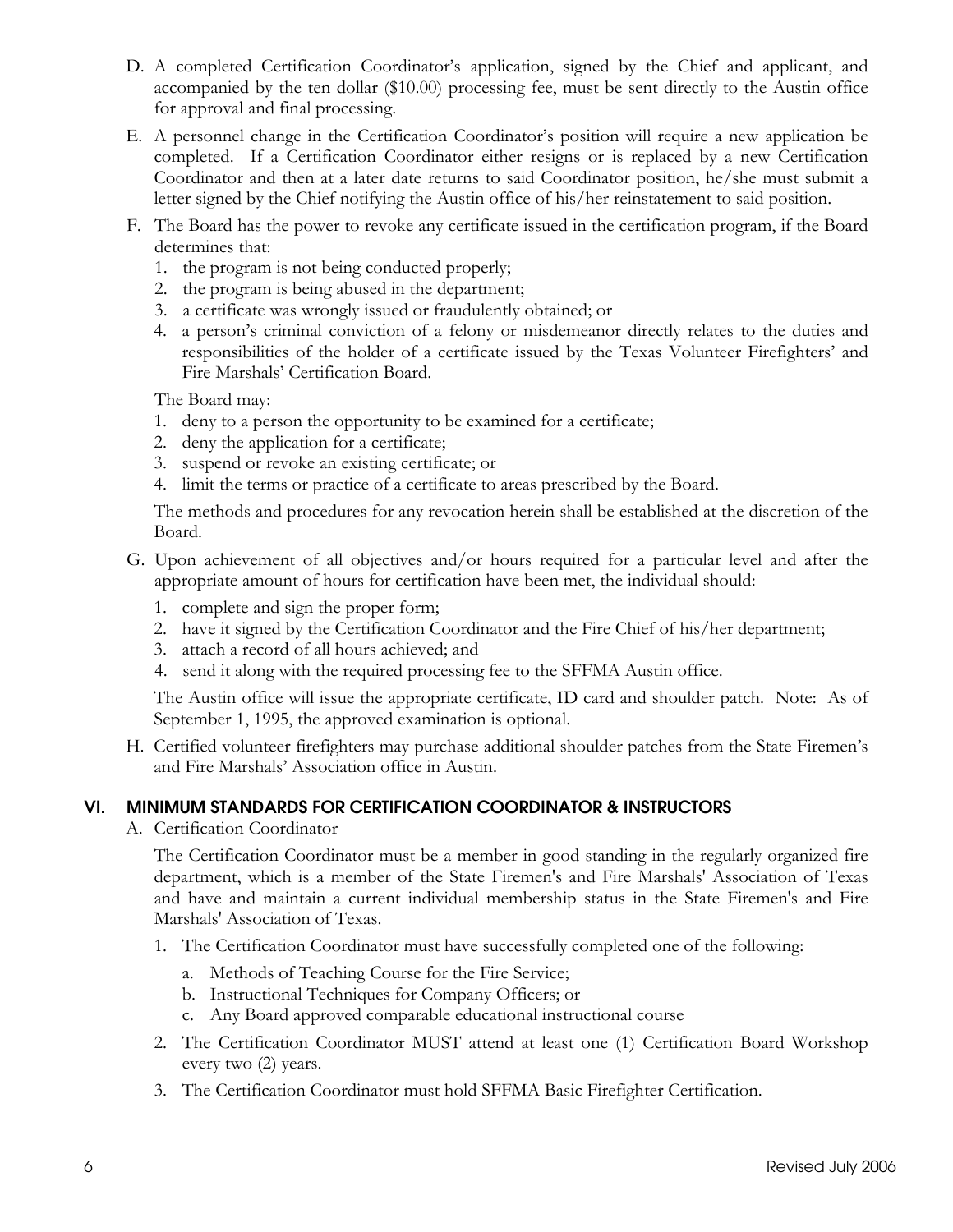- 4. Personnel who have been certified as the Certification Coordinator and who have left that position only to return at a later date to same said position **MUST submit in writing** to the Austin office verification from the Fire Chief that they have returned to the position of Certification Coordinator. Re-application is not necessary if the letter is signed by the Chief and can be verified as such.
- 5. The Certification Coordinator and the Fire Chief **CANNOT** be one in the same person and there can be only one Certification Coordinator per department.
- 6. Applications with the necessary supporting information and data must be submitted along with the ten dollar (\$10.00) application processing fee to the Austin office for review and approval.
- 7. Personnel who have not met the requirements as set forth for Certification Coordinator, but who have either been elected or appointed to that position by their department or Fire Chief, may apply for Certification Coordinator as follows:
	- a. Application must be completed, signed by the Fire Chief and returned to the Austin office with the proper application processing fee.
	- b. A **Provisional** certificate will then be issued to personnel on the basis that he/she will complete **ALL** of the required training within three (3) years of the issuance of the provisional certificate.
	- c. Provisional Certification Coordinator certificate holders shall attend a Certification Board workshop **every year** of their provisional status.
	- d. **If the requirements for Certification Coordinator have not been met by the end of the three (3) year period, a new individual must be named to the position.**
- 8. Upon completion of the required training, personnel MUST submit copies of documented training to the Austin office. This documented training will then become part of the individuals' permanent record and shall be attached to the original application.
- 9. After completion of required training has been duly verified, a new Certification Coordinator certificate will be issued by the Austin office to said personnel. This certificate will replace the Provisional certificate previously issued.
- B. Instructor Certification

The Certification Program offers two levels of Instructor Certifications.

- 1. Level I Instructor
	- a. Level I Instructor certification may be awarded to individuals recommended and approved by his/her Fire Chief and Certification Coordinator.
	- b. Applicants must have served a minimum of two (2) years in a fire department, state or federal agency, educational institute, public or private entity devoted to the fire service, emergency medical care agency, or law enforcement agency relating to the subject matter to be taught.
	- c. Applicants must submit evidence (diplomas, certificates, or documented training hours) that he/she possesses adequate knowledge of the subject area he/she proposes to teach. Applications with necessary supporting information and data must be submitted along with the appropriate application fee to the Austin office for review and approval.
	- d. Upon completion of said training and approval of application, the Austin office will issue a Level I Instructor certificate, ID card and shoulder patch, and a permanent record of the Level I Instructor certification will be maintained in the Austin office.
	- e. Level I Instructor is certified to instruct within the certifying department at the **Basic level ONLY**.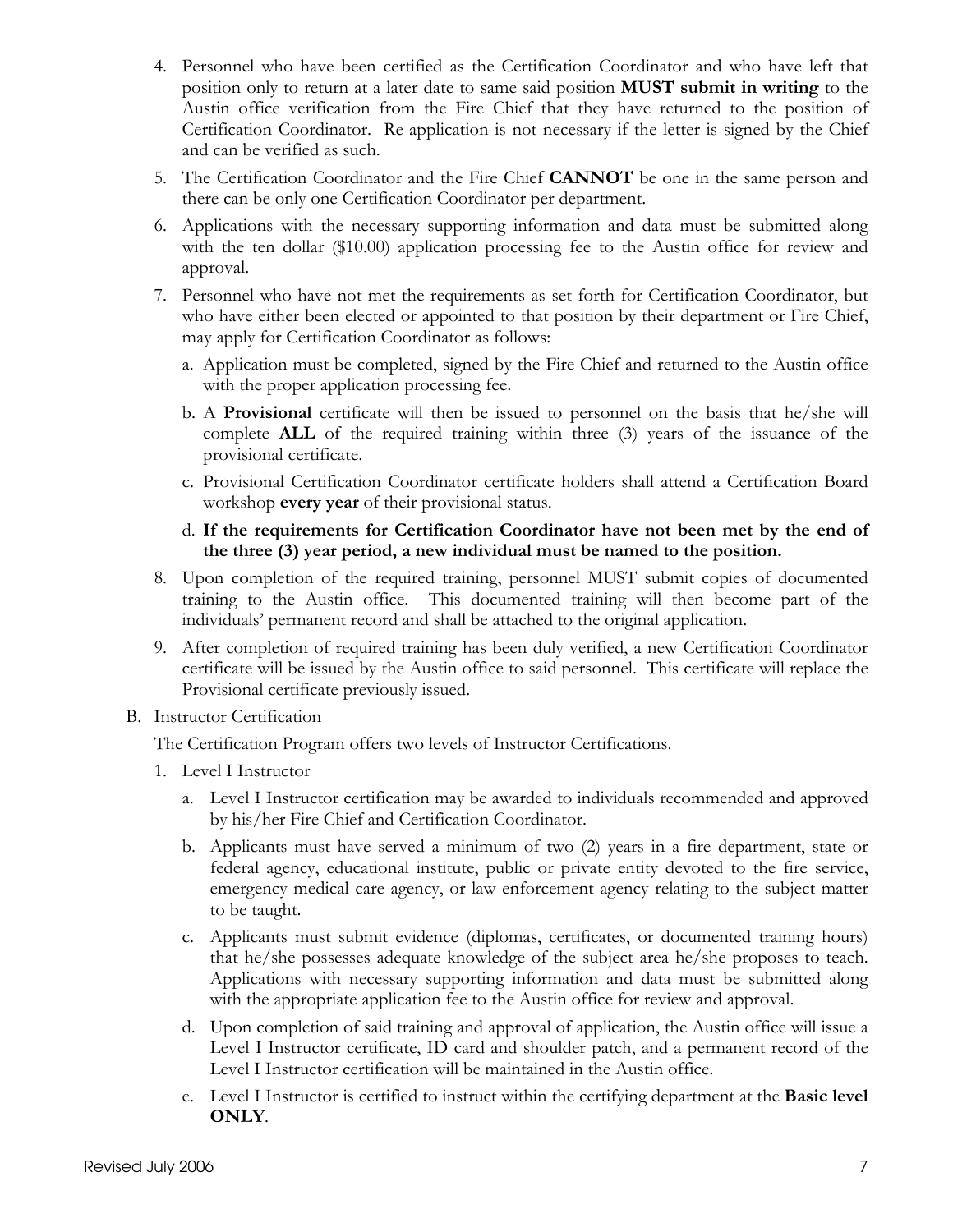- 2. Level II Instructor
	- a. The applicant MUST hold SFFMA Basic Firefighter Certification.
	- b. Applicant must have served a minimum of three (3) years in a fire department, state or federal agency, educational institute, or a public or private entity devoted to fire service training and related responsibilities.
	- c. Applicant must possess a high school degree or GED certificate.
	- d. The applicant must be recommended and approved by his/her Fire Chief and Certification Coordinator.
	- e. The applicant MUST have completed one of the following:
		- 1. Methods of Teaching Course for the Fire Service;
		- 2. Instructional Techniques for Company Officers; or
		- 3. Any Board approved comparable educational instructional course
	- f. The application with the necessary supporting information and data must be submitted along with the appropriate application processing fee to the Austin office for review and approval.
	- g. Upon completion of said training and approval of application, the Austin office will issue a Level II Instructor certificate, ID card and shoulder patch, and a permanent record of the Level II Instructor certification will be maintained in the Austin office.
	- h. Level II Instructors are certified to teach other departments' personnel as well as within the certifying department.

## **VII. CREDIT FOR VOLUNTEER CERTIFICATION TRAINING**

- A. Any course taught by a local fire department, an accredited College, University, or other agency is acceptable provided that the Certification Coordinator and the Fire Chief attest that the course meets the minimum requirements as set forth by the Certification Board.
- B. In no case shall fire scene or response to actual alarms apply towards volunteer *certification.* All training shall be in a controlled environment.
- C. A course taught by a commercial (for profit) company to firefighters must abide by the following:
	- 1. Instructor(s) must hold a Level II Instructor certificate;
	- 2. The course outline must be submitted to the Volunteer Certification Board through its designee, the Executive Director of the State Firemen's and Fire Marshals' Association of Texas AND be approved prior to teaching the class;
	- 3. The commercial company must be a sustaining member of the State Firemen's and Fire Marshals' Association of Texas.
- D. Any course taught by means of electronic media may be approved on the following basis:
	- 1. Each training program topic must receive the approval of the Fire Chief and Certification Coordinator for the fire department utilizing the program.
	- 2. The responsibility of documentation, review and testing of the program topics will be that of the Fire Chief and Certification Coordinator of said department. All courses must be taught in a controlled classroom environment.
	- 3. Approval of training credit will be based on the Fire Chief's and Certification Coordinator's assessment of each program topic, review and testing as well as the SFFMA Austin office Certification Administrator's assessment of the program topic.
- E. The State Firemen's and Fire Marshals' Association of Texas recognizes any training conducted by an individual possessing an instructor's certificate granted by the Texas Commission on Fire Protection (TCFP) and its approved programs.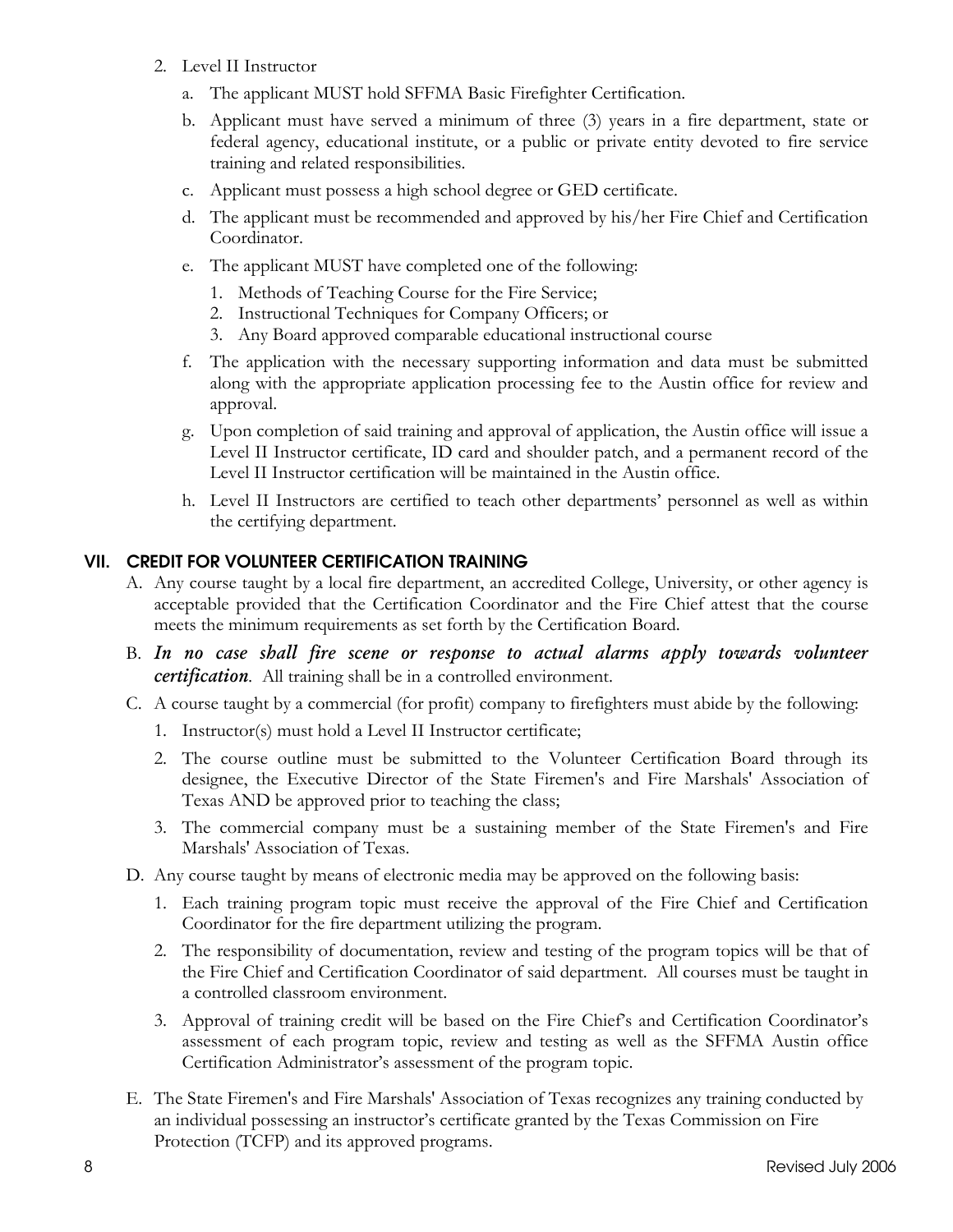#### **VIII. MINIMUM STANDARDS FOR INTRODUCTORY CERTIFICATION**

This level of certification was established to meet or exceed minimum requirements under the 1992 edition of NFPA 1403 for the novice firefighter, and to ensure training objectives for "Live Fire Training".

- A. Training, meeting all requirements of this program, from January 1, 1975 to the present, will be accepted towards certification with the proper verification and if that department's dues to the State Association have been paid for the years in question. Training hours for this certification will be accepted only for the year in which a department filed a yearly progress report.
- B. All Participating Requirements of the Certification Program must be met.
- C. Upon completion of the required objectives and/or hours for Introductory Fire Fighting, the application for Introductory Fire Fighting should be completed, signed by the applicant, Certification Coordinator and Fire Chief, accompanied by the ten dollar (\$10.00) application processing fee and sent to the Austin office. The Austin office will issue the appropriate certificate. A permanent record of the Introductory Fire Fighting certification will be maintained in the Austin office.

| <b>SECTION</b> | <b>SUBJECT</b>                                                       | <b>HOURS</b>   | <b>OBJECTIVES</b>                                                                                                                                                    |
|----------------|----------------------------------------------------------------------|----------------|----------------------------------------------------------------------------------------------------------------------------------------------------------------------|
| 1              | Fire Department Organization                                         | 2              | 1-01.01, 1-01.02, 1-01.03                                                                                                                                            |
| 2              | Forcible Entry                                                       | 2              | 2-01.01, 2-01.02                                                                                                                                                     |
| 3              | <b>Ladder Practices</b>                                              | 6              | $3-01.01$ , $3-01.06$ , $3-01.07$ , $3-01.08$ (a-c), $3-01.09$                                                                                                       |
| $\overline{4}$ | Fire Hose Practices                                                  | 12             | 4-01.01, 4-01.02, 4-01.03, 4-01.04, 4-01.05, 4-01.06, 4-01.07,<br>4-01.08, 4-01.09, 4-01.10, 4-01.11, 4-01.13                                                        |
| 6              | 6-01.01, 6-01.02, 6-01.03, 6-01.04<br>Fire Streams<br>$\overline{4}$ |                |                                                                                                                                                                      |
| 8              | <b>Ventilation Practices</b>                                         | 7              | 8-01.01, 8-01.02, 8-01.03, 8-01.04, 8-01.05, 8-01.07                                                                                                                 |
| 9              | Rescue Operations                                                    | 8              | $9-01.01$ , $9-01.02$ , $9-01.04$ , $9-01.06$                                                                                                                        |
| 10             | First Aid                                                            | $\overline{4}$ | 10-01.01, 10-01.02, 10-01.03, 10-01.04, 10-01.05, 10-01.06,<br>10-01.07, 10-01.10, 10-01.12, 10-01.13, 10-01.14, 10-01.15,<br>10-01.19, 10-01.20, 10-03.11, 10-03.16 |
| 15             | Fire Behavior (Fire Science)                                         | 8              | 15-01.01, 15-01.02, 15-01.03, 15-01.04, 15-01.05, 15-01.06,<br>15-01.07, 15-01.08, 15-01.09, 15-01.10, 15-01.11                                                      |
| 23             | Safety & Protective Clothing                                         | $\overline{4}$ | 23-01.06, 23-01.08, 23-01.09, 23-01.10, 23-01.11, 23-01.12                                                                                                           |
| 25             | Ground Cover                                                         | 3              | $25-01.01$ (a-o), $25-01.02$                                                                                                                                         |
| 27             | <b>SCBA</b>                                                          | 10             | 27-01.01, 27-01.02, 27-01.03, 27-01.04, 27-01.05, 27-01.06                                                                                                           |
|                |                                                                      | * 70           | <b>HOURS RECEIVED</b>                                                                                                                                                |

#### **TRAINING REQUIREMENTS FOR INTRODUCTORY CERTIFICATION**

\* Minimum Hours Required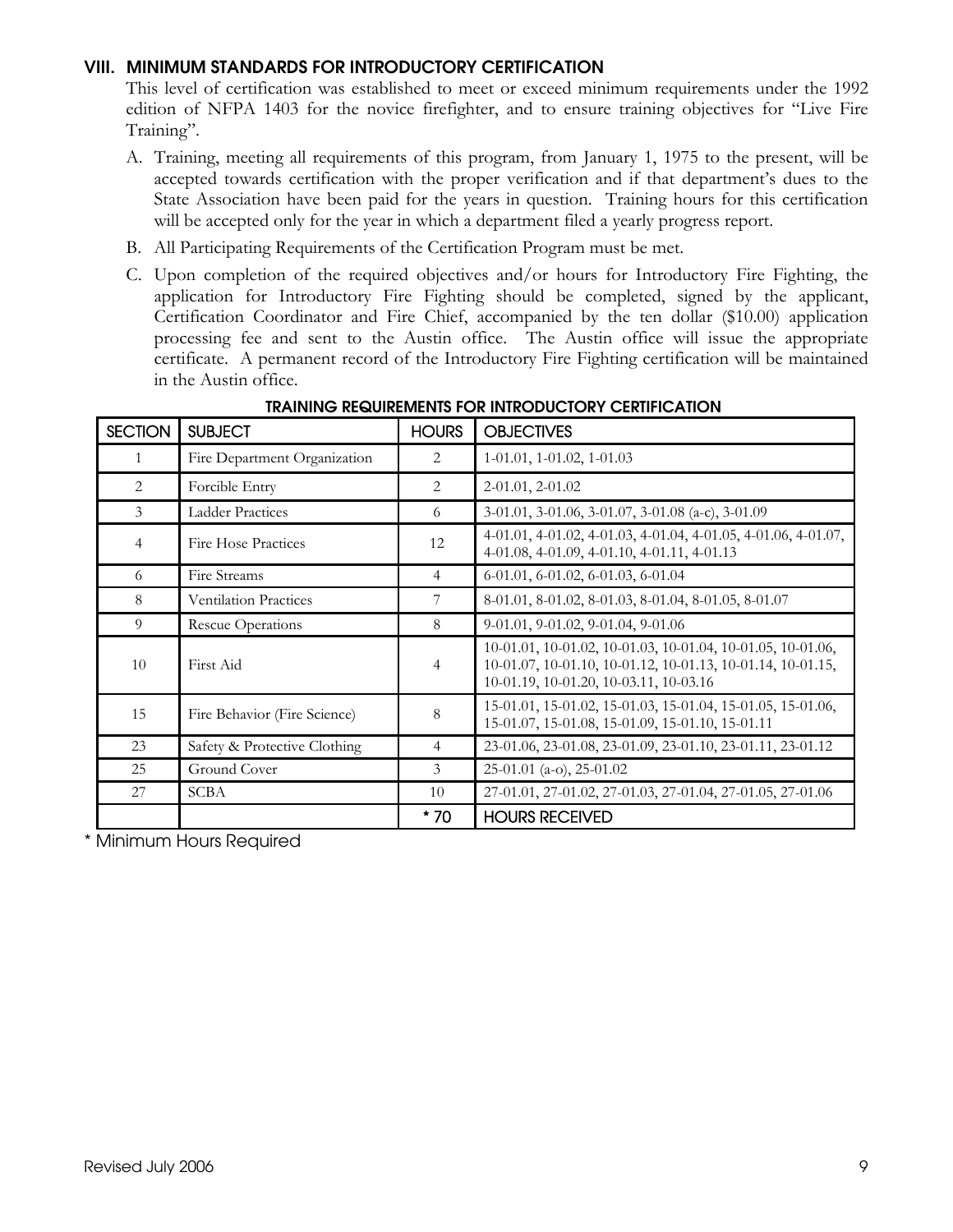#### **IX. MINIMUM STANDARDS FOR BASIC/INTERMEDIATE/ADVANCED CERTIFICATION**

The very nature of a firefighter's actions is hazardous and extremely exhausting physically while on the fire scene. In order to render proper service to his/her department, and in keeping with this concept, a firefighter must be physically sound and free from any defect which may adversely affect his/her performance of duty. His/her personal safety and the lives of others will be endangered if the firefighter lacks the necessary physical abilities.

- A. Training, meeting all requirements of this program, from January 1, 1975 to the present, will be accepted towards certification with the proper verification and if that department's dues to the State Association have been paid for the years in question. Training will be accepted only for the year in which a department has paid State Association membership dues.
- B. All Participating Requirements of the Certification Program must be met.
- C. Upon completion of the required objectives and/or hours, an application should be completed, signed by the applicant, Certification Coordinator and Fire Chief, including a record of all hours achieved to date, and sent to the Austin office along with the appropriate application processing fee.
- D. Applicants requesting Intermediate certification must hold an SFFMA Basic certification. Those requesting Advanced certification must hold an SFFMA Intermediate certification.
- E. Processing fees are set at ten dollars (\$10.00) for Basic, twenty dollars (\$20.00) for Intermediate, and thirty dollars (\$30.00) for Advanced Firefighter Certification.
- F. The Austin office will issue the appropriate certificate, ID card and shoulder patch. A permanent record of the certification will be maintained in the Austin office.
- G. An Endorsement of Eligibility will be provided to the member department which will enable the applicant to take the Accredited examination. Upon successful completion of the approved examination, the Austin office will issue the Accredited certificate, ID card and shoulder patch.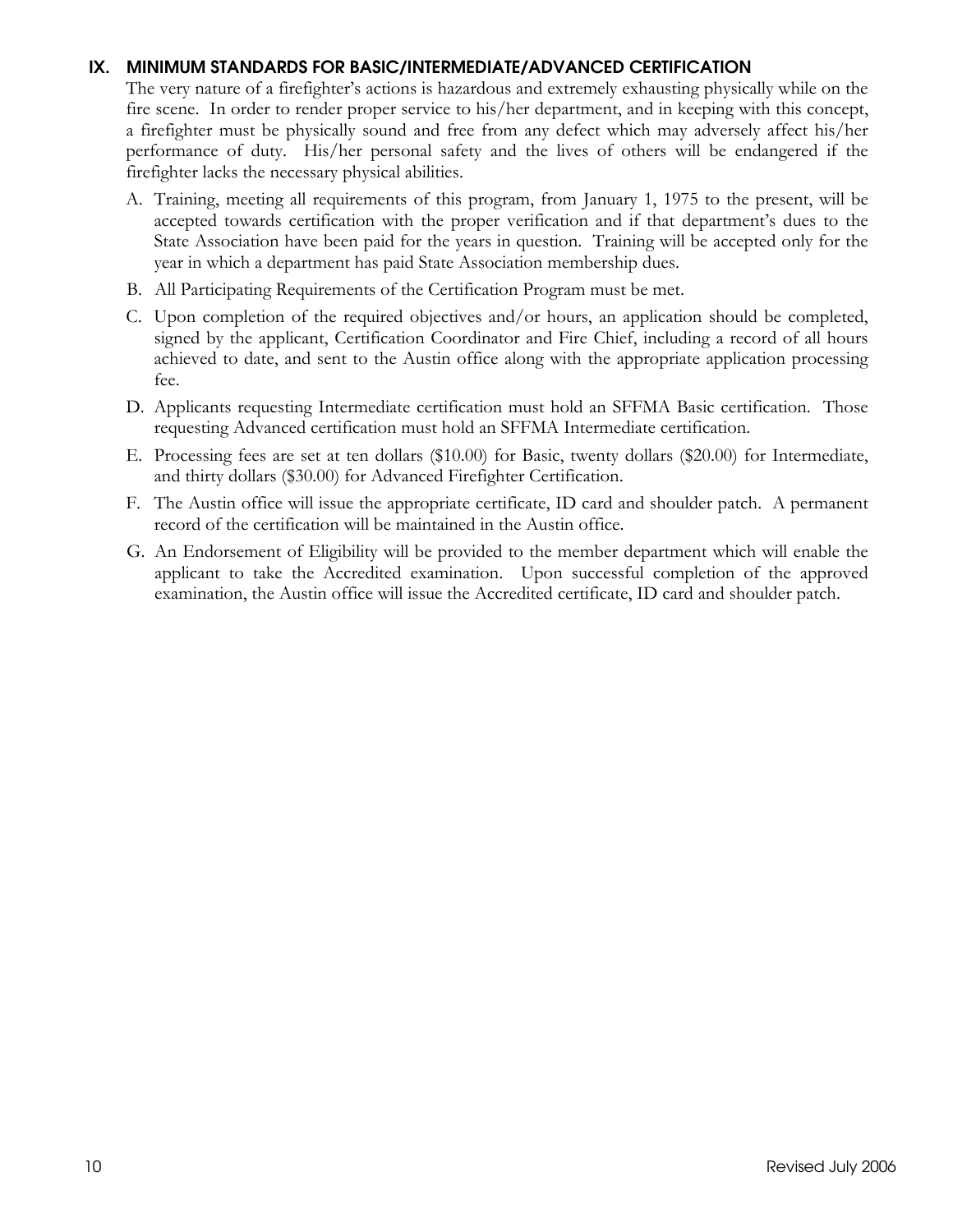| <b>SECTION</b>          | <b>TITLE</b>                                    | <b>BASIC</b>            | <b>INTER</b>     | <b>ADV</b>     | <b>TOTAL</b>   |
|-------------------------|-------------------------------------------------|-------------------------|------------------|----------------|----------------|
| 1                       | Fire Department Organization                    | $\overline{c}$          | 16               | $\Omega$       | 18             |
| $\overline{2}$          | Forcible Entry                                  | $\overline{2}$          | $\overline{4}$   | $\overline{4}$ | 10             |
| $\overline{\mathbf{3}}$ | <b>Ladder Practices</b>                         | 12                      | 8                | 12             | 32             |
| $\overline{\mathbf{4}}$ | <b>Hose Practices</b>                           | 12                      | 10               | 10             | 32             |
| $\overline{5}$          | Salvage and Overhaul                            | 6                       | 6                | $\overline{4}$ | 16             |
| 6                       | Fire Streams                                    | 8                       | 8                | 8              | 24             |
| 7                       | Apparatus Familiarization                       | 6                       | $\boldsymbol{0}$ | $\theta$       | 6              |
| 8                       | Ventilation Practices                           | $\,8\,$                 | $\,8\,$          | 8              | 24             |
| 9                       | <b>Rescue Operations</b>                        | 12                      | 18               | 14             | 44             |
| 10                      | First Aid                                       | 12                      | 12               | 16             | 40             |
| 11                      | <b>Inspection Practices</b>                     | 4                       | $\,8\,$          | 12             | 24             |
| 12                      | Water Supplies                                  | $\overline{c}$          | $\overline{4}$   | 6              | 12             |
| 13                      | <b>Fire Protection Systems</b>                  | $\overline{c}$          | 6                | 8              | 16             |
| 14                      | Transportation Emergencies                      | $\overline{2}$          | 6                | $\overline{8}$ | 16             |
| 15                      | Fire Behavior (Fire Science)                    | 8                       | $\overline{2}$   | 6              | 16             |
| 16                      | Fire Alarms & Communications                    | $\overline{4}$          | $\overline{c}$   | $\overline{2}$ | 8              |
| 17                      | <b>Public Relations</b>                         | $\overline{2}$          | $\overline{0}$   | $\overline{2}$ | $\overline{4}$ |
| 18                      | Records & Reports                               | $\overline{2}$          | $\overline{0}$   | $\theta$       | $\overline{2}$ |
| 19                      | <b>Emergency Vehicle Operations</b>             | 6                       | $\overline{0}$   | $\overline{0}$ | 6              |
| 20                      | <b>Emergency Management</b>                     | $\overline{0}$          | $\boldsymbol{0}$ | $\overline{2}$ | $\overline{2}$ |
| 21                      | Fire Cause and Origin                           | $\overline{4}$          | $\overline{0}$   | $\overline{4}$ | 8              |
| 22                      | Live Fire Training                              | $\overline{4}$          | 20               | $\Omega$       | 24             |
| 23                      | Firefighter Safety/Personal Protective Clothing | $\overline{8}$          | 8                | 12             | 28             |
| 24                      | Pump Operations / Hydraulics                    | 8                       | 8                | 8              | 24             |
| 25                      | Ground Cover Fire Fighting                      | $\overline{\mathbf{3}}$ | 6                | $\theta$       | $\overline{9}$ |
| 26                      | Hazardous Materials                             | $\overline{8}$          | $\overline{8}$   | $\overline{8}$ | 24             |
| 27                      | <b>SCBA</b>                                     | 12                      | 12               | 8              | 32             |
| 28                      | Ropes                                           | $\overline{4}$          | 6                | 6              | 16             |
| 29                      | Portable Extinguishers                          | $\overline{2}$          | $\overline{2}$   | $\overline{4}$ | 8              |
| 30                      | <b>Building Construction</b>                    | $\theta$                | $\boldsymbol{0}$ | 12             | 12             |
| 31                      | Public Fire Education                           | $\overline{2}$          | $\overline{3}$   | $\overline{3}$ | 8              |

#### **TRAINING REQUIREMENTS FOR BASIC/INTERMEDIATE/ADVANCED CERTIFICATION**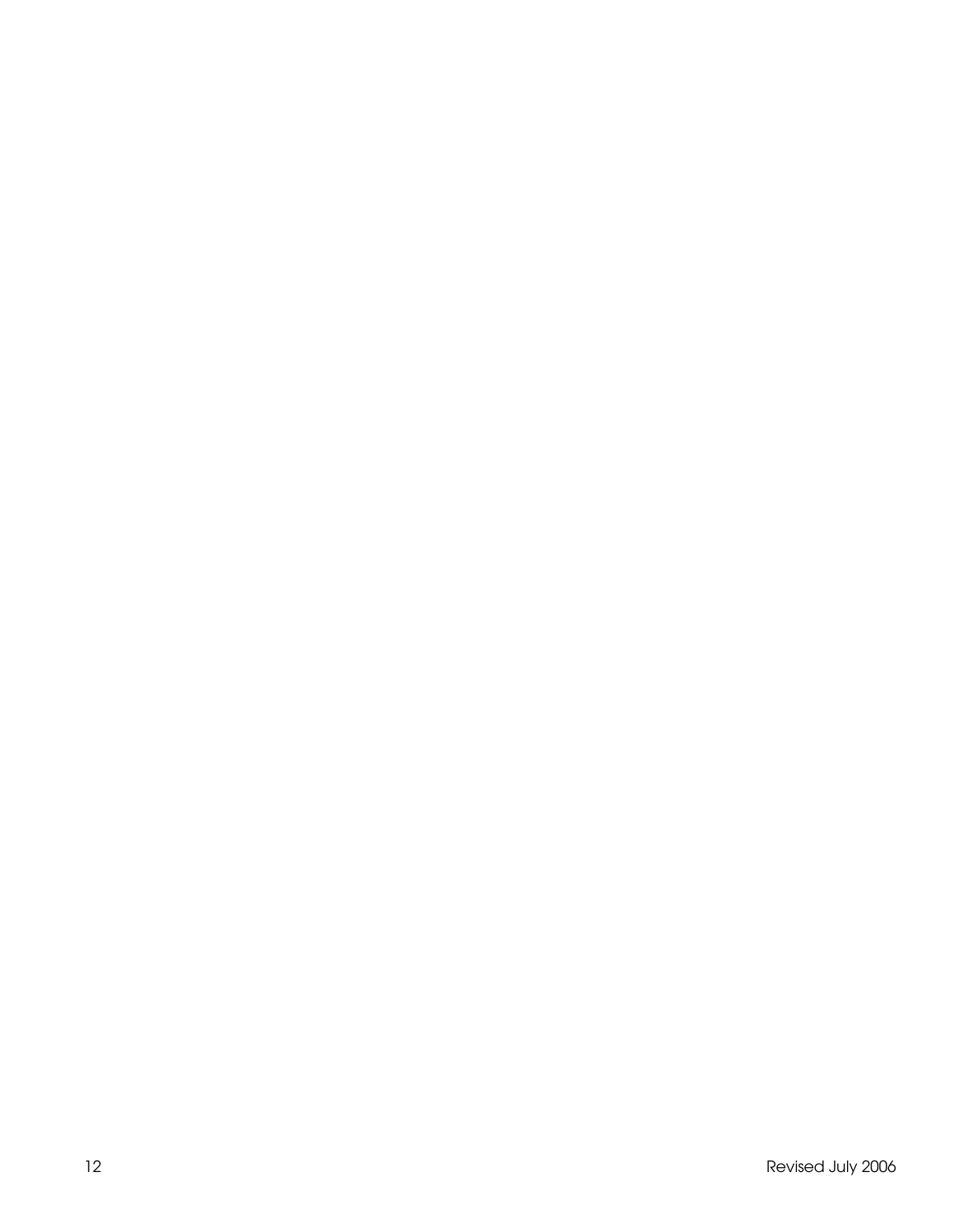# **SECTION 1 FIRE DEPARTMENT ORGANIZATION - 18 HOURS**

#### **BASIC - 2 Hours**

- **1-01.01** The firefighter shall identify the organization of the fire department.
- **1-01.02** The firefighter shall identify the size of the fire department, the scope of its operation, and the Standard Operational Procedures (SOP's).
- **1-01.03** The firefighter shall identify the fire department rules and regulations as they apply to all members of the department.

#### **INTERMEDIATE - 16 Hours - INCIDENT COMMAND SYSTEM**

- **1-02.01** The firefighter shall define the incident command system (ICS).
- **1-02.02** The firefighter shall list the seven (7) reasons for an ICS.
- **1-02.03** The firefighter shall list the five (5) functional areas of the ICS organizational structure.
- **1-02.04** The firefighter shall list the basic responsibilities of the Incident Commander.
- **1-02.05** The firefighter shall define the following terms:
	- A. operations C. logistics
	- B. planning D. finance
- **1-02.06** The firefighter shall define, demonstrate and apply the command staff functions of an ICS system.

#### **ADVANCED – 0 Hours**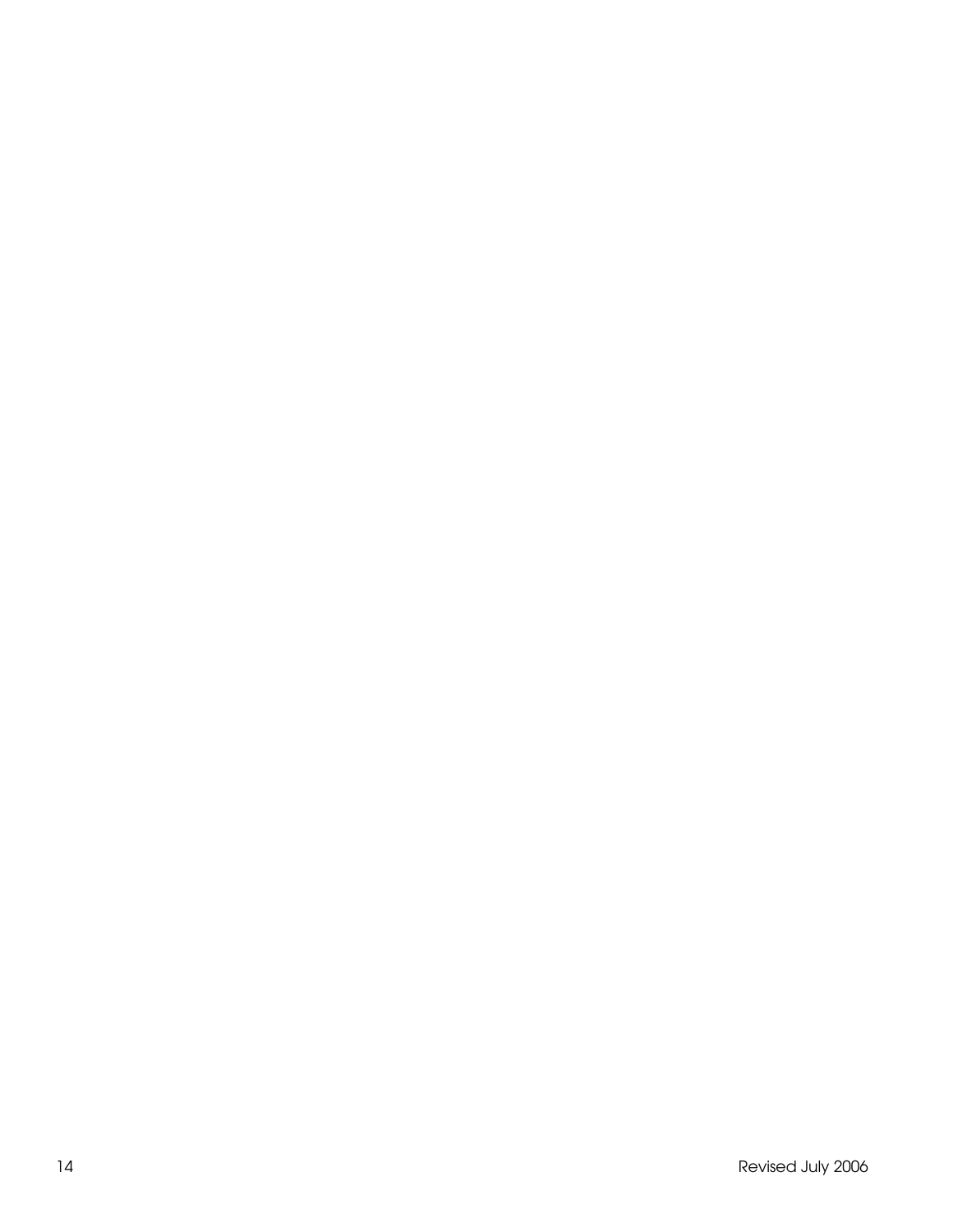# **SECTION 2 FORCIBLE ENTRY - 10 HOURS**

#### **BASIC - 2 Hours**

- **2-01.01** The firefighter shall identify and demonstrate the use of various types of forcible entry tools:
	- A. prybar D. axe
		-
	- B. halligan tools E. other
	- C. spanner wrench
- **2-01.02** The firefighter shall identify the method and procedure of proper cleaning, maintenance and inspection of various types of forcible entry tools and equipment.

## **INTERMEDIATE - 4 Hours**

**2-02.01** The firefighter shall identify materials and construction features of doors, windows, roof, floors and vertical barriers and shall define the dangers associated with each in an emergency situation.

#### **ADVANCED - 4 Hours**

**2-03.01** The firefighter shall identify the method and technique of forcible entry through any door, window, ceiling, roof, floor and vertical barrier.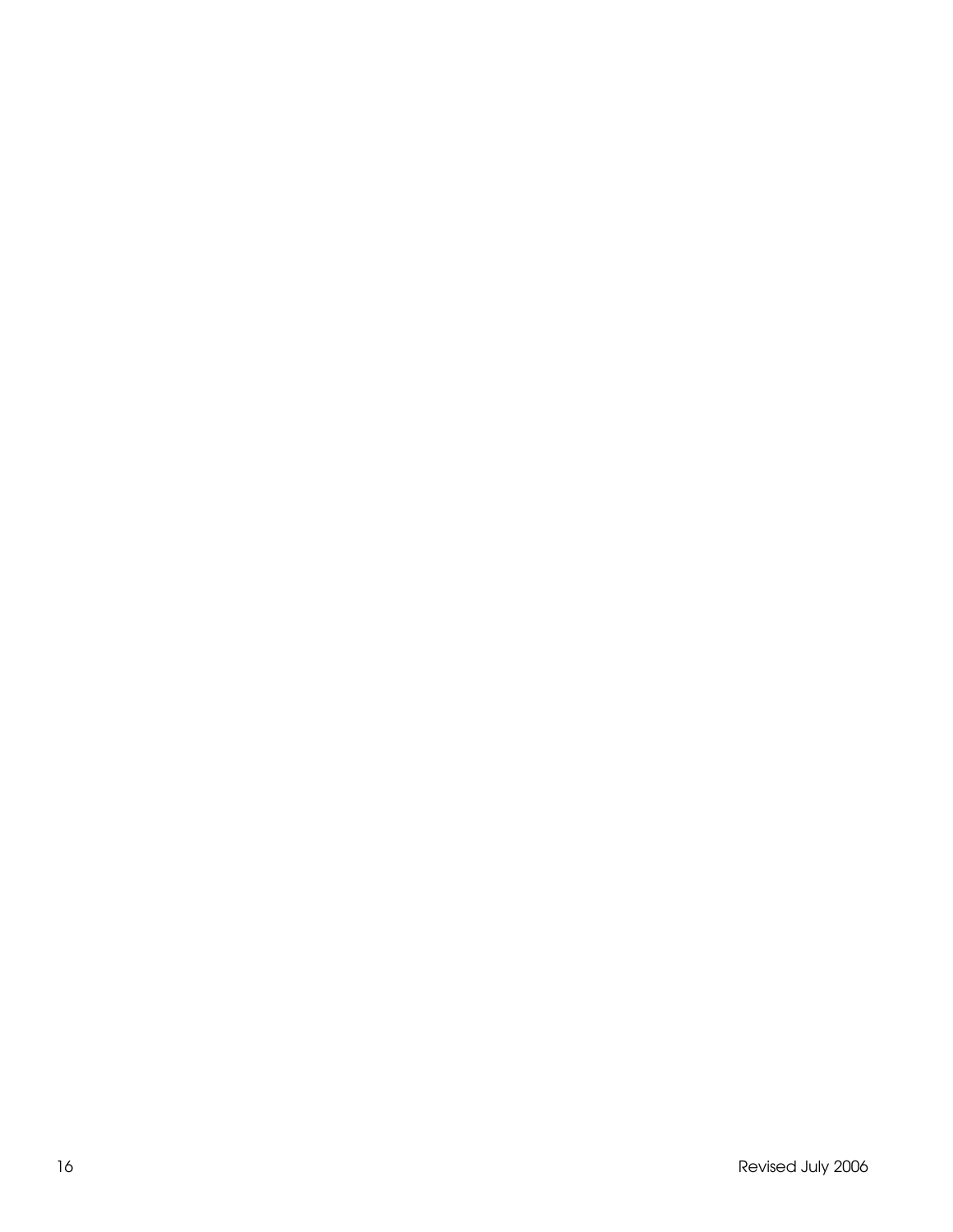# **SECTION 3 FIRE SERVICE LADDER PRACTICES - 32 HOURS**

#### **BASIC - 12 Hours**

- **3-01.01** The firefighter shall identify each type of ladder and define its use.
- **3-01.02** The firefighter shall identify and name the parts of various fire service ladders.
- **3-01.03** The firefighter shall identify the safety aspects of handling, raising, and climbing ladders:
	- A. Carrying
		- 1. moving/guiding
		- 2. other personnel
		- 3. obstacles
	- B. Location and Footing
		- 1. location of fire
		- 2. stability of building
		- 3. firm, slippery, uneven surfaces
		- 4. Overhead:
			-
			-
	- C. Raising and Climbing
		- 1. full protective equipment
		- 2. proper lifting methods
		- 3. ladder angle and spacing
		- 4. pawls locked and halyard tied
		- 5. heel person and tying ladder
		- 6. hand placement and positioning
		- 7. climbing with same hand and foot
	- D. Working from ladder
		- 1. safety belts
		- 2. leg locks
		- 3. climbing with and using hoses
	- E. Aerial Ladders
		- 1. overhead obstacles
		- 2. zone of collapse
		- 3. proper placement
- **3-01.04** The firefighter shall identify how to select the proper ladder for the job to be done, and the maximum working heights for fire service ladders.
- **3-01.05** The firefighter shall identify the proper placement and positioning of each type of fire service ladder for different types of jobs.
- **3-01.06** The firefighter, operating as an individual and as a member of a team, shall demonstrate or explain knowledge of the following ladder carries:
	- A. one-man D. four-man B. two-man E. five-man
	- C. three-man F. six-man
- **3-01.07** The firefighter, operating as an individual and as a member of a team, shall raise each type and size of ground ladder, available to the local jurisdiction having authority, using several different raises for each.
- a. electricity c. falling debris
- b. windows d. overhangs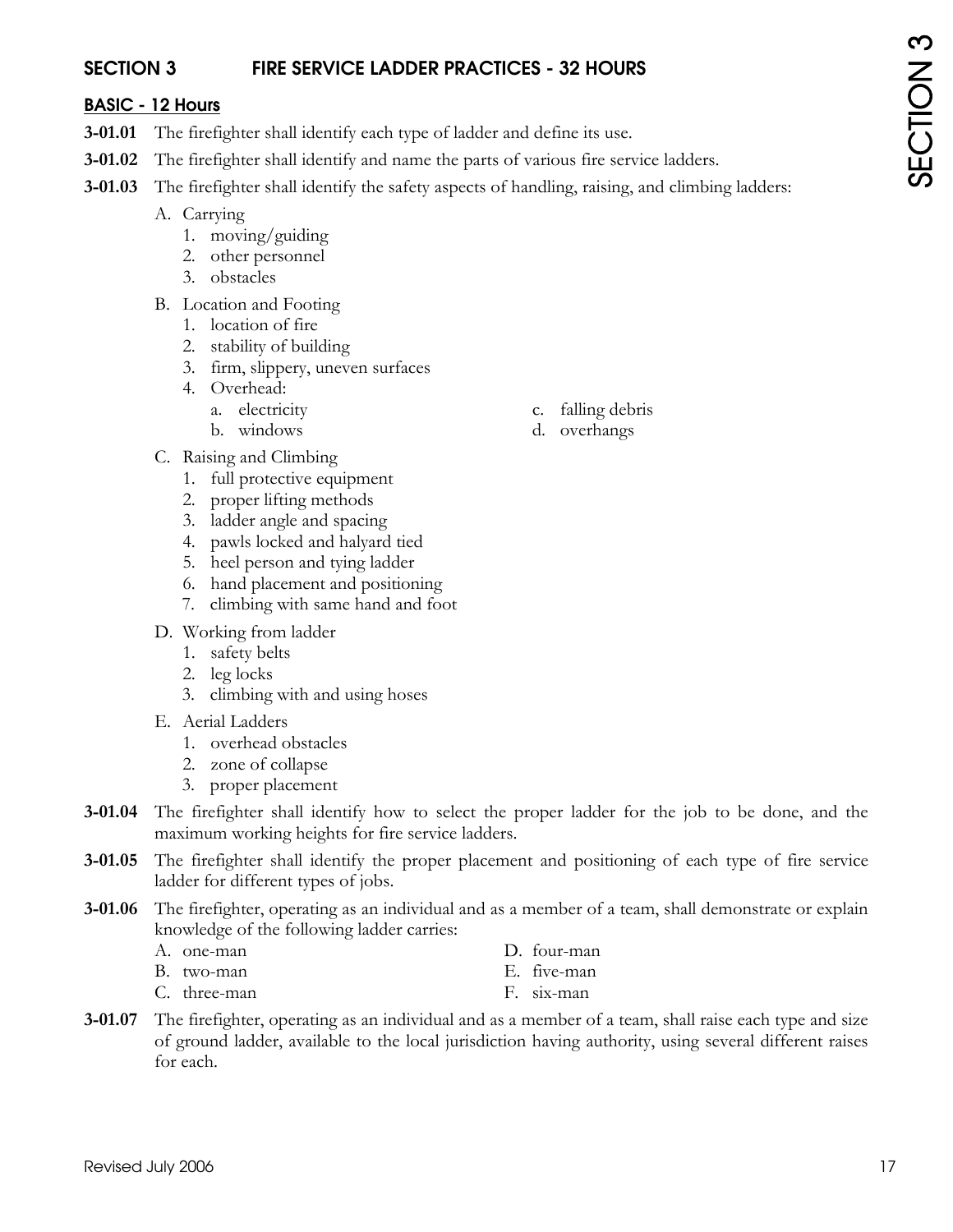- **3-01.08** The firefighter shall, with or without a life belt, climb the full length of each type of ground and aerial ladder available to the authority having jurisdiction and demonstrate:
	- A. climbing the full length of each type of ground and aerial ladder carrying fire fighting tools or equipment while ascending and descending
	- B. climbing the full length of each type of ground and aerial ladder and bring an injured person down.
	- C. the techniques of working from ground and aerial ladders with tools and appliances.
- **3-01.09** The firefighter shall demonstrate the technique of cleaning ladders.

#### **INTERMEDIATE - 8 Hours**

- **3-02.01** The firefighter shall identify the materials used in ladder construction and list the advantages and disadvantages of each type of material.
- **3-02.02** The firefighter shall identify the load safety features of all ground and aerial ladders.
- **3-02.03** The firefighter shall demonstrate inspection and maintenance techniques for different types of ground and aerial ladders available to the local authority having jurisdiction.

#### **ADVANCED - 12 Hours**

- **3-03.01** The firefighter shall identify and explain the several special uses for ground ladders.
- **3-03.02** The firefighter shall identify and explain the annual service test for ground ladders.
- **3-03.03** The firefighter, operating as an individual and as a member of a team, shall demonstrate the following ladder carries:
	- A. one-man D. four-man B. two-man E. five-man
	- C. three-man F. six-man

The ladder shall be positioned flat on the ground during this demonstration.

- **3-03.04** The firefighter, operating as an individual and as a member of a team, shall raise each type and size of ground ladder using several different raises for each.
- **3-03.05** The firefighter shall, with or without a life belt, climb the full length of each type of ground and aerial ladder and demonstrate:
	- A. climbing the full length of each type of ground and aerial ladder, carrying fire fighting tools or equipment, while ascending or descending.
	- B. climbing the full length of each type of ground and aerial ladder and bring an injured person down.
	- C. the techniques of working from ground and aerial ladders with tools and appliances.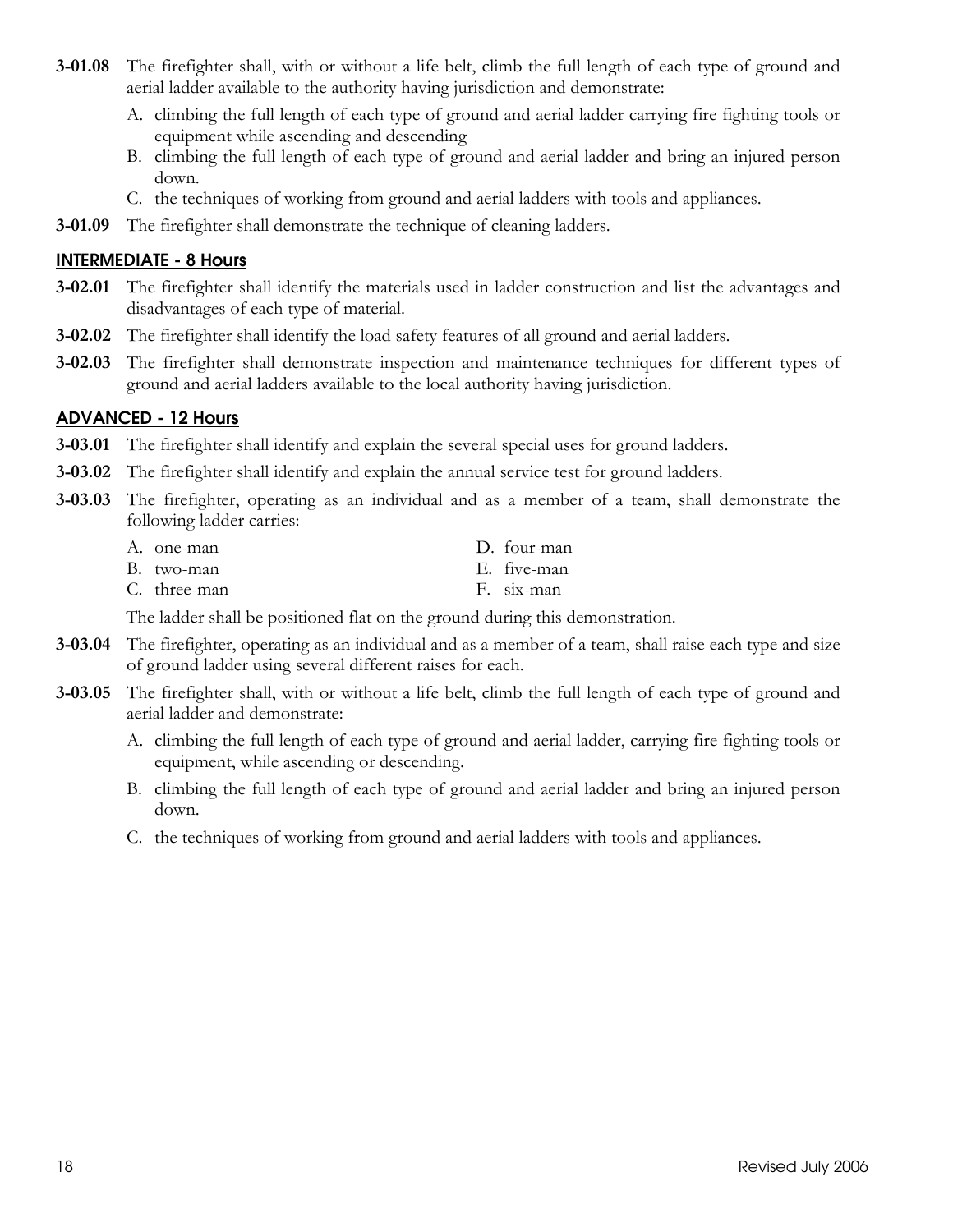# **SECTION 4 FIRE HOSE PRACTICES - 32 HOURS**

#### **BASIC - 12 Hours**

- **4-01.01** The firefighter shall identify the sizes, types, amounts, and use of hose carried on fire apparatus.
- **4-01.02** The firefighter shall demonstrate the use of nozzles, hose adapters, and hose appliances carried on the local fire apparatus.
- **4-01.03** The firefighter, given the necessary equipment and operating as an individual and as a member of a team, shall advance dry hose lines of two different sizes, both of which shall be  $1\frac{1}{2}$  inches or larger, from fire apparatus:
	- A. into a structure
	- B. up a ladder into an upper floor window
	- C. up an inside stairway to an upper floor
	- D. up an outside stairway to an upper floor
	- E. down an inside stairway to a lower floor
	- F. down an outside stairway to a lower floor
	- G. to an upper floor by hoisting
- **4-01.04** The firefighter, given the necessary equipment and operating as an individual and as a member of a team, shall advance charged attack line of two different sizes, both of which shall be 1½ inches or larger, from fire apparatus:
	- A. into a structure
	- B. up a ladder into an upper floor window
	- C. up an inside stairway to an upper floor
	- D. up an outside stairway to an upper floor
	- E. down an inside stairway to a lower floor
	- F. down an outside stairway to a lower floor
	- G. to an upper floor by hoisting
- **4-01.05** The firefighter shall demonstrate the techniques for cleaning fire hose, couplings, and nozzles; and inspecting for damage.
- **4-01.06** The firefighter shall connect a fire hose to a hydrant, and fully open and close the hydrant.
- **4-01.07** The firefighter shall demonstrate the loading of fire hose on fire apparatus and identify the purpose of at least three types of hose loads and finishes.
- **4-01.08** The firefighter shall demonstrate three types of hose rolls.
- **4-01.09** The firefighter shall demonstrate two types of hose carries.
- **4-01.10** The firefighter shall demonstrate coupling and uncoupling fire hose.
- **4-01.11** The firefighter shall work from a ladder with a charged attack line, which shall be 1½ inches or larger.
- **4-01.12** The firefighter shall demonstrate the techniques of carrying hose into a building to be connected to a standpipe, and of advancing a hose line from a standpipe.
- **4-01.13** The firefighter shall demonstrate the method for extending a hose line.
- **4-01.14** The firefighter shall demonstrate replacing a burst section of hose line.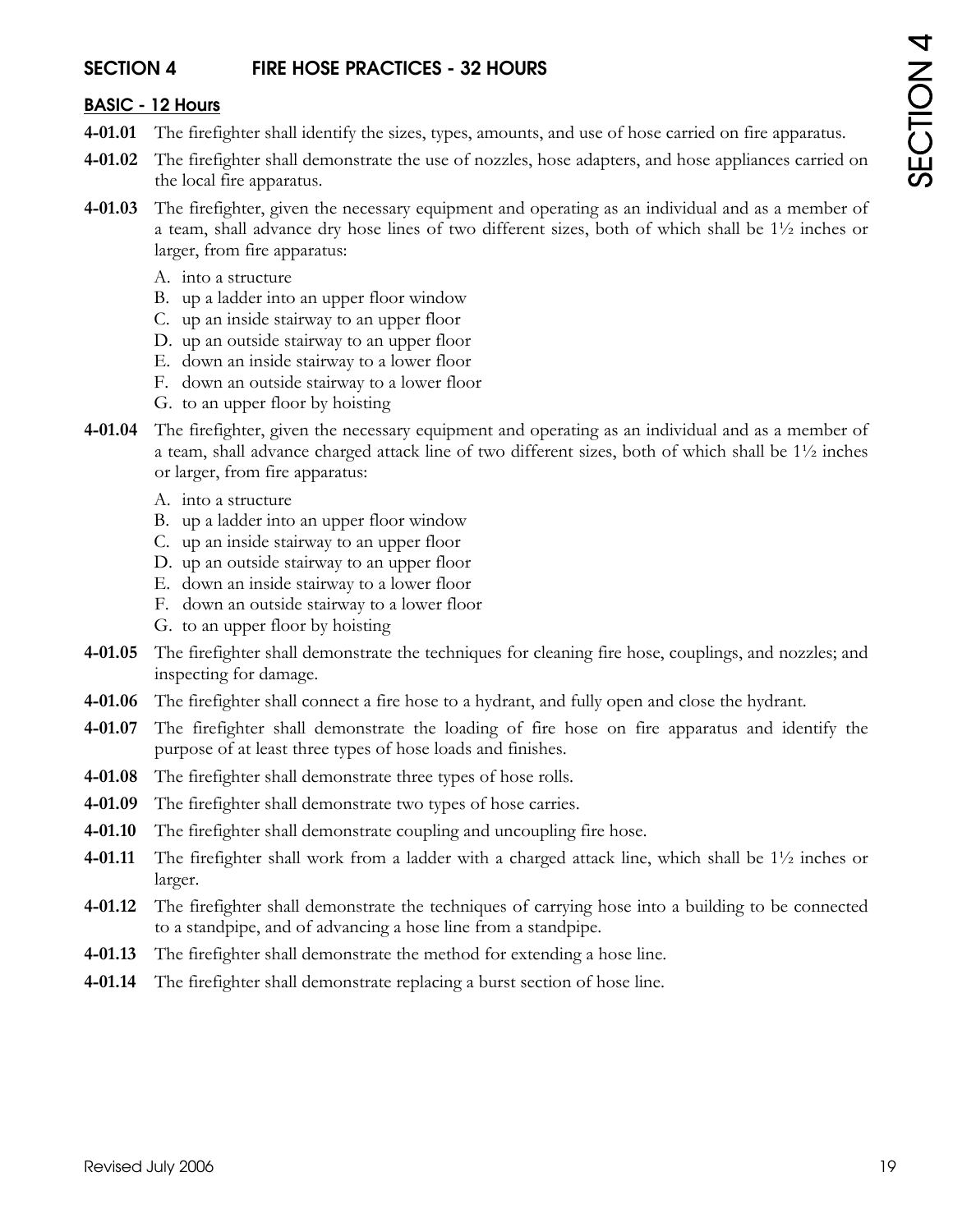#### **INTERMEDIATE - 10 Hours**

- **4-02.01** The firefighter shall identify, select, and demonstrate the use of any nozzle.
- **4-02.02** The firefighter shall demonstrate all hand hose lays.
- **4-02.03** The firefighter shall demonstrate inspection and maintenance of fire hose, couplings, and nozzles, and recommend replacement or repair as needed.
- **4-02.04** The firefighter shall demonstrate all hydrant to fire apparatus hose connections.
- **4-02.05** The firefighter shall select adapters and appliances to be used in a specific fireground operation.

#### **ADVANCED - 10 Hours**

- **4-03.01** The firefighter shall conduct an annual service test for fire hose.
- **4-03.02** The firefighter shall identify hose classifications by use and construction.
- **4-03.03** The firefighter shall identify types of fire hose couplings.
- **4-03.04** The firefighter shall identify the methods of constructing fire hose couplings.
- **4-03.05** The firefighter shall identify the methods of attaching couplings to fire hose.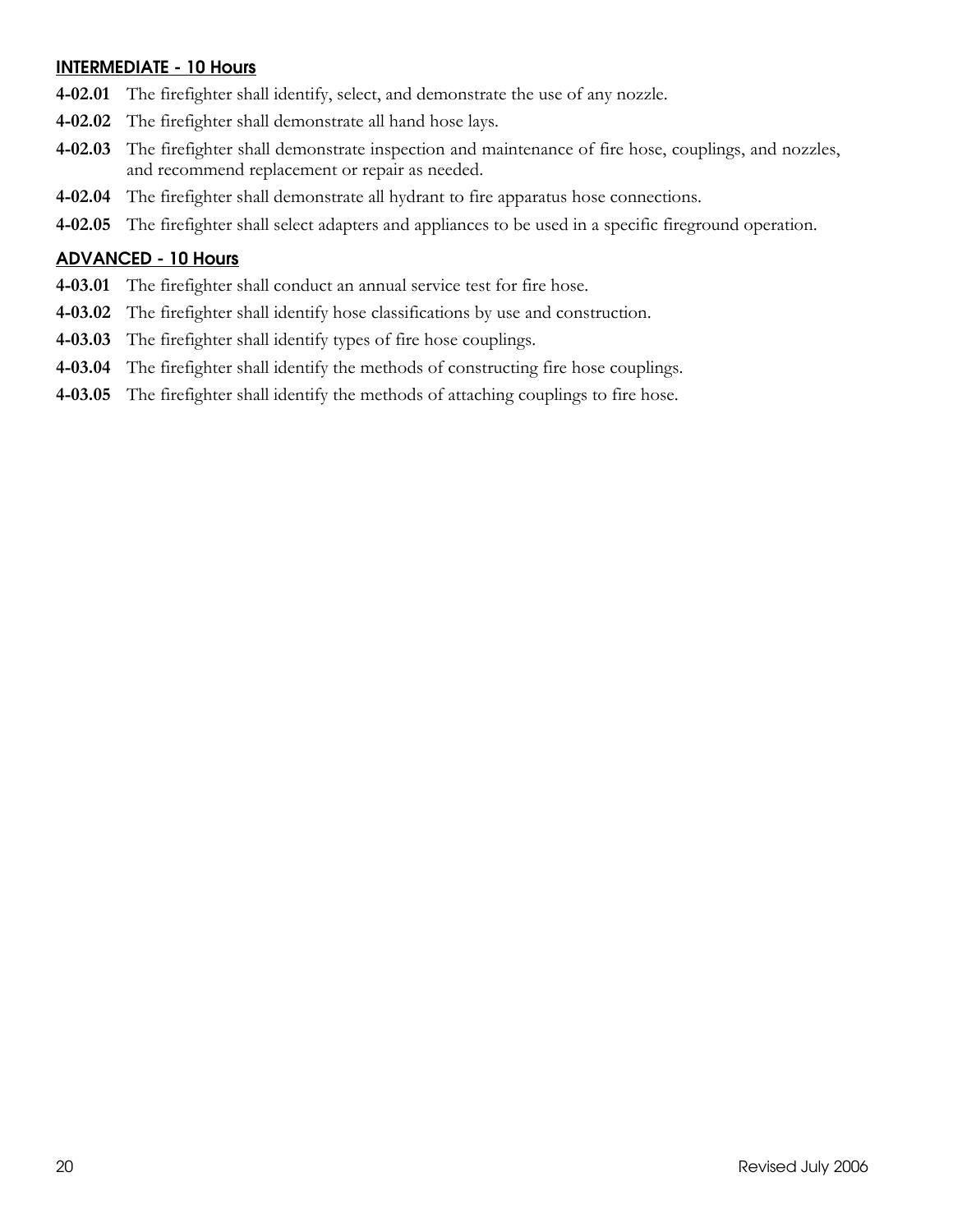## **SECTION 5 SALVAGE AND OVERHAUL - 16 HOURS**

#### **BASIC - 6 Hours**

- **5-01.01** The firefighter shall identify the purpose of salvage, and its value to the public and the fire department.
- **5-01.02** The firefighter, as an individual and as a member of a team, shall demonstrate folds and rolls of salvage covers.
- **5-01.03** The firefighter, as an individual and as a member of a team, shall demonstrate salvage cover throws.
- **5-01.04** The firefighter shall demonstrate the techniques of inspection, cleaning, and maintaining salvage equipment.
- **5-01.05** The firefighter shall identify the purpose of overhaul.
- **5-01.06** The firefighter shall demonstrate searching for hidden fires.
- **5-01.07** The firefighter shall demonstrate exposure of hidden fires by opening ceilings, walls, floors, and pulling apart burned materials.
- **5-01.08** The firefighter shall demonstrate how to separate and remove charred material from unburned material.
- **5-01.09** The firefighter shall define duties of firefighters left at the scene for fire and security surveillance.

#### **INTERMEDIATE - 6 Hours**

- **5-02.01** The firefighter, given salvage equipment, operating as an individual and as a member of a team, shall demonstrate the construction and use of a water chute and a water catchall.
- **5-02.02** The firefighter, given salvage equipment except salvage covers, shall demonstrate the removal of debris, and removal and routing of water from a structure.
- **5-02.03** The firefighter shall demonstrate the covering or closing of openings made during fire fighting operations.
- **5-02.04** The firefighter shall list the procedures to follow during overhaul.
- **5-02.05** The firefighter shall identify the safety precautions necessary during overhaul.

#### **ADVANCED - 4 Hours**

- **5-03.01** The firefighter shall list five (5) indicators of structural instability.
- **5-03.02** The firefighter shall identify precautions to be followed when overhauling targeted hazards.
- **5-03.03** The firefighter shall list four (4) indicators of fire in walls or ceilings.
- **5-03.04** The firefighter shall demonstrate recognition and preservation of evidence of arson.
- **5-03.05** The firefighter shall demonstrate restoration of a premises after a fire.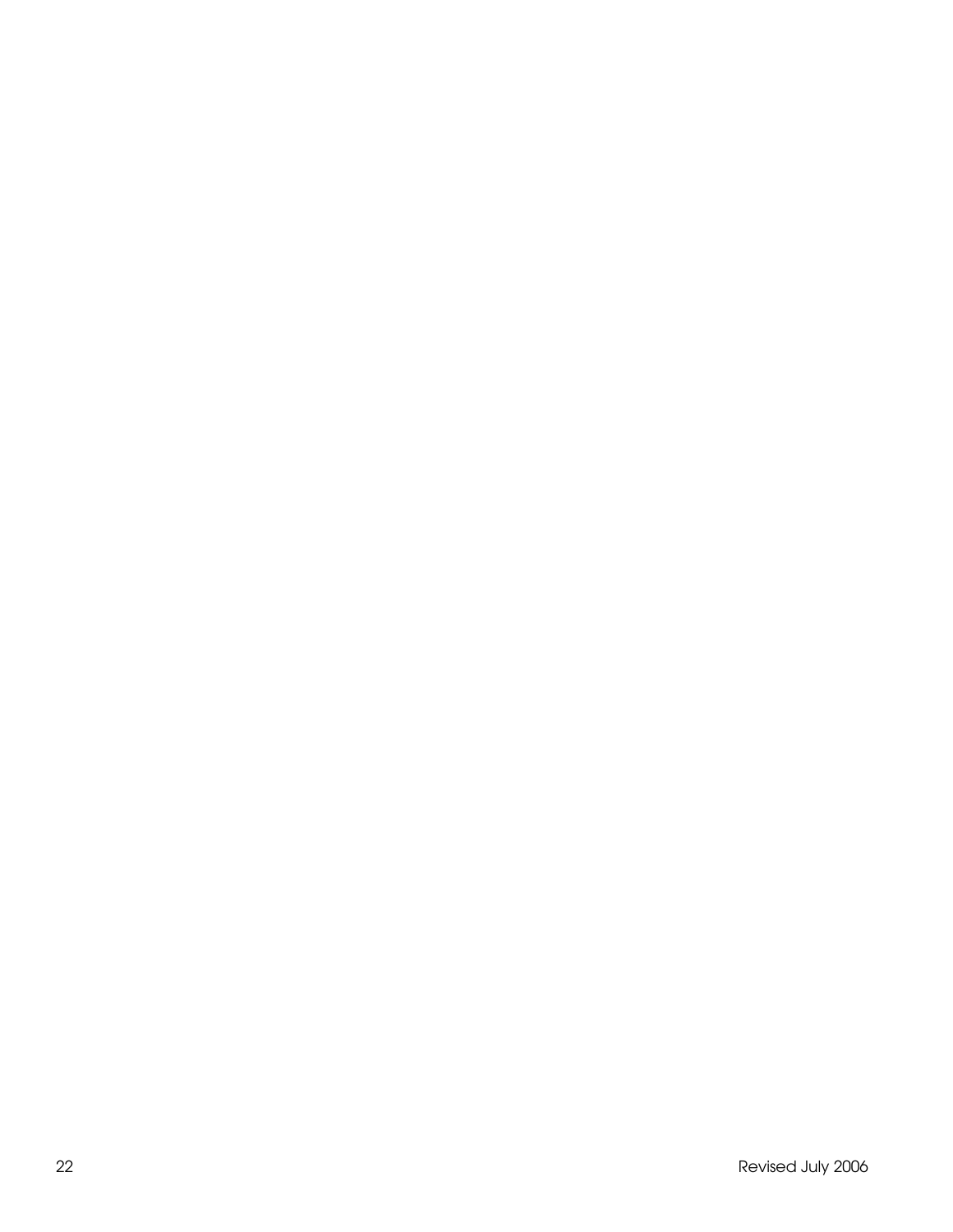# SECTION 6 SECTION 6

# **SECTION 6 FIRE STREAMS - 24 HOURS**

# **BASIC - 8 Hours**

- **6-01.01** The firefighter shall define a fire stream.
- **6-01.02** The firefighter shall manipulate a nozzle so as to attack a Class A and a Class B fire.
- **6-01.03** The firefighter shall define water hammer and at least one method for its prevention.
- **6-01.04** The firefighter shall demonstrate how to open and close a nozzle.
- **6-01.05** The firefighter shall define the following methods of water application:
	- A. direct
	- B. indirect
	- C. combination
- **6-01.06** The firefighter, given specific fire situations, shall select the proper nozzle and hose size for each.
- **6-01.07** The firefighter shall identify characteristics of all types of fire streams.
- **6-01.08** The firefighter shall identify precautions to be followed while advancing hose lines to a fire.
- **6-01.09** The firefighter shall identify three (3) conditions that result in pressure losses in a hose line.

# **INTERMEDIATE - 8 Hours**

- **6-02.01** The firefighter shall describe the operating principles of fog and smooth bore nozzles.
- **6-02.02** The firefighter shall describe the advantages and disadvantages of solid and fog streams.
- **6-02.03** The firefighter shall identify four (4) special stream nozzles and demonstrate at least two (2) uses or applications for each.
- **6-02.04** The firefighter shall identify and define foam making appliances and shall demonstrate a foam stream from each.
- **6-02.05** The firefighter shall identify three (3) observable results that are obtained when proper application of a fire stream is accomplished.
- **6-02.06** The firefighter shall identify and define those items required to develop three (3) types of fire streams and shall demonstrate each.

# **ADVANCED - 8 Hours**

- **6-03.01** The firefighter shall define the methods by which foam prevents or controls a hazard.
- **6-03.02** The firefighter shall define the principle by which foam is generated.
- **6-03.03** The firefighter shall define common causes for the poor generation of foam and identify the procedures for correcting each.
- **6-03.04** The firefighter shall define the difference between hydrocarbon and polar solvent fuels and identify the type of foam concentrate required for each fuel.
- **6-03.05** The firefighter shall define the advantages, characteristics, and precautions for use of the following types of foam:
	-
	-
	- C. film forming fluoroprotein (FFFP) G. Class A foams
	- D. aqueous film forming foam (AFFF) H. Alcohol Type Concentrate (ATC)
	- A. protein E. hazardous materials vapor mitigating foam
	- B. fluoroprotein F. medium- and high-expansion foam
		-
		-
- **6-03.06** The firefighter, given the size of the fuel surface, the types of fuel involved, and the type of foam concentrate being used, shall determine the minimum application rate necessary for extinguishment of a fire.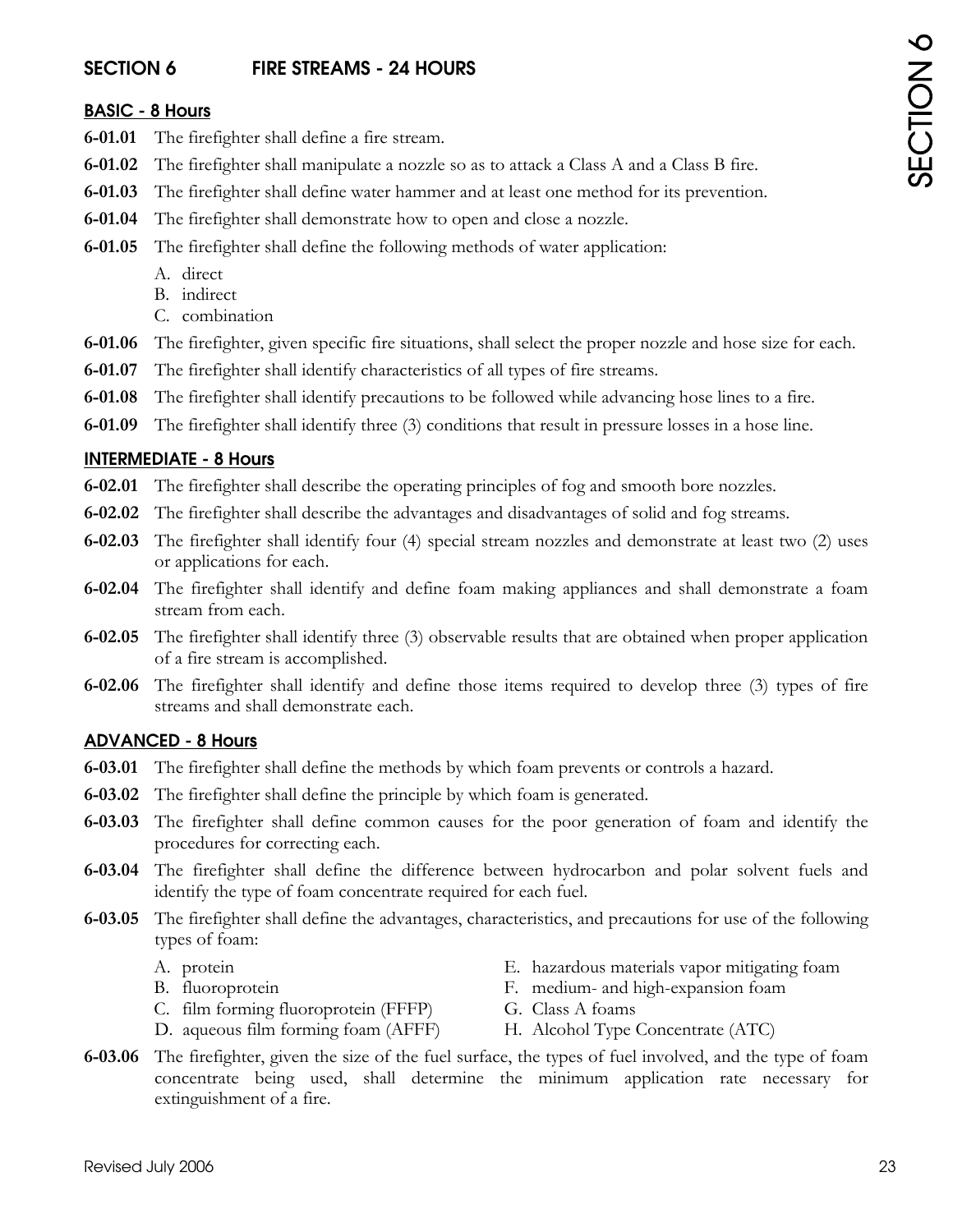- **6-03.07** The firefighter shall define the precautions that must be taken when using high expansion foam to attack structural fires.
- **6-03.08** The firefighter shall diagram the types of fog nozzles, identify the major parts, and trace water flow through each.
- **6-03.09** The firefighter, given a selection of nozzles and tips, shall identify the type, design, operation, nozzle pressure, and flow of each.
- **6-03.10** The firefighter shall identify the rate of water flow necessary to control fire in a room of specified volume.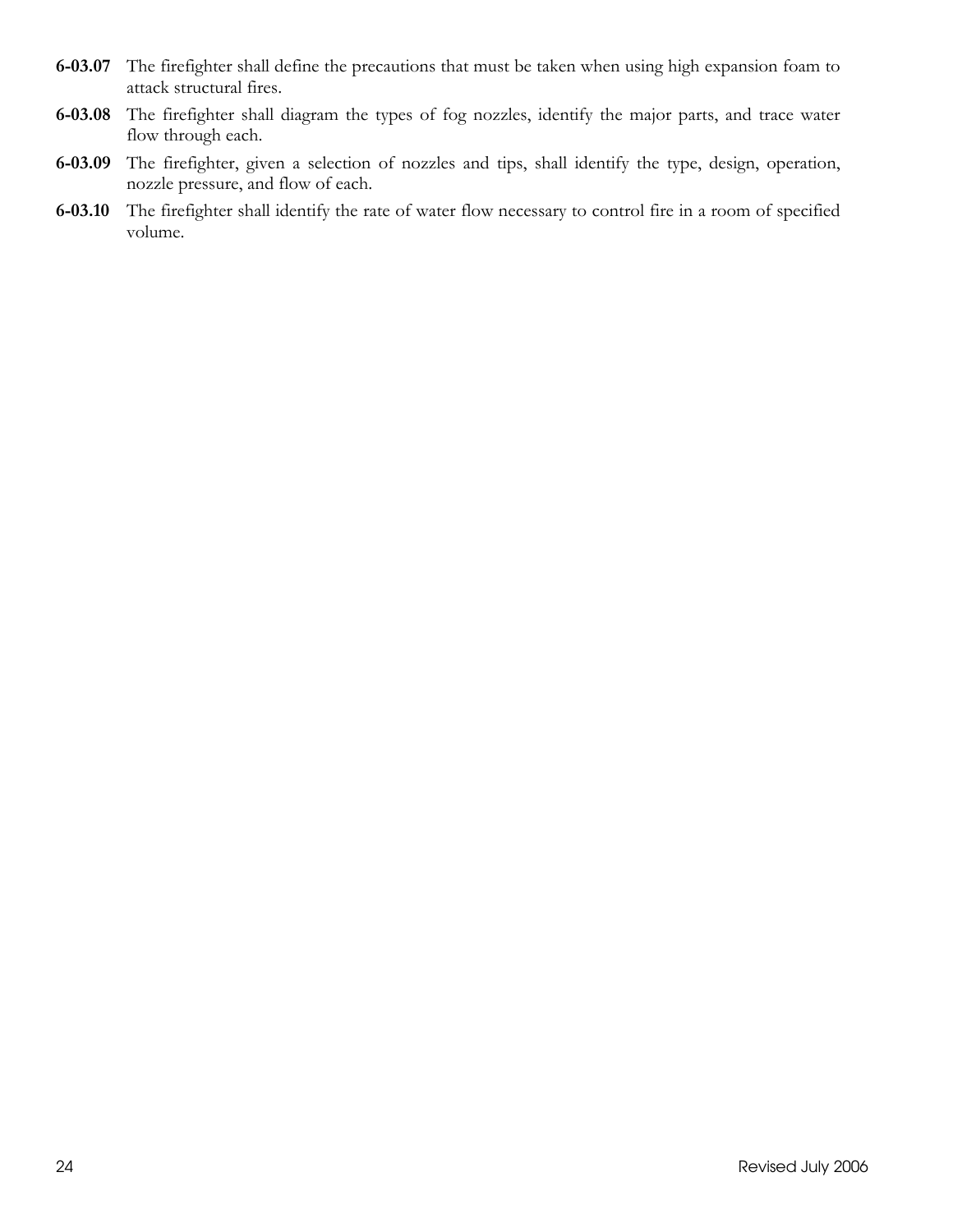# **SECTION 7 APPARATUS FAMILIARIZATION - 6 HOURS**

# **BASIC - 6 Hours**

- **7-01.01** The firefighter shall be able to identify various types of automotive fire apparatus.
- **7-01.02** The firefighter shall identify various types of fire apparatus pumps and pumps components, and their functions.
- **7-01.03** The firefighter shall identify various types of aerial apparatus components and their functions.
- **7-01.04** The firefighter shall identify various types of tools and appliances, and their location on the fire department apparatus.

#### **INTERMEDIATE – 0 Hours**

#### **ADVANCED – 0 Hours**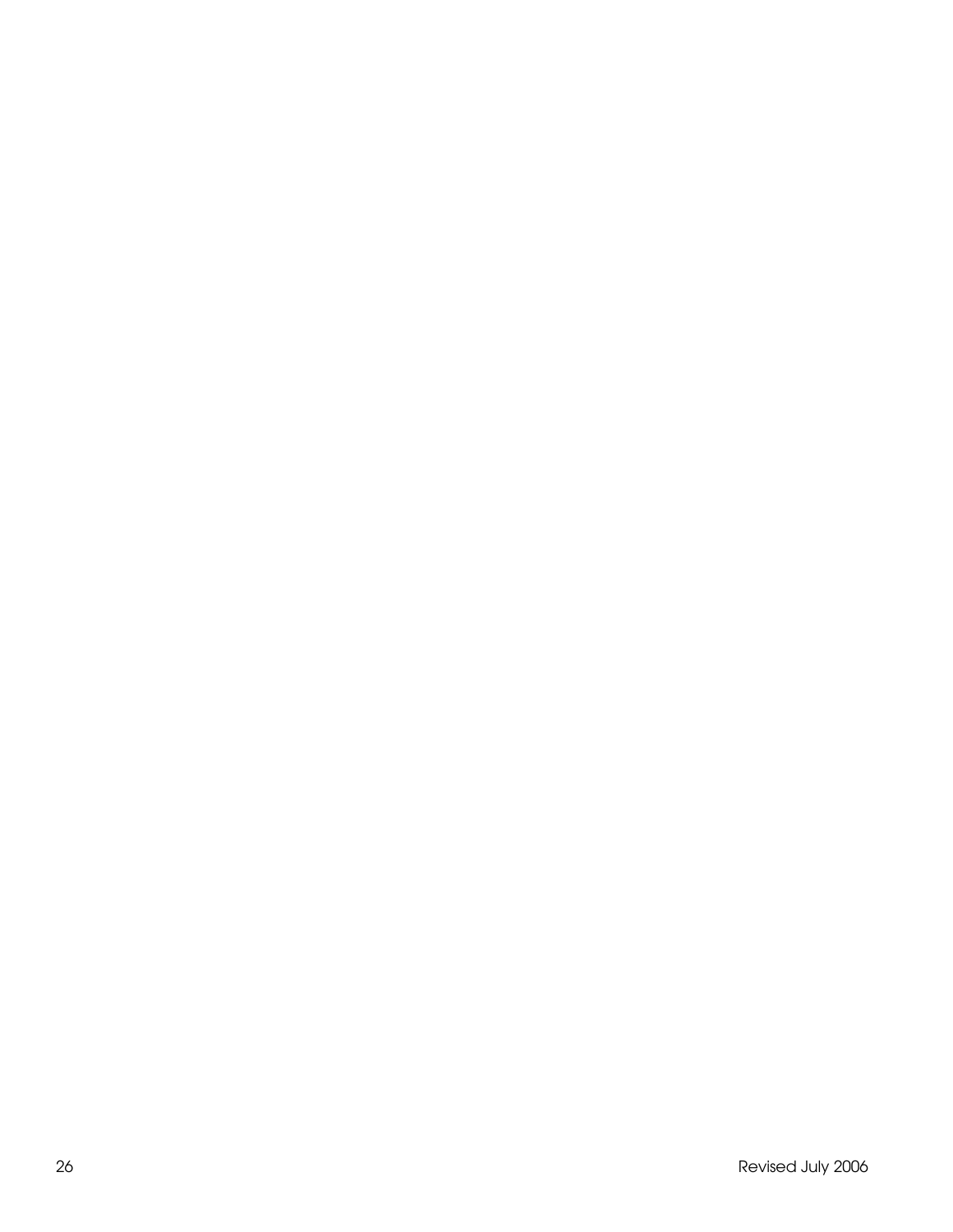## **SECTION 8 VENTILATION PRACTICES - 24 HOURS**

#### **BASIC - 8 Hours**

- **8-01.01** The firefighter shall define the principles of ventilation, and identify the advantages and effects of ventilation.
- **8-01.02** The firefighter shall identify the dangers present, and the precautions to be taken in performing ventilation.
- **8-01.03** The firefighter shall demonstrate opening various types of windows from inside and outside, with and without fire department tools.
- **8-01.04** The firefighter shall demonstrate breaking window or door glass, and removing obstructions.
- **8-01.05** The firefighter, using an axe, shall demonstrate the ventilation of a roof and a floor.
- **8-01.06** The firefighter shall demonstrate ventilation using a water fog.
- **8-01.07** The firefighter shall define theory of a back draft explosion.
- **8-01.08** The firefighter shall identify signs of a potential flashover.

#### **INTERMEDIATE - 8 Hours**

- **8-02.01** The firefighter shall demonstrate the use of different types of power saws and jack hammers.
- **8-02.02** The firefighter shall identify the different types of roofs, demonstrate the techniques used to ventilate each type, and identify the necessary precautions.
- **8-02.03** The firefighter shall identify the size and location of an opening for ventilation, and the precautions to be taken during ventilation.
- **8-02.04** The firefighter shall demonstrate the removal of skylights, scuttle covers, and other covers on rooftops.
- **8-02.05** The firefighter shall demonstrate the types of equipment used for forced mechanical ventilation.

#### **ADVANCED - 8 Hours**

- **8-03.01** The firefighter shall identify and demonstrate natural and mechanical methods for horizontal ventilation of a structure.
- **8-03.02** The firefighter shall identify and demonstrate natural and mechanical methods for vertical ventilation of a structure.
- **8-03.03** The firefighter shall identify the location of the opening, the method to be used, and the precautions to be taken when ventilating a basement.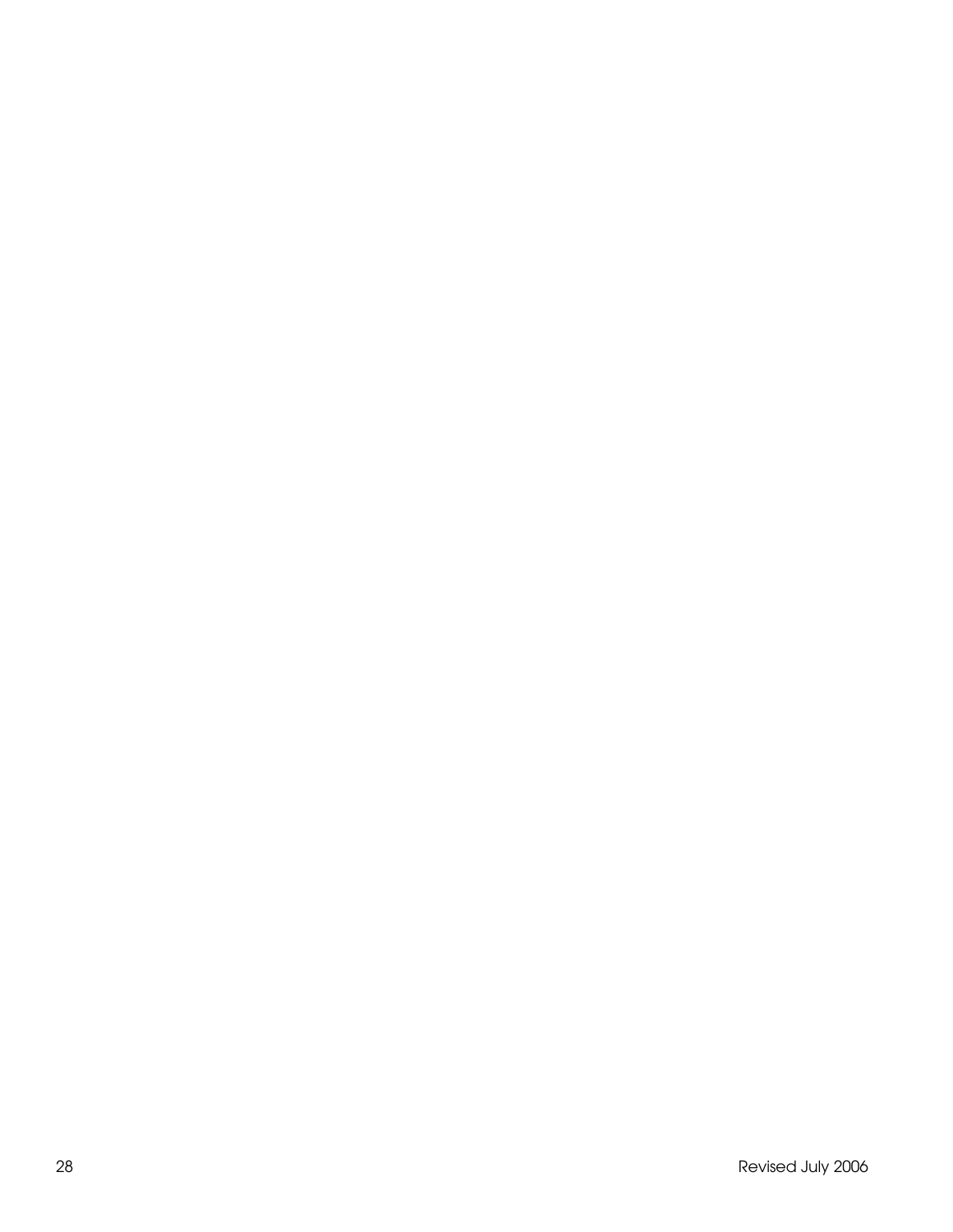# **SECTION 9 RESCUE OPERATIONS - 44 HOURS**

#### **BASIC - 12 Hours**

- **9-01.01** The firefighter shall define safety procedures as they apply to rescue.
- **9-01.02** The firefighter shall define the uses of a lifeline.
- **9-01.03** The firefighter, given the proper information, shall list the life threatening injuries that need to be observed in the proper order of priority.
- **9-01.04** The firefighter shall, given victims and the proper equipment, demonstrate the proper techniques for removal of injured person(s) from hazards by the use of the following carries, drags and stretchers:
	- A. one/two person victim standing E. three-person carry
	-
- 
- B. seat carry F. lift and carry
- C. extremities carry G. blanket drag
- D. chair carry
- **9-01.05** The firefighter shall demonstrate the techniques of packaging a victim for emergency transportation by:
	- A. given a short/long spine board and wrapping materials, demonstrate the stabilizing of a victims spine and cervical area of the body, and
	- B. given a packaged victim and stretcher, demonstrate the transfer procedures of victims from their rescue scene.
- **9-01.06** The firefighter shall demonstrate searching for victims in burning, smoke-filled buildings, or other hostile environments:
	- A. given the proper information, shall list two (2) objectives to be achieved while searching for victims in a building on fire and
	- B. given a small one story building filled with simulated smoke, shall demonstrate the establishing of a search pattern for the building and multiple rooms that are involved.
- **9-01.07** The firefighter shall explain search and rescue procedures for safe rescue of open water and swift water victims.
- **9-01.08** The firefighter shall describe or demonstrate the use of water rescue tools including:
	- A. personal flotation devices E. rescue tube
	- B. pike poles F. towel reach
	- C. shepherd's hook G. ladders
- 
- -
	- D. ring buoy H. dragging devices
- **9-01.09** The firefighter shall identify and explain low water crossings and their hazards, low head damns and their hazards.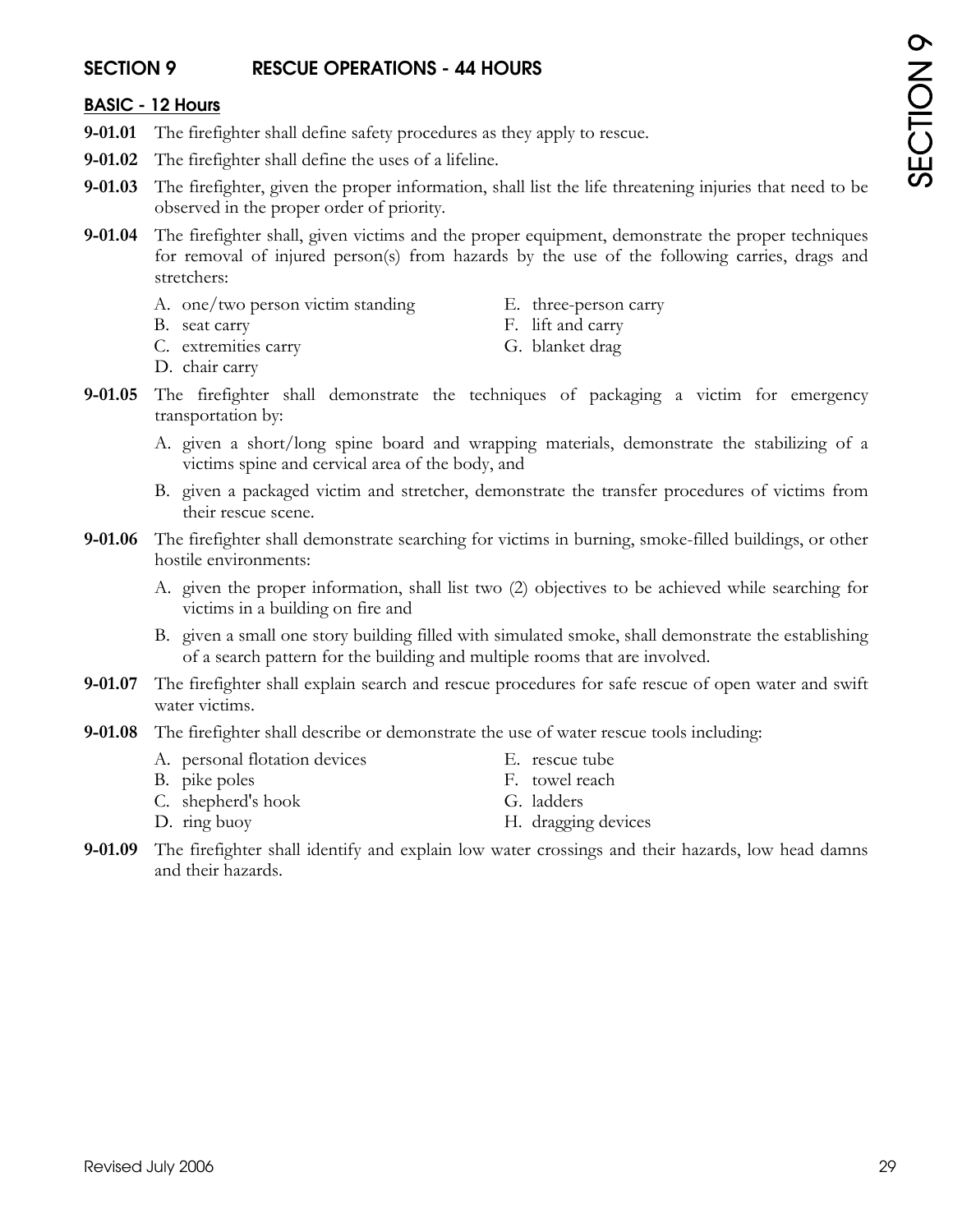# **INTERMEDIATE - 18 Hours**

- **9-02.01** The firefighter shall describe the techniques and safety procedures as they apply to the following rescue activities:
	- A. structural collapses F. emergencies involving energized electrical lines
	- B. trench collapses G. industrial accidents
	- C. caves and tunnels H. motor vehicle accidents
	- D. water and ice emergencies I. other hazards particular to the local jurisdiction
	- E. elevators and escalators
- **9-02.02** The firefighter shall demonstrate the use of the following rescue tools:
	- A. cribbing and shoring material D. pneumatic devices
	- B. block and tackle E. trench jacks
	- C. hydraulic devices F. water rescue devices
- **9-02.03** The firefighter shall raise and lower a simulated victim 20 vertical feet (6m) using a rope rescue system.

# **ADVANCED - 14 Hours**

- **9-03.01** The firefighter, operating as a member of a team, shall demonstrate the proper techniques and safety procedures as they apply to the following rescue activities:
	-
	-
	-
	-
	- E. elevators and escalators
	- A. structural collapses F. emergencies involving energized electrical lines
	- B. trench collapses G. industrial accidents
	- C. caves and tunnels H. motor vehicle accidents
	- D. water and ice emergencies I. other hazards particular to the local jurisdiction
- **9-03.02** The firefighter, given a 20' tubular webbing, shall demonstrate the proper tying of a Swiss seat.
- **9-03.03** The firefighter, given the proper information, shall list the equipment needed to complete rappelling procedure.
- **9-03.04** The firefighter, given a 20' length of ½ inch rope, shall demonstrate the following knots: as used in repelling:
	- A. figure-eight D. clove hitch
	- B. figure-eight follow through E. half-hitch
- -
- C. bowline
- **9-03.05** The firefighter shall identify the techniques of removing debris, rubble, and other materials found at a cave-in and list the precautions to be taken when constructing rescue shafts and tunnels where large debris is involved.
- **9-03.06** The firefighter, given the proper information, shall define the following:
	- A. lean-to collapse
	- B. pancake floor collapse
	- C. v-floor collapse
- **9-03.07** The firefighter shall assume command of a simulated rescue operation in the absence of a company officer.
- 
- 
-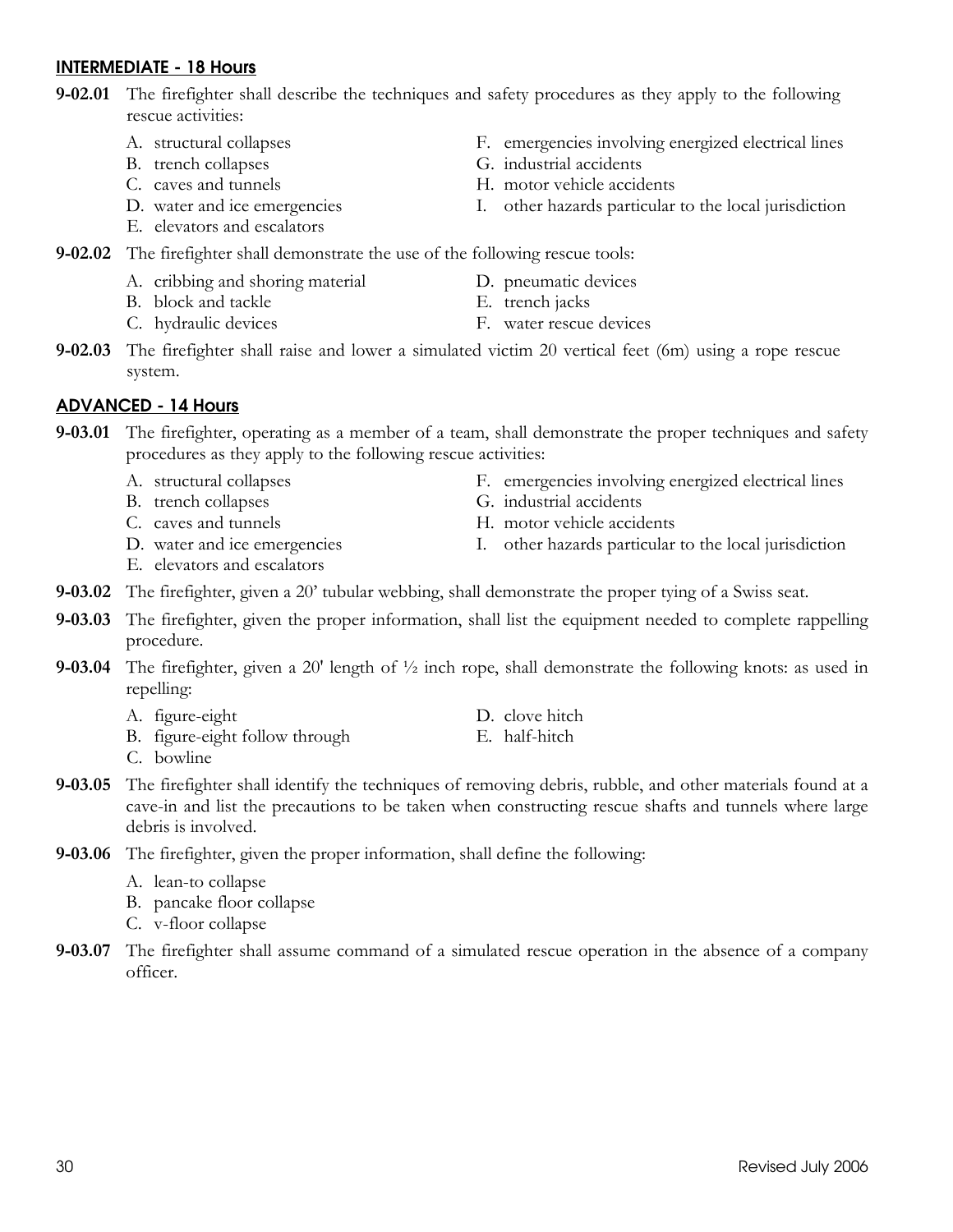#### **SECTION 10 FIRST AID - 40 HOURS**

#### **BASIC- 12 HOURS**

- **10-01.01** The firefighter shall list the three (3) major roles and responsibilities of the first responder.
- **10-01.02** The firefighter shall describe all applicable legal aspects related to providing emergency care as a first responder.
- **10-01.03** The firefighter, given each vital sign, shall describe its normal and abnormal states and how he would check for the sign.
- **10-01.04** The firefighter shall identify the medical identification symbol.
- **10-01.05** The firefighter shall state the time in which brain cells will die without oxygen.
- **10-01.06** The firefighter shall identify a primary survey for life-threatening injuries.
- **10-01.07** The firefighter shall describe the signs of adequate and inadequate breathing.
- **10-01.08** The firefighter shall describe variations in design of the respiratory system for partial and total laryngectomies.
- **10-01.09** The firefighter shall describe airway care and resuscitation procedures for the laryngectomy.
- **10-01.10** The firefighter shall demonstrate mouth-to-mouth and mouth-to-nose resuscitation.
- **10-01.11** The firefighter shall demonstrate oronasal ventilation.
- **10-01.12** The firefighter shall list the signs of cardiac arrest.
- **10-01.13** The firefighter, given a diagram of the heart and its related organs, shall identify these organs and complications if CPR is performed incorrectly.
- **10-01.14** The firefighter shall list the signs of effective CPR.
- **10-01.15** The firefighter shall demonstrate one and two person cardiopulmonary resuscitation.
- **10-01.16** The firefighter, given a description of a type of bleeding, shall identify it as arterial, venous or capillary.
- **10-01.17** The firefighter shall describe why tourniquets are a last resort for controlling blooding.
- **10-01.18** The firefighter shall demonstrate techniques for controlling external bleeding.
- **10-01.19** The firefighter shall demonstrate the proper technique for prevention and/or spread of infectious diseases and occupational exposure to bloodborne pathogens associated with emergency medical care.
- **10-01.20** The firefighter shall demonstrate the use, decontamination, disinfecting, and proper disposal of personal protective equipment used for protection from infectious diseases.
- **10-01.21** The firefighter shall identify major signs of, distinctions between, and initial treatment for heat cramps, heat exhaustion, and heatstroke.
- **10-01.22** The firefighter shall identify major signs of hypothermia.
- **10-01.23** The firefighter, given a description of patients exposed to heat and cold, shall identify the condition and describe emergency care procedures.
- **10-01.24** The firefighter shall describe the meaning of shock.
- **10-01.25** The firefighter, given a list of signs and symptoms, shall identify those associated with shock.
- **10-01.26** The firefighter shall describe anaphylactic shock.
- **10-01.27** The firefighter shall identify the treatment for anaphylactic shock.
- **10-01.28** The firefighter shall define the functions of the skeletal system.
- **10-01.29** The firefighter shall define and identify types of fractures, dislocations and sprains.
- **10-01.30** The firefighter, given a list of symptoms, shall identify those associated with fractures and dislocations.
- **10-01.31** The firefighter shall list the primary reason for splinting.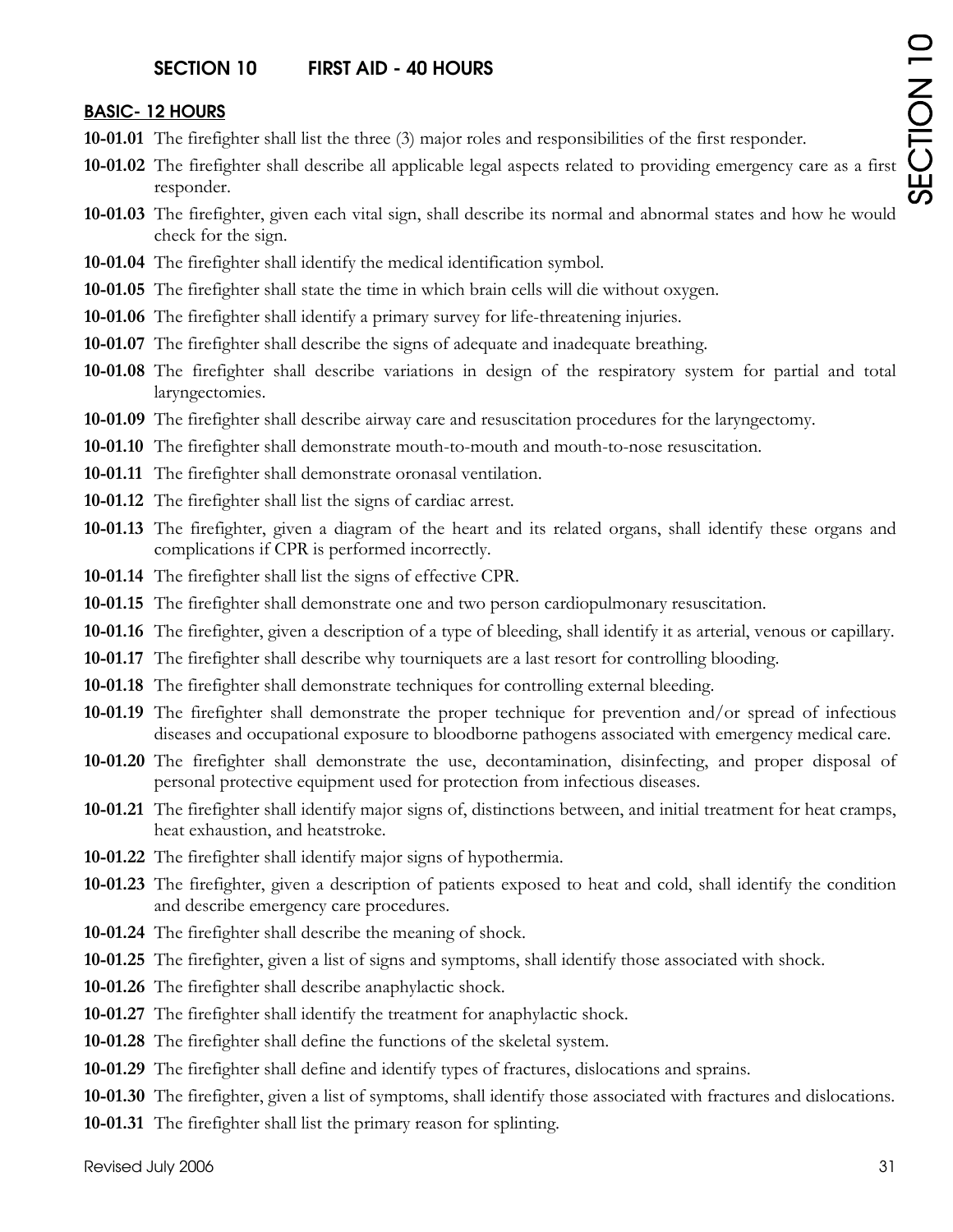- **10-01.32** The firefighter, given descriptions of "patients" with injuries of the skull, spine and chest, shall identify the condition and describe appropriate emergency care.
- **10-01.33** The firefighter, given "patients", shall describe appropriate emergency care for any injuries to the spine.
- **10-01.34** The firefighter, given a specific situation, shall indicate:
	- A. whether or not a patient should be moved,
	- B. why the patient should or should not be moved, and
	- C. if a move is necessary, how the move should be accomplished.
- **10-01.35** The firefighter, given descriptions of accident scenes, shall describe procedures for gaining access to patients:
	- A. in closed upright vehicles D. pinned inside vehicle<br>B. in closed overturned vehicles E. in vehicle with electric
		-
		- E. in vehicle with electrical hazards
	- C. pinned beneath vehicle

#### **INTERMEDIATE – 12 Hours**

- **10-02.01** The firefighter, given a description of patients, shall identify priority for triage purposes.
- **10-02.02** The firefighter shall demonstrate the emergency care for a person with known or suspected internal bleeding.
- **10-02.03** The firefighter, given specific situations and patients, shall perform a complete assessment for illnesses and injuries and describe appropriate emergency care procedures.
- **10-02.04** The firefighter, given a specific situation and patient, shall demonstrate and define the sequential emergency medical care indicated.
- **10-02.05** The firefighter shall describe safe procedures in use of oxygen.
- **10-02.06** The firefighter shall identify the two (2) main parts of the skull and describe their functions.
- **10-02.07** The firefighter shall define the following:
	- A. heart attack E. diabetic coma B. angina F. insulin shock C. heart failure G. grand mal seizures D. stroke H. petite mal seizures
- **10-02.08** The firefighter, given patients simulating heart attacks, angina, bean failure, stroke, and diabetic and epileptic conditions, shall identify the condition, note appropriate signs and describe appropriate care.
- **10-02.09** The firefighter, given descriptions of patients suffering from ingested poisons, inhaled poisons, bites and stings, alcohol abuse and drugs, shall identify the condition and describe appropriate emergency care.
- **10-02.10** The firefighter, given a list of statements, shall select general rules for splinting.
- **10-02.11** The firefighter, given descriptions of "patients" with injuries of the extremities, shall identify the injury and describe appropriate emergency care.
- **10-02.12** The firefighter shall identify and describe procedures for obtaining blood pressure by palpation and auscultation.
- **10-02.13** The firefighter shall identify the control center for breathing.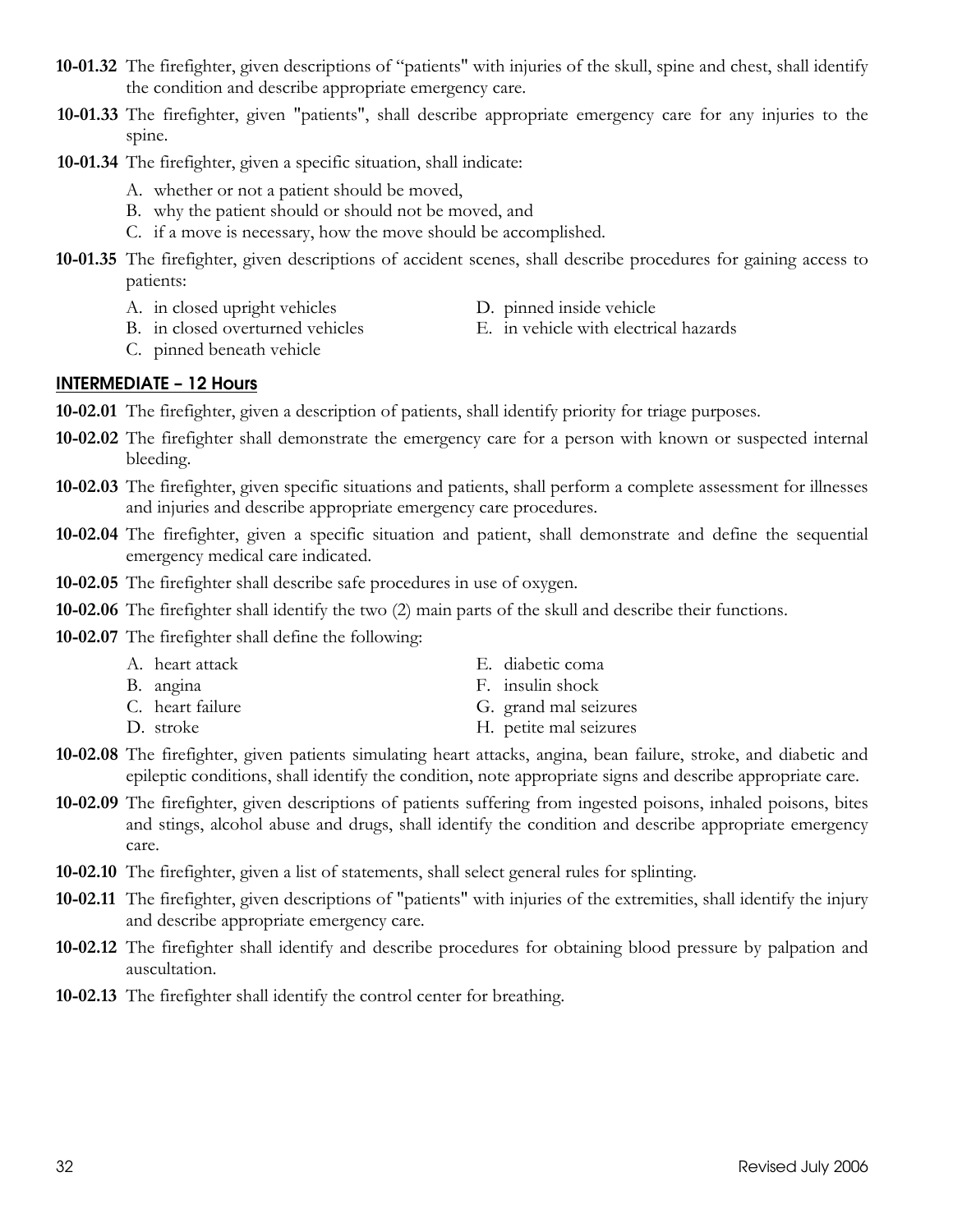**10-02.14** The firefighter, given a description of a wound type, shall describe management procedures and special considerations. Wound types will include:

- 
- 
- 
- 
- 
- 
- G. lacerated eye
- A. avulsed parts H. eye with penetrating object
- B. impaled objects I. extruded eyeball
- C. protruding organs J. arterial bleeding in the neck
- D. face and scalp wounds K. severe venous bleeding in the neck
- E. cheek wounds L. abdominal injuries
- F. nosebleeds M. genitalia injuries
- **10-02.15** The firefighter, given an identified fracture, shall demonstrate the emergency medical care necessary to transport the victim.

### **ADVANCED-16 Hours**

- **10-03.01** The firefighter, starting with the head and working to the feet, shall identify the major body components, cavities and organs.
- **10-03.02** The firefighter, given the name of each body system, shall identify its function.
- **10-03.03** The firefighter, given two or more body parts, shall describe their relationship using the terminology of topographic anatomy.
- **10-03.04** The firefighter shall identify and describe the function of each of the components of the respiratory system, and describe how air travels through the system to exchange oxygen and waste gases with the body.
- **10-03.05** The firefighter shall explain how the diaphragm, rib muscles and pleura operate to permit breathing.
- **10-03.06** The firefighter, given a diagram of the heart showing left and right chambers, shall indicate the flow of blood from the lungs, through the heart, and to the body.
- **10-03.07** The firefighter shall describe the composition and functions of blood.
- **10-03.08** The firefighter, given descriptions of "patients" burned by heat, shall indicate the degree and criticality of the burn and describe emergency care procedures.
- **10-03.09** The firefighter, given descriptions of "patients" burned by chemical and electricity, shall describe emergency care procedures.
- **10-03.10** The firefighter shall describe function, need, and safe procedures for use of:
	- A. suctioning
	- B. oropharyngeal airway
	- C. bag-mask resuscitation
- **10-03.11** The firefighter shall demonstrate the use of breathing aid equipment.
- **10-03.12** The firefighter shall demonstrate emergency medical care of traumatic shock.
- **10-03.13** The firefighter shall describe procedures to follow in preparing for and assisting in normal and abnormal childbirth including caring for the mother and newborn.
- **10-03.14** The firefighter shall define breech birth and prolapsed cord.
- **10-03.15** The firefighter shall describe procedures to follow in the event of excessive bleeding and miscarriage.
- **10-03.16** The firefighter shall have knowledge of the general steps for use of an automated external defibrillator.
	- A. The firefighter should know the abnormal heart rhythms commonly present during cardiac arrest.
	- B. The firefighter should know what defibrillation is and how it works.
	- C. The firefighter should know precautions for the use of an AED.
	- D. The firefighter shall demonstrate the use of the AED.

# COMPLETION OF THESE OBJECTIVES OR A TEXAS DEPARTMENT OF HEALTH ECA COURSE WILL *SATISFY ALL OBJECTIVES AS LISTED IN THIS SECTION.*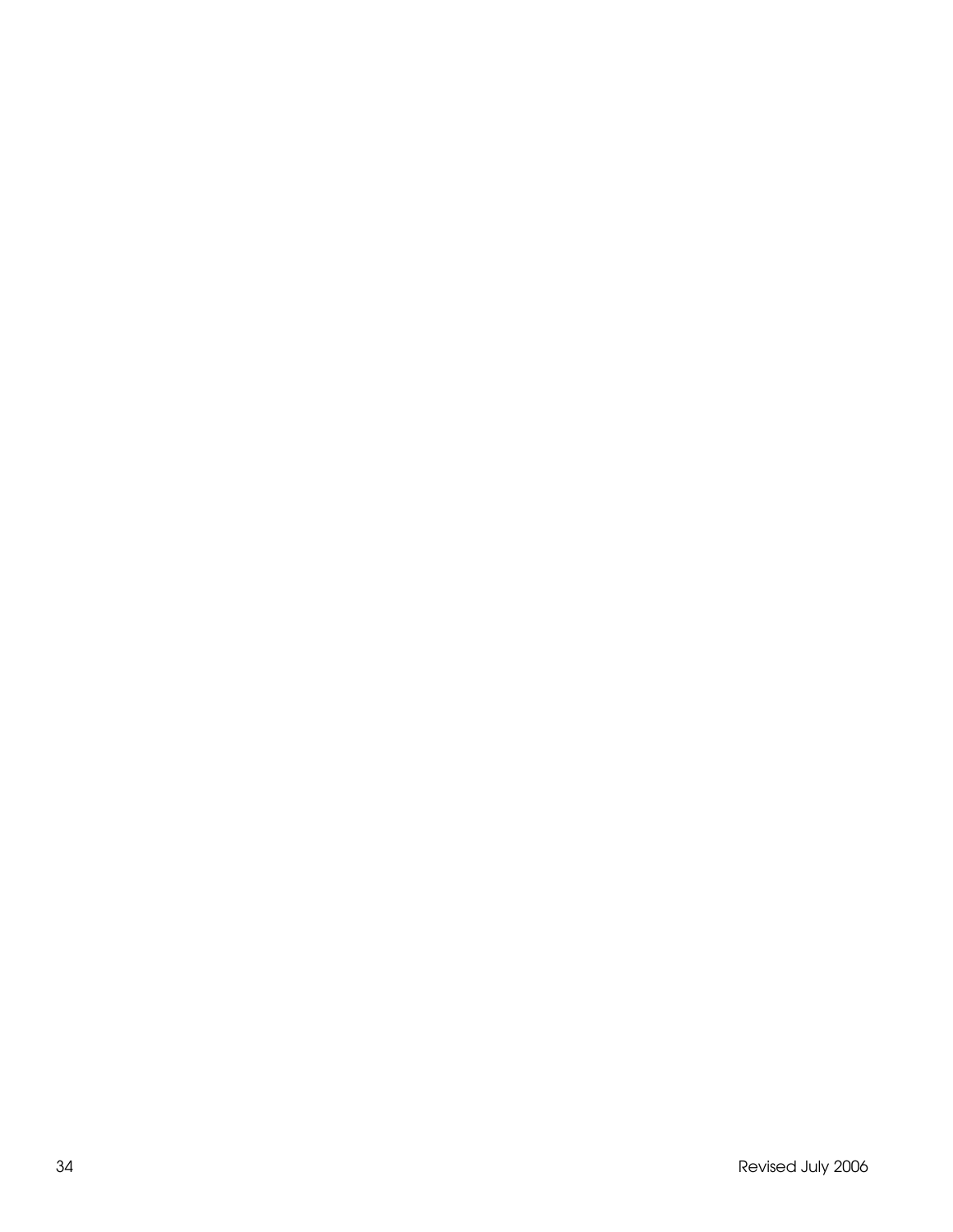# **SECTION 11** INSPECTION PRACTICES - 24 HOURS

### **BASIC - 4 Hours**

- **11-01.01** The firefighter shall identify the five (5) common causes of fires and their prevention.
- **11-01.02** The firefighter shall identify the fire inspection procedures.
- **11-01.03** The firefighter shall define the importance of public relations relative to inspection programs.
- **11-01.04** The firefighter shall define dwelling inspection procedures.

### **INTERMEDIATE - 8 Hours**

- **11-02.01** The firefighter shall prepare diagrams or sketches of buildings to record the locations of items of concern during pre-fire planning operations.
- **11-02.02** The firefighter shall collect and record in writing, information required for the purpose of preparing a report on a building inspection or survey.
- **11-02.03** The firefighter shall identify school exit drill procedures.
- **11-02.04** The firefighter shall identify life safety programs for the home.
- **11-02.05** The firefighter shall identify common fire hazards and make recommendations for correction.

### **ADVANCED - 12 Hours**

- **11-03.01** The firefighter shall write a building inspection report.
- **11-03.02** The firefighter shall identify that the fire extinguishers in an inspected premises conform to the fire prevention requirements.
- **11-03.03** The firefighter shall identify the procedures to be used whenever fire hazards, or suspected fire hazards, are encountered during inspections.
- **11-03.04** The firefighter shall identify the procedure for preparing a pre-fire plan.
- **11-03.05** The firefighter shall identify the dudes and responsibilities of a firefighter assigned to a fire prevention detail in place of public assembly.
- **11-03.06** The firefighter shall identify the fire exit requirements for different types of occupancies.
- **11-03.07** The firefighter shall identify the use and operation of various roof vents, both manual and automatic.
- **11-03.08** The firefighter shall inspect standpipe systems for fire protection, including visual inspection of hose (where provided), nozzles, hose outlet threads, and fire department connections.
- **11-03.09** The firefighter shall identify a private water system for fire protection, including fire pumps, yard hydrants, hose houses, gravity and pressure types of water storage tanks, reservoirs, and draft sources.
- **11-03.10** The firefighter shall identify smoke, flame, and heat-detection alarm systems.
- **11-03.11** The firefighter shall identify local and state fire codes concerning subjects to be noted in the fire company inspection.
- **11-03.12** The firefighter shall identify the area of responsibility of other municipal and state inspection agencies.
- **11-03.13** The firefighter shall identify the fire hazards commonly found in manufacturing, commercial, residential, and public assembly occupancies.
- **11-03.14** The firefighter shall identify common deficiencies in electrical services and equipment.
- **11-03.15** The firefighter shall identify standard types of chimneys and flues, and recognize deficiencies likely to cause fires.
- **11-03.16** The firefighter shall identify and define fire spread through air conditioning and utility ducts, and the functions of automatic and manual controls of these systems.
- **11-03.17** The firefighter shall identify local code requirements covering the proper storage and use of flammable liquids and gases.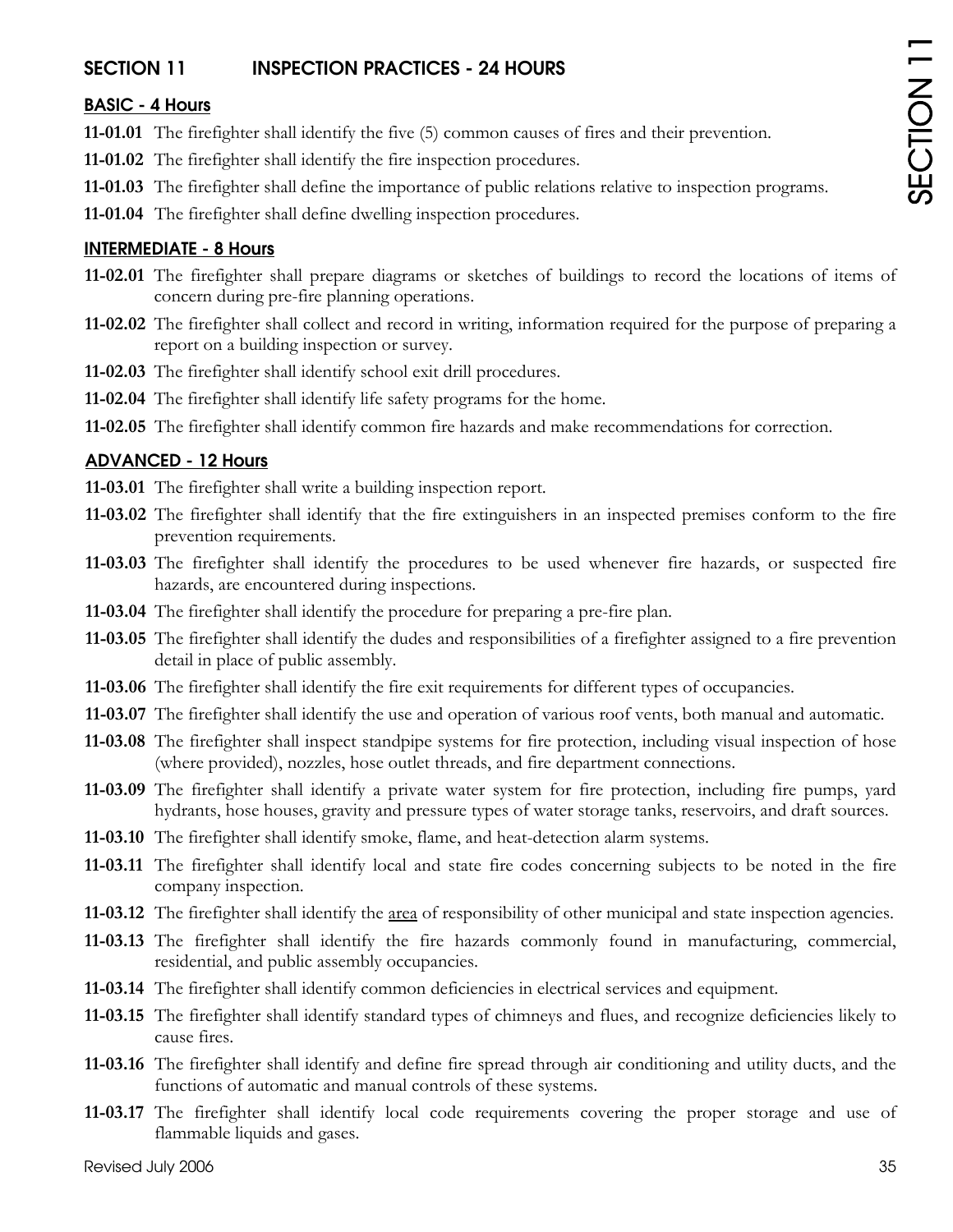- **11-03.18** The firefighter shall identify storage codes and practices contributing to fire safety in buildings, including proper piling, aisles, clearances, access to fire equipment and exits.
- **11-03.19** The firefighter shall identify proper outside storage and how it affects fire fighting, including aisles, roadways, access to hydrants, access to buildings, and exposure hazards.
- **11-03.20** The firefighter shall identify water and smoke damage potential to goods, to office and manufacturing machinery, and other valuable objects.
- **11-03.21** The firefighter shall identify legal issues concerning fire service inspections.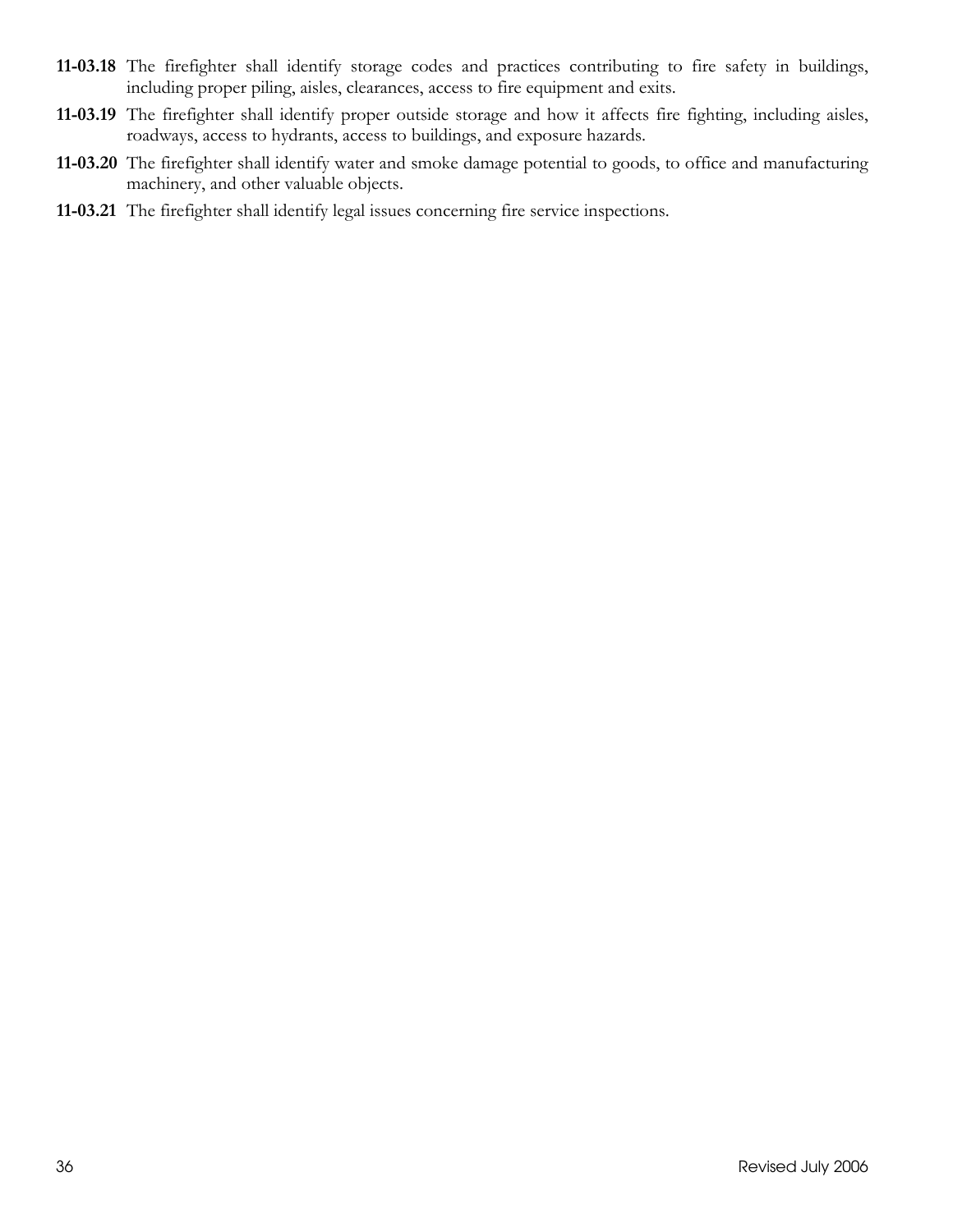# **SECTION 12 WATER SUPPLIES - 12 HOURS**

### **BASIC - 2 Hours**

- **12-01.01** The firefighter shall identify the water distribution system, and other alternate water sources in the area of responsibility.
- **12-01.02** The firefighter shall identify the following parts of a water distribution system:
	- A. distributors
	- B. primary feeders
	- C. secondary feeders
- **12-01.03** The firefighter shall identify a:
	- A. dry-barrel hydrant
	- B. wet-barrel hydrant
- **12-01.04** The firefighter shall identify the following:
	- A. normal operating pressure of a water distribution system
	- B. residual pressure of a water distribution system
	- C. the flow pressure from an opening that is flowing water
- **12-01.05** The firefighter shall demonstrate hydrant to pumper hose connections for forward and reverse hose lays.

#### **INTERMEDIATE - 4 Hours**

**12-02.01** The firefighter shall identify the following types of water main valves:

- A. indicating C. post indicators
- B. non-indicating D. outside screw and yoke
- **12-02.02** The firefighter shall identify hydrant usability by:
	- A. obstruction to use of hydrant
	- B. direction of hydrant outlets to suitability of use
	- C. mechanical aboveground damage
	- D. condition of paint for rust and corrosion
	- E. the flow by fully operating the hydrant
	- F. the ability to drain
- **12-02.03** The firefighter shall define, explain, and demonstrate where applicable, the use of a rural dry fire hydrant system and static water supply source.
- **12-02.04** The firefighter shall define a tanker shuttle.
- **12-02.05** The firefighter shall identify the apparatus, equipment, and appliances required to provide water at rural locations by relay pumping, large diameter hose, or a tanker shuttle.
- **12-02.06** The firefighter shall demonstrate deployment of a portable water tank.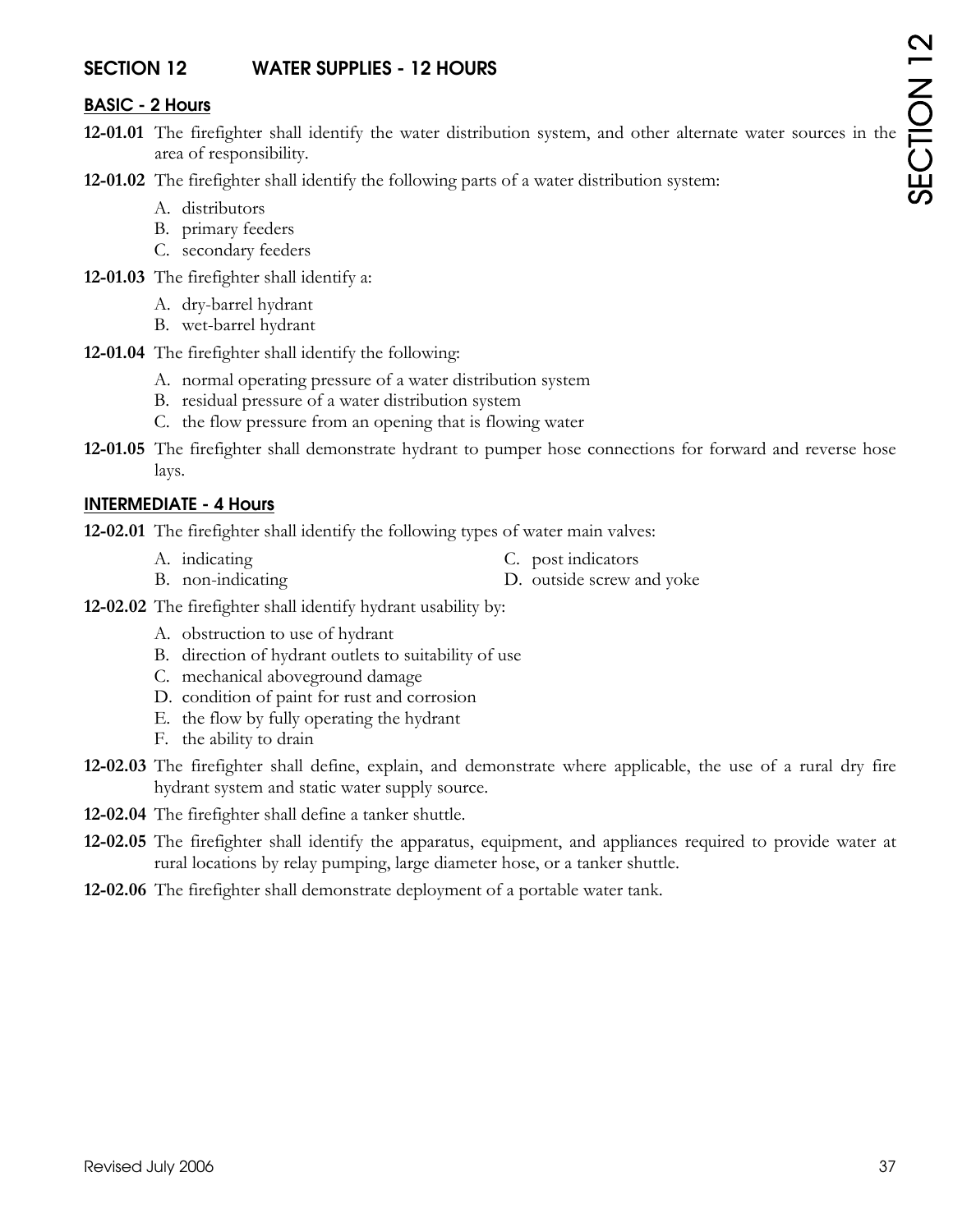### **ADVANCED - 6 Hours**

- **12-03.01** The firefighter shall identify and explain the four (4) fundamental components of a modem water system.
- **12-03.02** The firefighter, given a pitot tube and gauge, shall use, read, and record several flow pressures.
- **12-03.03** The firefighter, given a chart, size of openings, and flow pressures, shall determine the quantity of water flowing from the openings.
- **12-03.04** The firefighter, given a chart, shall identify the approximate discharge capacities of various water pipe sizes.
- **12-03.05** The firefighter shall identify the pipe sizes used in water distribution systems for residential, business, and industrial districts.
- **12-03.06** The firefighter shall identify two (2) causes of increased resistance or friction loss in water mains.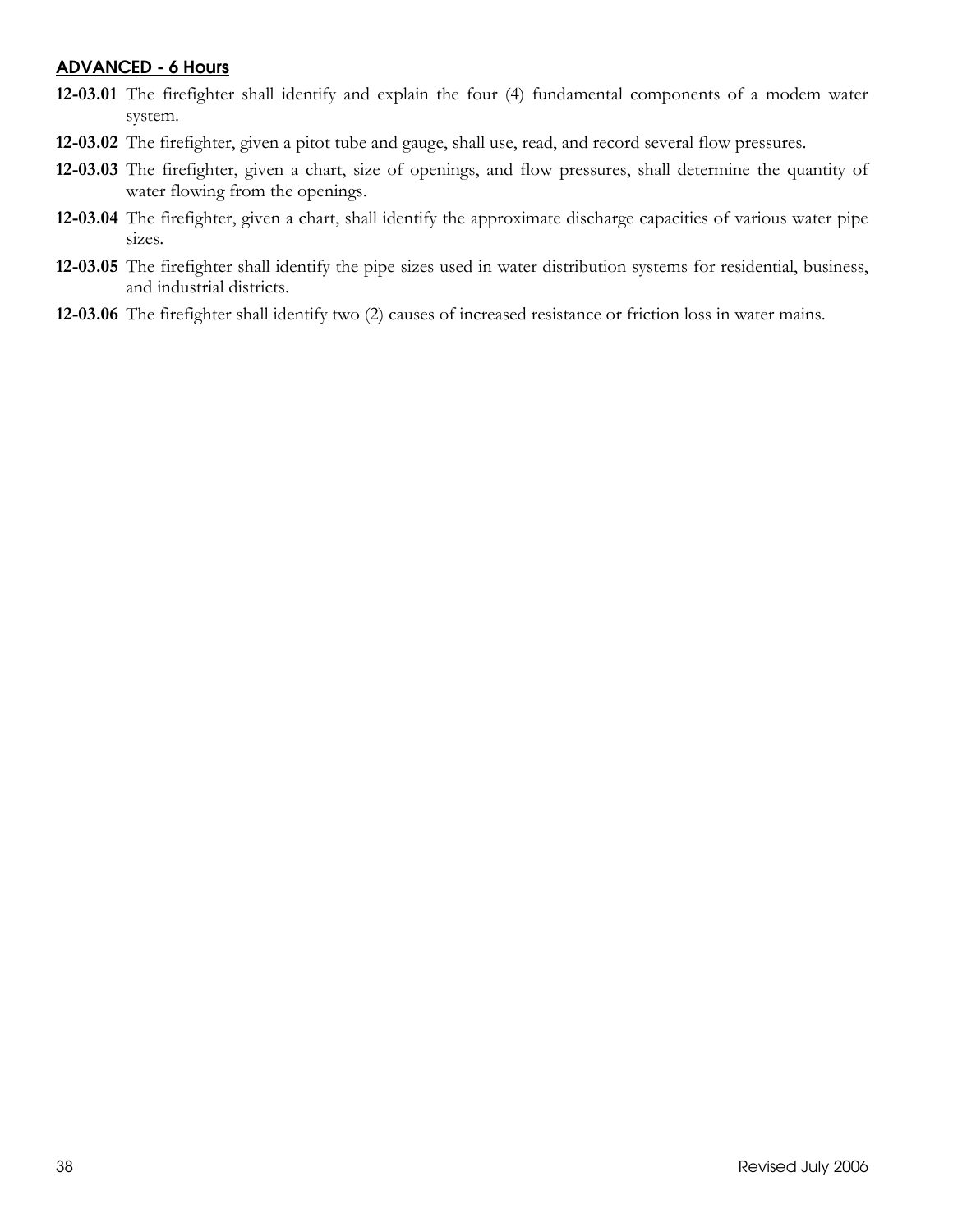# **SECTION 13 FIRE PROTECTION SYSTEMS - 16 HOURS**

## **BASIC - 2 Hours**

- **13-01.01** The firefighter shall identify a fire department sprinkler connection and water motor alarm.
- **13-01.02** The firefighter shall connect hose line(s) to a fire department connection of a sprinkler or standpipe system.
- **13-01.03** The firefighter shall define how the automatic sprinkler heads open and release water.
- **13-01.04** The firefighter shall temporarily stop the flow of water from a sprinkler head.

### **INTERMEDIATE - 6 Hours**

- **13-02.01** The firefighter shall identify the main drain valve on the system.
- **13-02.02** The firefighter shall open and close a main drain valve on the system.
- **13-02.03** The firefighter shall identify the main control valve on the system.
- **13-02.04** The firefighter shall operate a main control valve on the system from open to closed and back to open.
- **13-02.05** The firefighter shall define the value of automatic sprinklers in providing safety to the occupants in a structure.
- **13-02.06** The firefighter shall identify and define the dangers of premature closure of sprinkler main control valve, and of using hydrants to supply hose streams when the same water system is supplying the automatic sprinkler system.
- **13-02.07** The firefighter shall identify the difference between an automatic sprinkler system that provides complete coverage and a partial sprinkler system.
- **13-02.08** The firefighter shall identify at least three sources of water for supply to an automatic sprinkler system.
- **13-02.09** The firefighter shall identify the following:
	- A. wet sprinkler system C. deluge sprinkler system
	- B. dry sprinkler system D. residential sprinkler system
- **13-02.10** The firefighter shall demonstrate removing one head from a sprinkler system and replacing it with a head of the same type.

### **ADVANCED - 8 Hours**

- **13-03.01** The firefighter, given an alarm valve of an automatic sprinkler system, shall identify the operation of the valve.
- **13-03.02** The firefighter, given twelve various sprinkler heads, shall identify each of them correctly as to:
	- A. temperature rating
	- B. pendant or upright
	- C. special types
- **13-03.03** The firefighter shall identify the alarm test valve on the system.
- **13-03.04** The firefighter, given an automatic sprinkler system, shall operate the alarm test valve.
- **13-03.05** The firefighter, given a velocity drain valve or ball drip valve on the fire department connection of an automatic sprinkler system, shall demonstrate that the valve is operational and the pipe is drained.
- **13-03.06** The firefighter, given a check valve on the fire department connection to an automatic sprinkler system, shall identify the direction of flow of water through the valve.
- **13-03.07** The firefighter shall read and record the indicated pressures on all gauges provided on both a standard wet and standard dry system, and identify each gauge.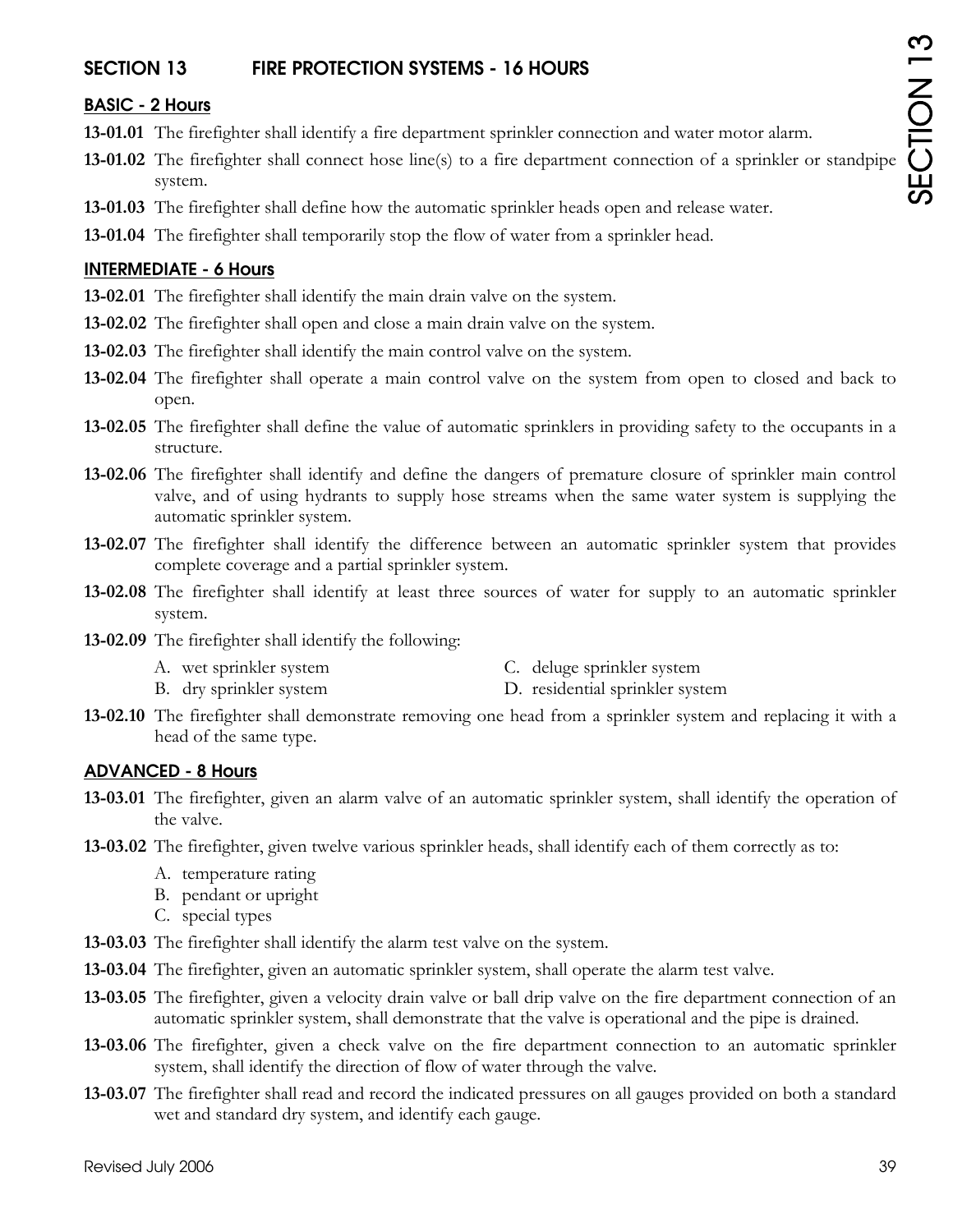- **13-03.08** The firefighter shall define the reliability of automatic sprinkler systems, and give eight (8) reasons for unsatisfactory performance.
- **13-03.09** The firefighter, by inspection of an automatic sprinkler system in a building, shall identify obstructions to sprinkler heads and the required clearance.
- **13-03.10** The firefighter shall identify the types, components and operation of standpipe systems.
- **13-03.11** The firefighter shall identify various types of special extinguishing systems.
- **13-03.12** The firefighter shall identify various types of supervisory circuits.
- **13-03.13** The firefighter shall identify the function of a fire annunciator panel.
- **13-03.14** The firefighter shall identify various alarm initiating devices.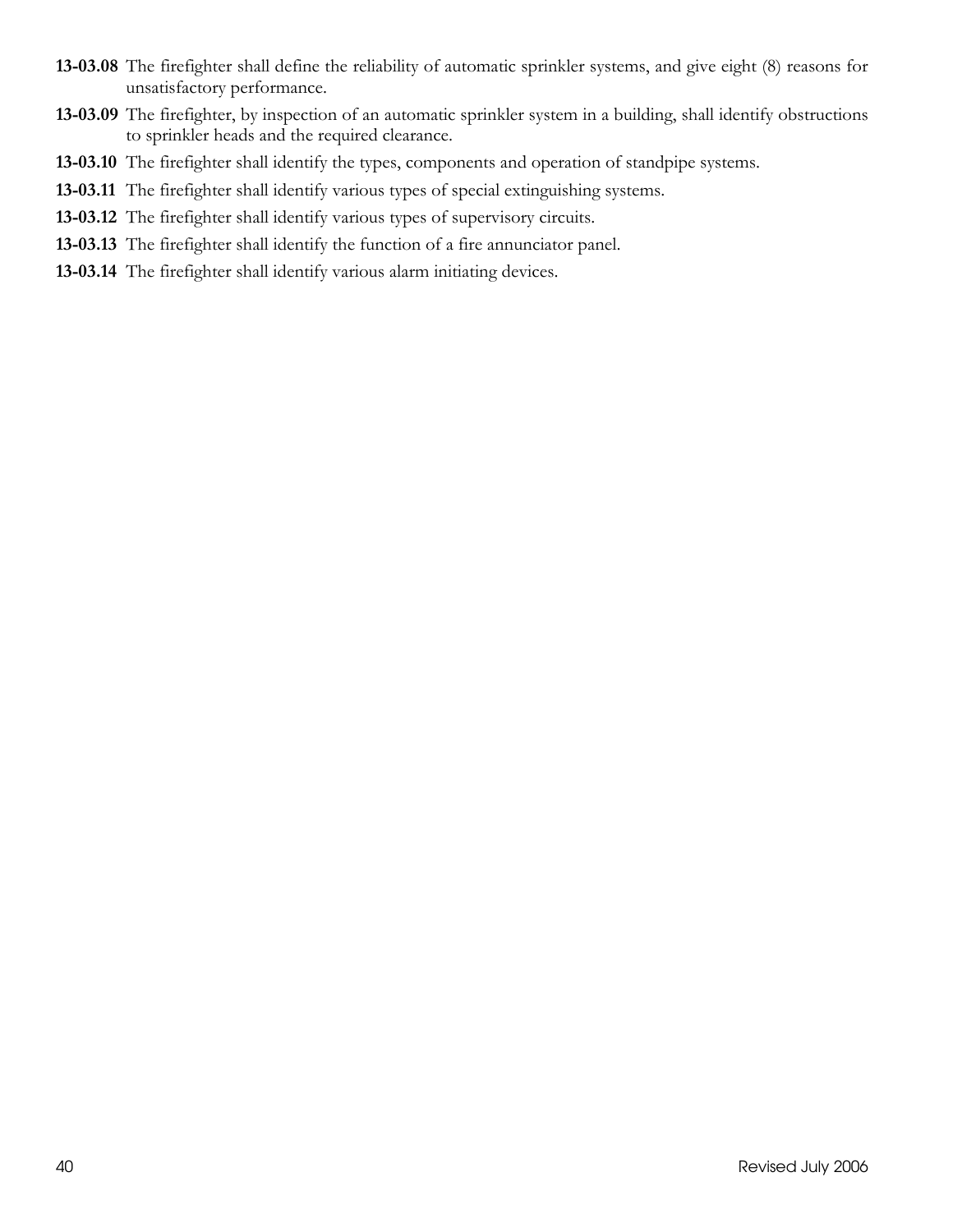# **SECTION 14 TRANSPORTATION EMERGENCIES - 16 HOURS**

# **BASIC - 2 Hours**

- **14-01.01** The firefighter shall identify the modes of public transportation which operate within the jurisdiction having authority:
	- A. aircraft D. trams
		-
- 
- B. trains E. monorails
- C. over road buses and school buses F. high speed rail system
- 
- 
- **14-01.02** The firefighter shall identify the established procedures for control of movement for each of the identified transportation modes used within the local authority having jurisdiction:
	- A. color code system for airport airfield lighting
	- B. established procedures and verbal communication as used by Air Traffic Control, to control vehicle movements on taxiways and runways
	- C. color code light system used for control and speed of trains
	- D. verbal communications for movement of trains
- **14-01.03** The firefighter, given a map of the municipality or airport, shall identify the traffic routes and traffic flow patterns including the parking and storage areas for the vehicles.
- **14-01.04** The firefighter, given a specific location in a municipality, shall identify the shortest route to a transportation incident.

# **INTERMEDIATE - 6 Hours**

- **14-02.01** The firefighter shall identify the locations of the specialized fuel storage facilities and distribution systems for the transportation vehicles:
	- A. distribution pipelines supplying the storage facilities and emergency shut-off valves or pumping stations
	- B. supplier of the fuel and contact methods to supplier for emergency shut down
	- C. construction and design of the storage tanks and built-in protection which may apply
- **14-02.02** The firefighter shall identify and locate hazardous materials which may be carried by the various types of transportation vehicles:
	- A. the hazards associated with fuels and chemicals used aboard the transportation vehicles
	- B. using a diagram of appropriate vehicle, location where fuels and chemicals are located on the vehicles
- **14-02.03** The firefighter shall identify the various openings available to emergency personnel for evacuating passengers and operators of the vehicles:
	- A. identify on a diagram, the appropriate openings for egress and ingress.
	- B. identify on a diagram, the location of area(s) where emergency cuts are to be made to effect rescue of personnel.
- **14-02.04** The firefighter shall identify the procedures, appropriate equipment and supplies for evacuation, removal and care of person(s) from the hazard area(s) of the vehicles.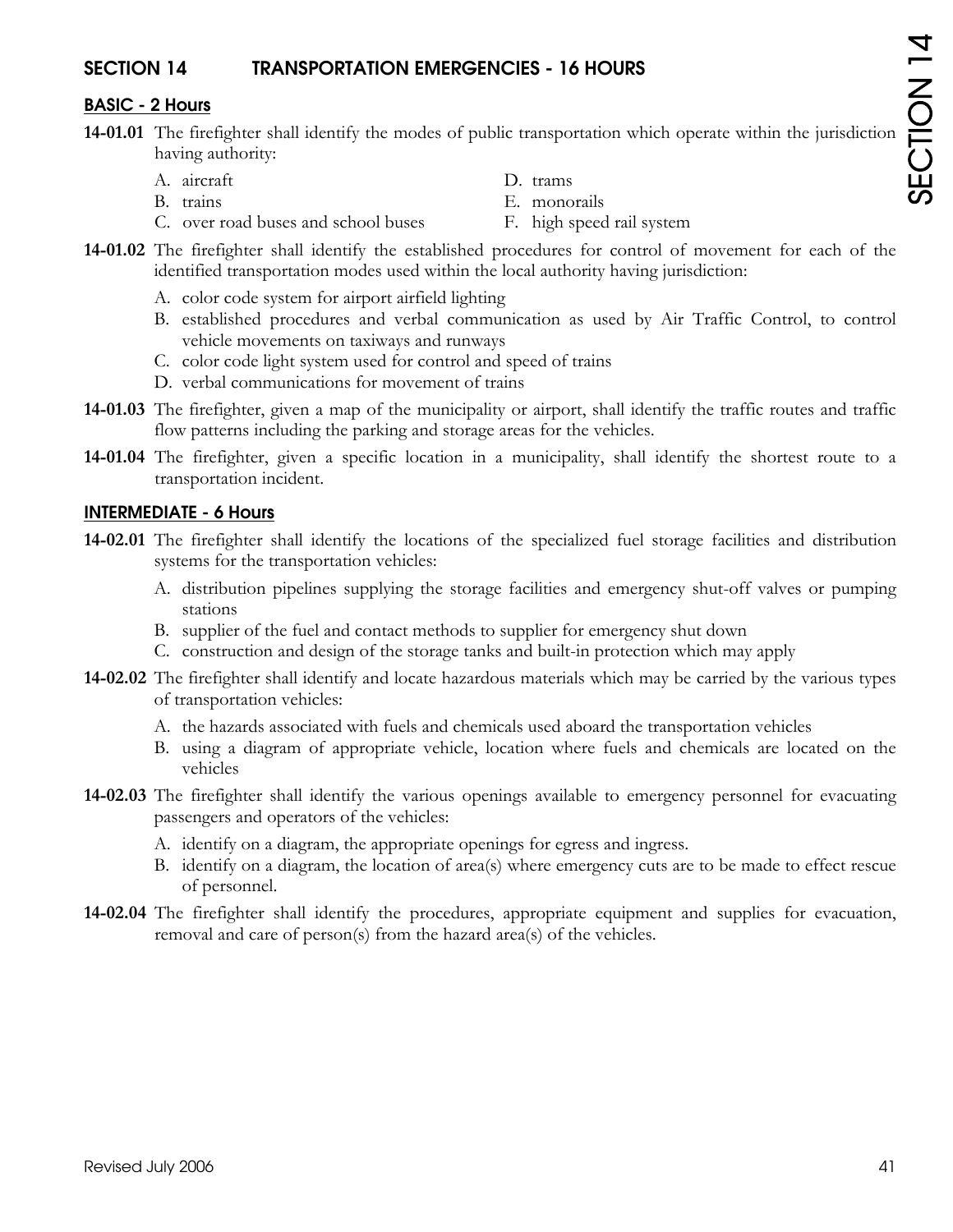### **ADVANCED - 8 Hours**

- **14-03.01** The firefighter, as an individual, shall demonstrate the operation of all normal exits, and emergency exits and escape devices on each mode of transportation available in the local authority having jurisdiction, accomplishing all critical factors within the time frame required by the department.
- **14-03.02** The firefighter, as an individual, shall demonstrate the shutdown of the following systems on transportation vehicles:
	- A. power plant
	- B. electrical system
	- C. hydraulic system, accomplishing all critical factors within the time frame required by the department
- **14-03.03** The firefighter, as an individual or member of a team, shall demonstrate the procedures of evacuation, removal and care of person(s) from each type of vehicle within the local authority having jurisdiction.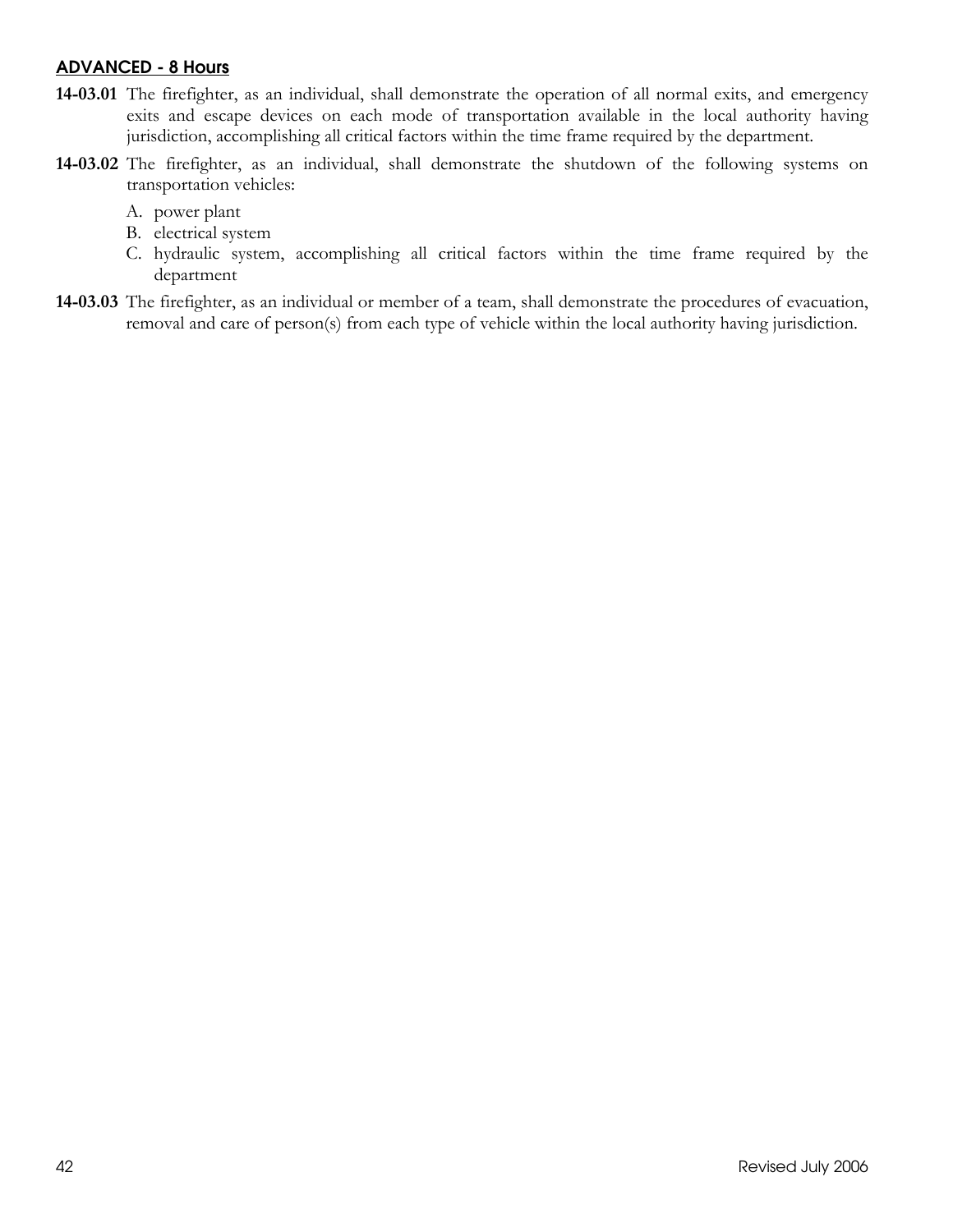# **SECTION 15 FIRE BEHAVIOR (FIRE SCIENCE) - 16 HOURS**

### **BASIC – 8 Hours**

- **15-01.01** The firefighter shall define heat and fire.
- **15-01.02** The firefighter shall define the fire triangle and tetrahedron.
- **15-01.03** The firefighter shall identify two (2) chemical, mechanical, and electrical energy heat sources.
- **15-01.04** The firefighter shall define the following stages of fire:
	- A. incipient E. steady state
	- B. flame spread F. clear or free burning
	-
	- D. flashover
- 
- C. hot smoldering G. back draft explosion
- **15-01.05** The firefighter shall define the three (3) methods of heat transfer.
- **15-01.06** The firefighter shall define the three (3) physical states of matter in which fuels are commonly found.
- **15-01.07** The firefighter shall define the hazard of finely divided fuels as they relate to the combustion process.
- **15-01.08** The firefighter shall define:
	- A. flash point C. ignition temperature
	- B. fire point D. upper and lower explosive limits
- **15-01.09** The firefighter shall define concentrations of oxygen in air as it affects combustion.
- **15-01.10** The firefighter shall identify three products of combustion commonly found in structural fires which create a life hazard.
- **15-01.11** The firefighter shall identify characteristics of water as it relates to its fire extinguishing potential.

#### **INTERMEDIATE - 2 Hours**

- **15-02.01** The firefighter shall define the following units of measurements:
	- A. British Thermal Unit (BTU) D. Calorie (C)
	- B. Fahrenheit  $(F^{\circ})$  E. Joule, the SI unit for energy
	- C. Celsius (C°)
- **15-02.02** The firefighter shall define thermal balance and imbalance.

### **ADVANCED - 6 Hours**

- **15-03.01** The firefighter shall identify chemical by-products of combustion.
- **15-03.02** The firefighter shall define the diffusion flame process.
- **15-03.03** The firefighter shall define the fire extinguishment theory.
- **15-03.04** The firefighter shall identify pressure and velocity.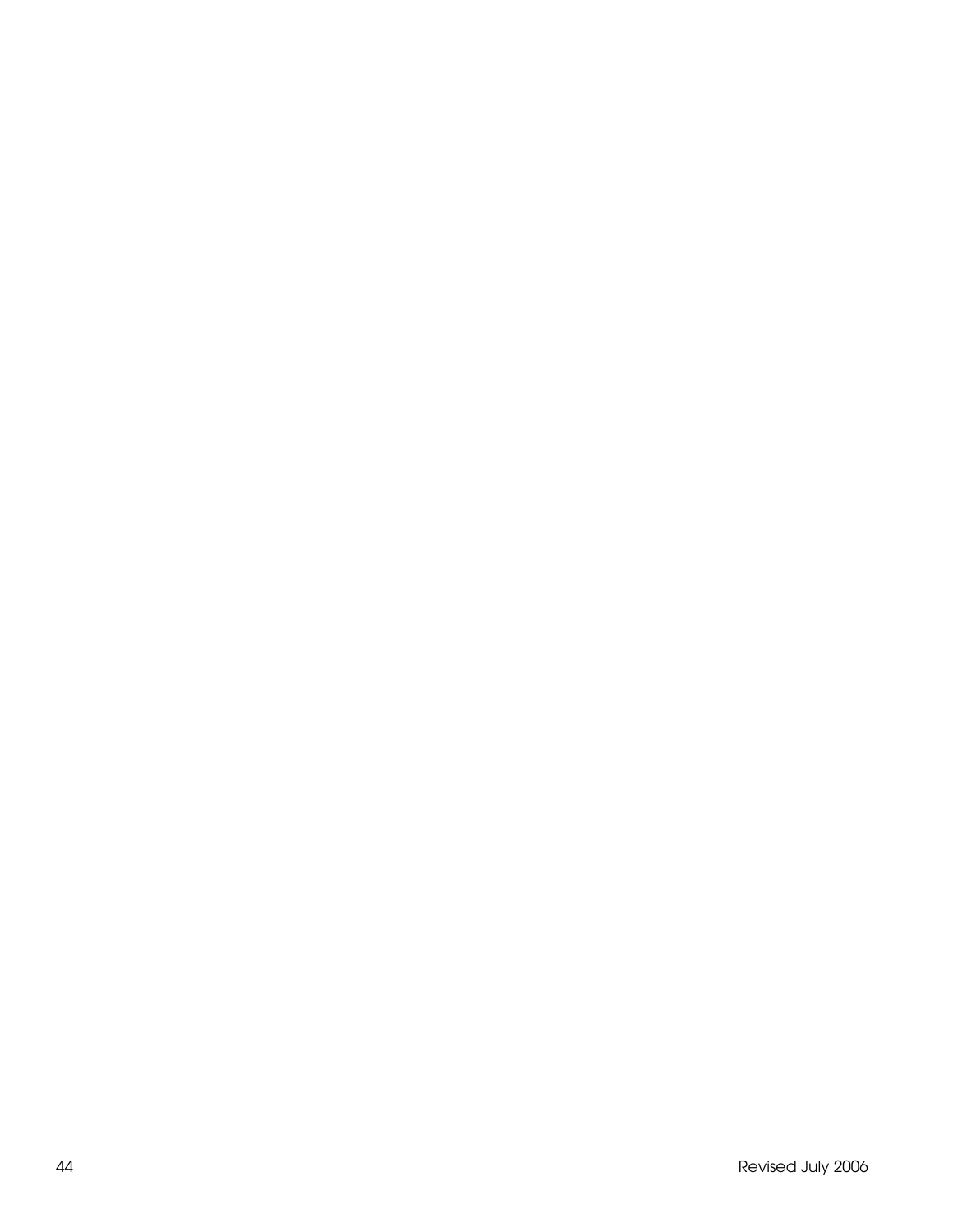# **SECTION 16 FIRE ALARMS AND COMMUNICATION – 8 HOURS**

## **BASIC – 4 Hours**

- **16-01.01** The firefighter shall define the procedure for a citizen to report a fire or other emergency.
- **16-01.02** The firefighter shall demonstrate receiving an alarm or a report of an emergency, and initiate action.
- **16-01.03** The firefighter shall define the purpose and function of all alarm-receiving instruments and personnelalerting equipment provided in the fire station.
- **16-01.04** The firefighter shall identify traffic control devices installed in the fire station to facilitate the response of apparatus.
- **16-01.05** The firefighter shall identify procedures required for receipt and processing of business and personal calls.
- **16-01.06** The firefighter shall define and demonstrate prescribed fire department radio procedures including:
	- A. routine traffic
	- B. emergency traffic
	- C. emergency evacuation signals
- **16-01.07** The firefighter shall define policy and procedures concerning the ordering and transmitting of multiple alarms of fire and calls for special assistance from the emergency scene.
- **16-01.08** The firefighter shall define all fire alarm signals, including multiple alarms and special signals, governing the movements of fire apparatus, and the action to be taken upon the receipt of each signal.

### **INTERMEDIATE - 2 Hours**

- **16-02.01** The firefighter shall identify areas assigned for first-alarm response.
- **16-02.02** The firefighter shall demonstrate both mobile and portable radio equipment.
- **16-02.03** The firefighter shall identify supervisory alarm equipment provided in the fire station and the prescribed action to be taken upon receipt of designated signals.
- **16-02.04** The firefighter shall identify fire location indicators provided to direct firefighters to specific locations in protected public or private properties.

### **ADVANCED - 2 Hours**

- **16-03.01** The firefighter shall demonstrate the rewinding, resetting, or both, of any fire alarm boxes or devices on the public fire alarm system.
- **16-03.02** The firefighter shall demonstrate the ordering of multiple alarms and other calls for assistance from the fireground, (i.e. mutual aid).
- **16-03.03** The firefighter shall identify the types of supervisory alarm systems.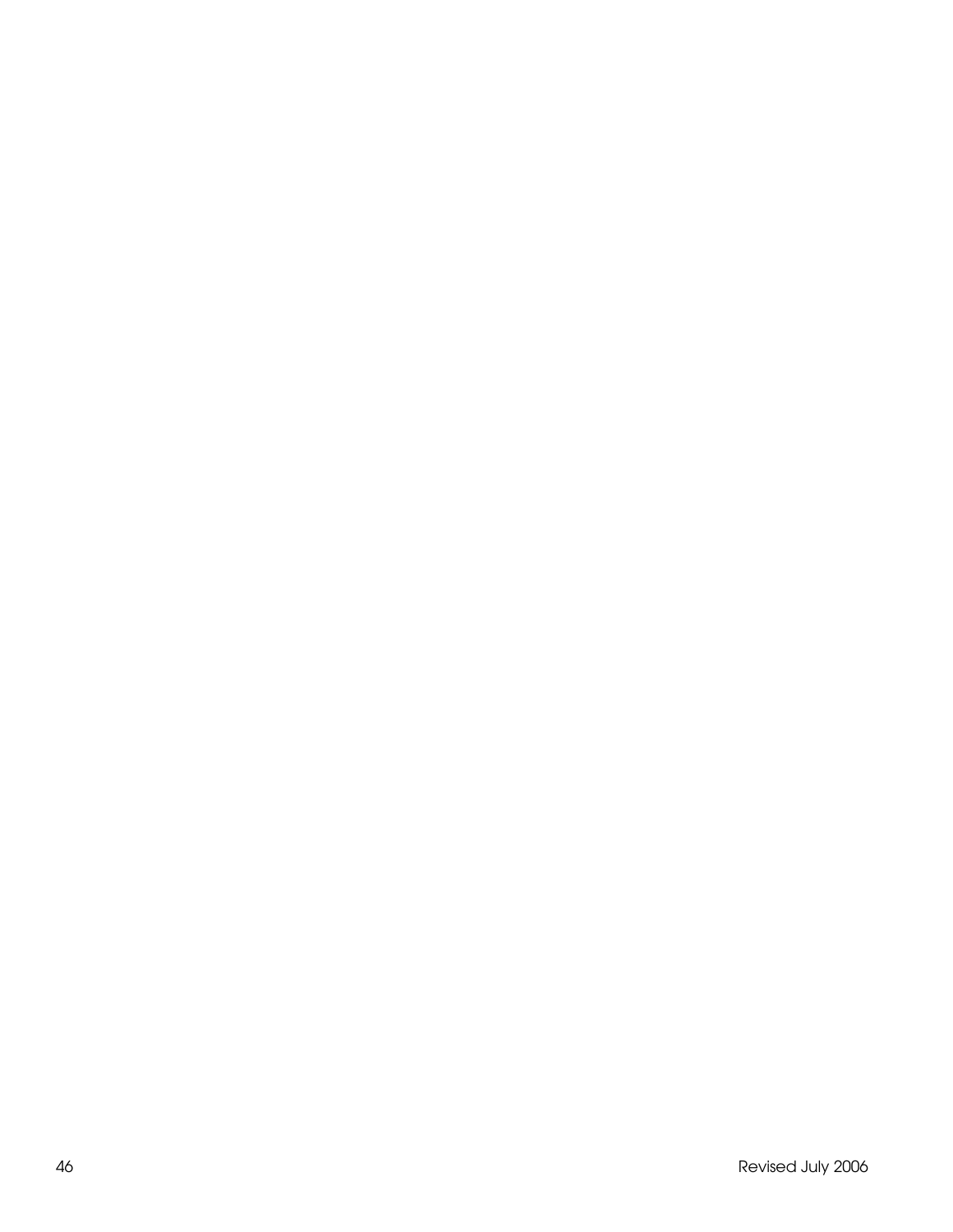# **SECTION 17 PUBLIC RELATIONS - 4 HOURS**

# **BASIC - 2 Hours**

- **17-01.1** The firefighter shall identify the individual(s) responsible for public relations within the fire department or local authority having jurisdiction.
- **17-01.2** The firefighter shall identify rules and regulations regarding public relations and statements to the news media.

### **INTERMEDIATE - 0**

### **ADVANCED - 2 Hours**

- **17-03.01** The firefighter shall describe proper relations with the news media.
- **17-03.02** The firefighter shall describe various public views of firefighters by adults and by children.
- **17-03.03** The firefighter shall identify activities that may not reflect a positive image of the fire service or fire service professional.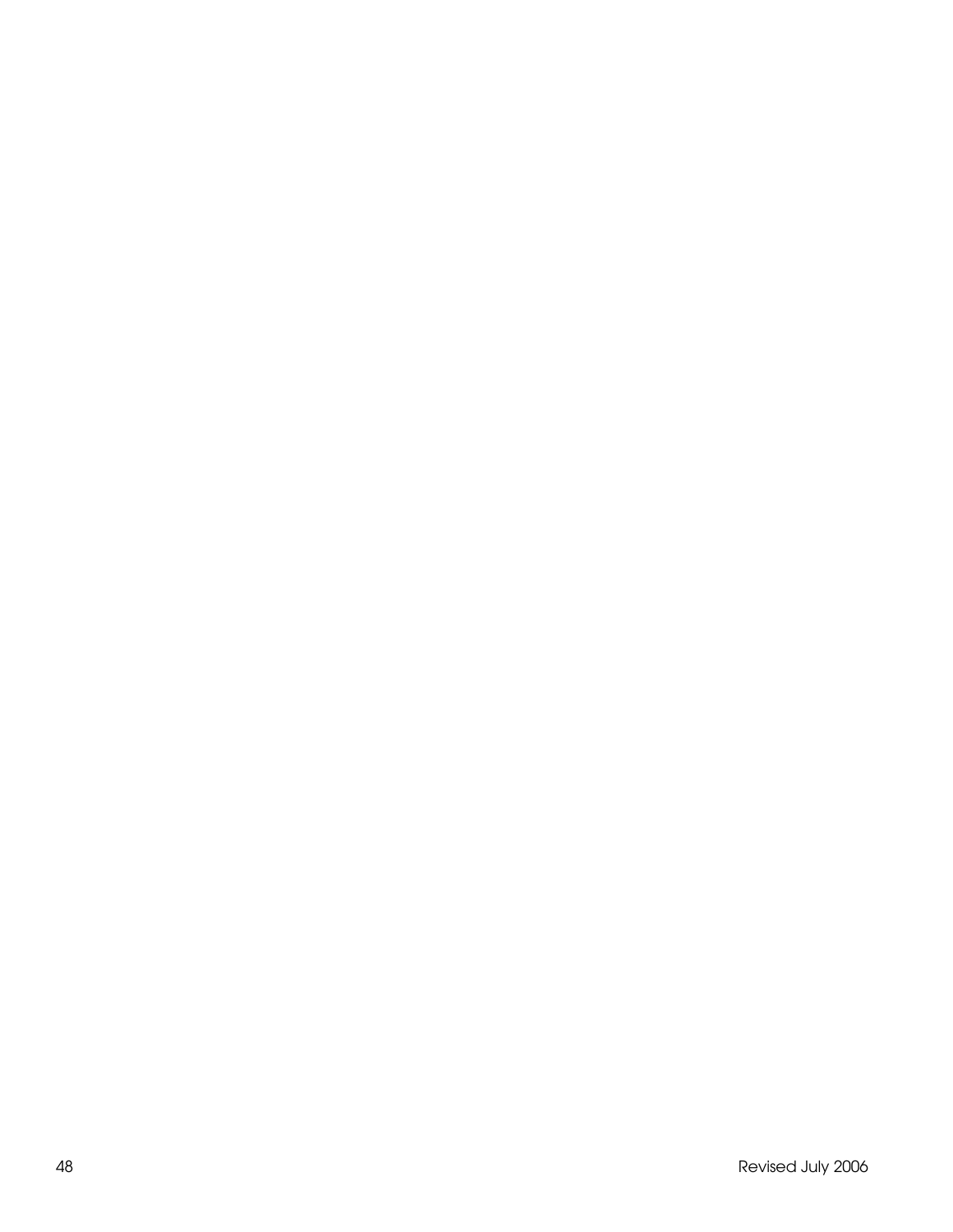# **SECTION 18 RECORDS AND REPORTS - 2 HOURS**

# **BASIC - 2 Hours**

- **18-01.01** The firefighter shall identify the fire incident reporting systems: NFIRS and TEXFIRS.
- **18-01.02** The firefighter shall identify the scope, purpose and benefits of the Texas and National Fire Incident Reporting Systems.
- **18-01.03** The firefighter shall identify the three (3) elements of a fire reporting system.
- **18-01.04** The firefighter shall identify report forms used by the local authority having jurisdiction: incident report form and casualty report form.

### **INTERMEDIATE - 0**

### **ADVANCED - 0**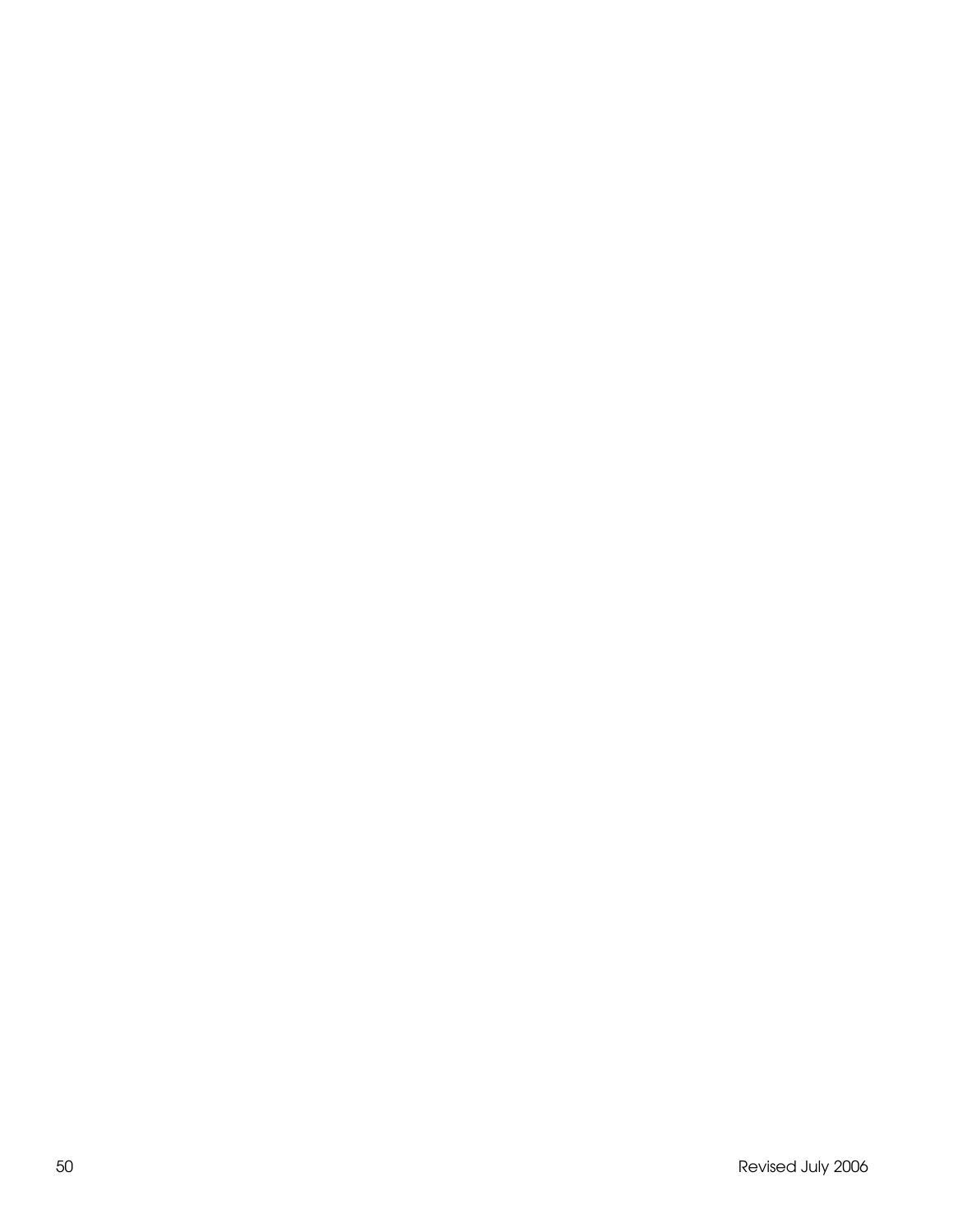## **SECTION 19 EMERGENCY VEHICLE OPERATIONS - 6 HOURS**

### **BASIC - 6 Hours**

- **19-01.01** The firefighter shall define and demonstrate the departmental policy and prescribed procedures for emergency vehicle response.
- **19-01.02** The firefighter shall define and explain the authority and responsibility of the emergency vehicle operator.
- **19-01.03** The firefighter shall identify and explain state and local laws governing emergency vehicle response.
- **19-01.04** The firefighter shall identify the prescribed methods used in driver selection, training, testing and licensing of emergency vehicle operators.

#### **INTERMEDIATE - 0**

#### **ADVANCED - 0**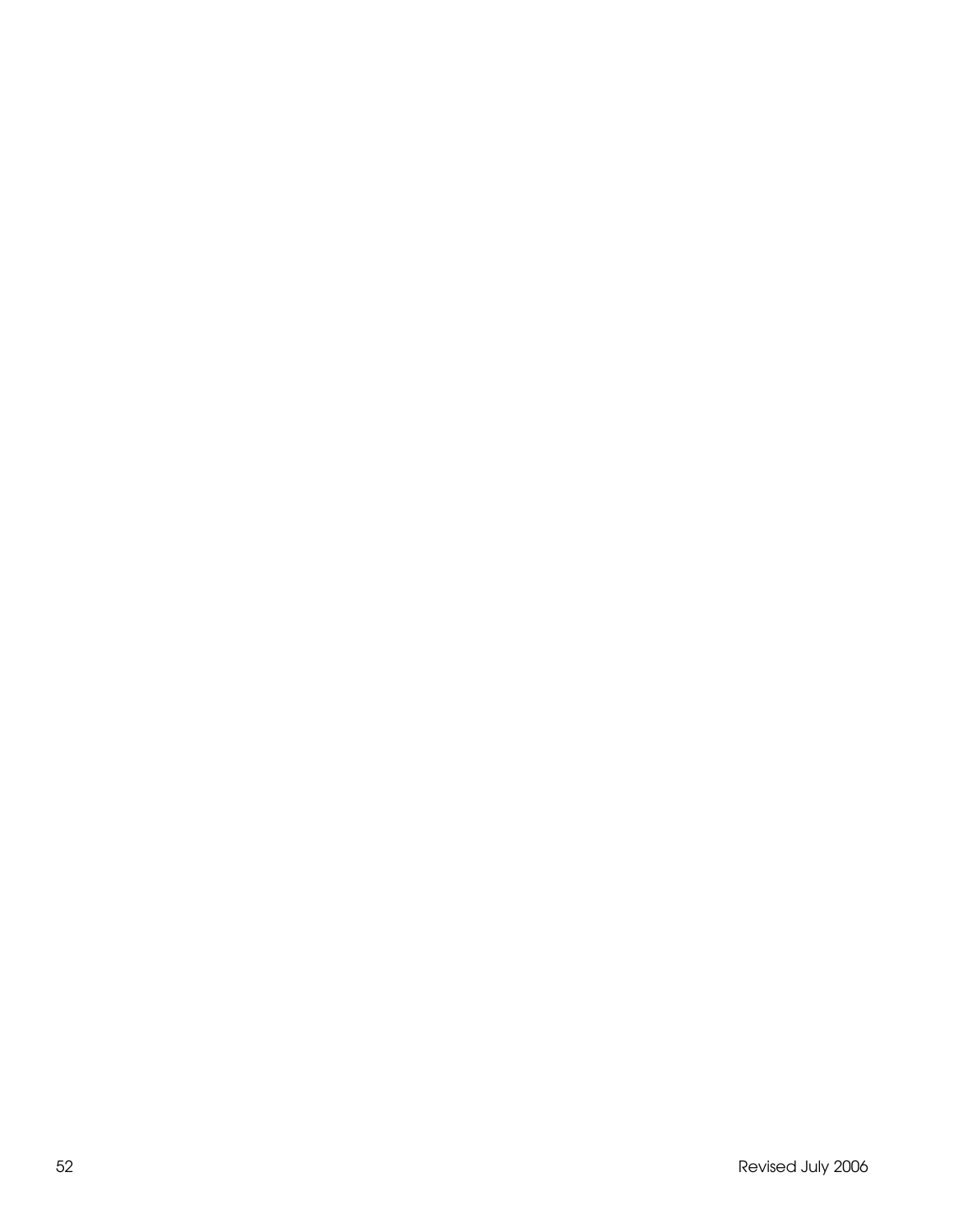# **BASIC - 0**

# **INTERMEDIATE - 0**

## **ADVANCED - 2 Hours**

- **20-03.01** The firefighter shall identify activities on a national level required by the Federal Emergency Management Agency (FEMA) to meet its responsibilities to establish and maintain comprehensive and coordinated emergency management in the United States.
- **20-03.02** The firefighter shall identify, by title, the official responsible for emergency management in the State of Texas.
- **20-03.03** The firefighter shall identify, by title, the official responsible for emergency management in a Texas county and designated by the Texas Disaster Act as Emergency Management Director for the county.
- **20-03.04** The firefighter shall identify, by title, the city official who is responsible for emergency management in a city in Texas and is designated by the Texas Disaster Act as Emergency Director for the city.
- **20-03.05** The firefighter shall identify department procedures for potential disasters in the area of their response.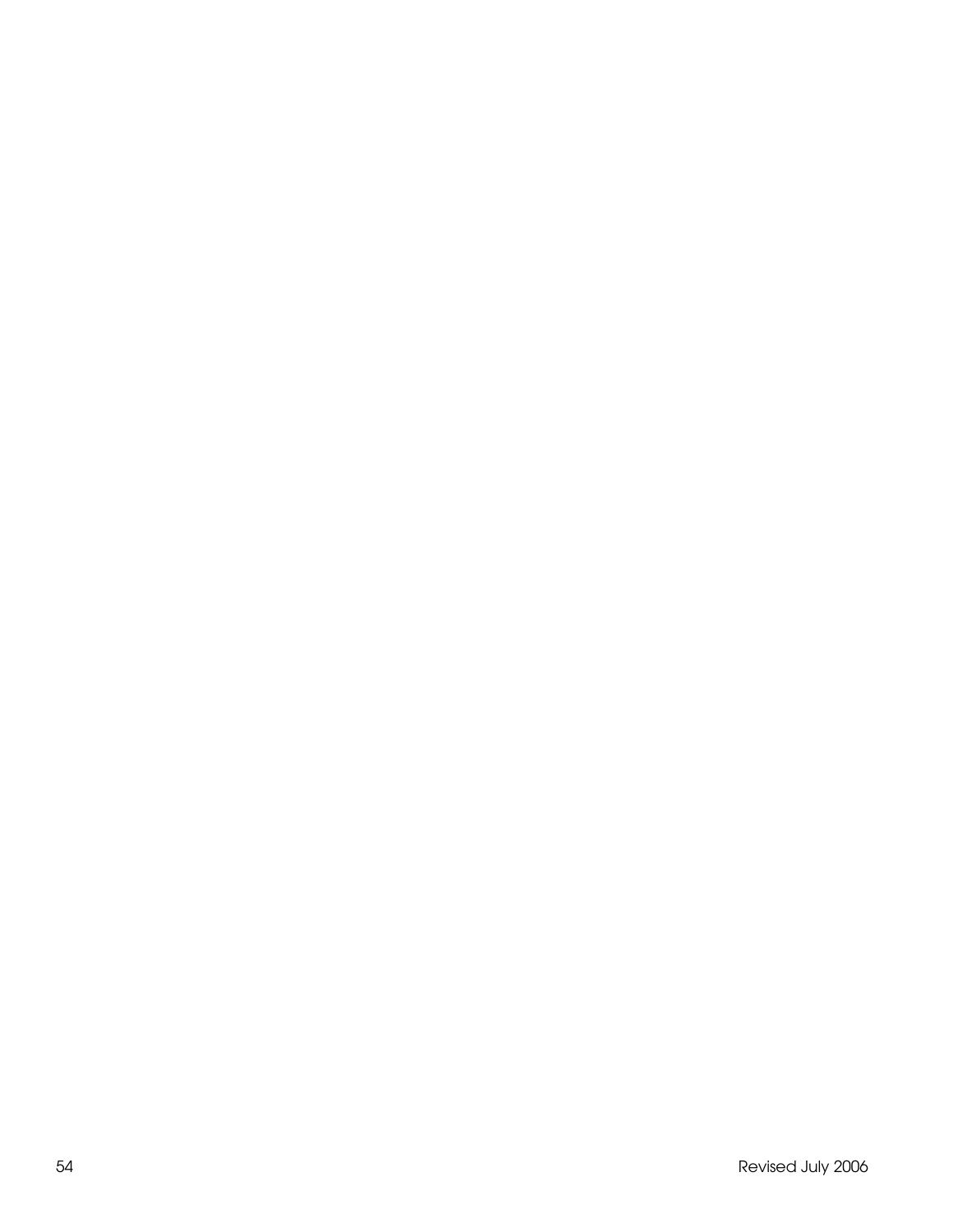# **SECTION 21 FIRE CAUSE AND ORIGIN - 8 HOURS**

### **BASIC - 4 Hours**

- **21-01.01** The firefighter shall identify the roles and responsibilities of a firefighter in determining point of origin.
- **21-01.02** The firefighter shall identify factors indicating fire cause.
- **21-01.03** The firefighter shall identify observations important to determining events of a fire.

### **INTERMEDIATE - 0**

### **ADVANCED - 4 Hours**

- **21-03.01** The firefighter shall define the importance of securing a fire scene to prevent unwarranted access.
- **21-03.02** The firefighter shall identify factors indicating arson.
- **21-03.03** The firefighter shall identify the importance of protecting evidence at a fire scene.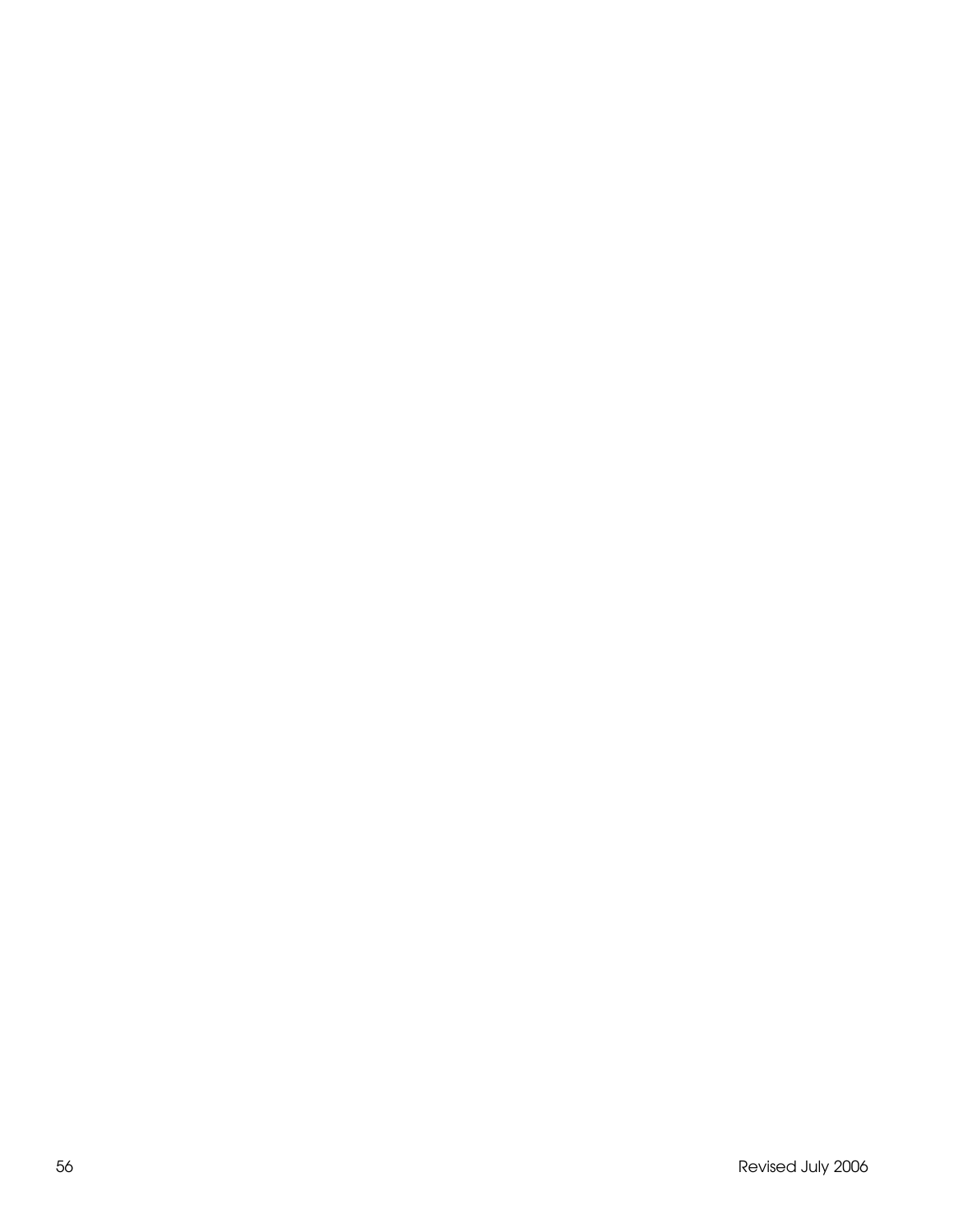# **SECTION 22 LIVE FIRE TRAINING - 24 HOURS**

### **BASIC - 4 Hours**

- **22-01.01** The firefighter shall identify the current edition of NFPA 1403, Standard on Live Fire Training Evolutions and shall:
	- A. identify the purpose of NFPA 1403
	- B. define evolution
	- C. define student
	- D. define instructor
	- E. define training center burn building
	- F. identify subjects required prior to participating in live fire training
	- G. identify the minimum flow, in gallons per minute, required by each hose line used in live fire training
	- H. identify the protective equipment required during live fire training

#### **INTERMEDIATE - 20 Hours**

- **22-02.01** The firefighter, operating as the nozzle person and as a member of a team, shall control and/or extinguish the following live fires using appropriate protective equipment, fire fighting tools, and extinguishing agents:
	- A. a one (1) room fire
	- B. a two (2) room fire
	- C. piles/stacks of class A combustible materials (exterior)
	- D. open pans of combustible materials (exterior)
	- E. vehicle fires
	- F. storage containers and
	- G. flammable gas cylinders (exterior)
- **22-02.02** The firefighter, operating as a member of a team, shall perform vertical ventilation during live fire training.
- **22-02.03** The firefighter, operating as a member of a team, shall perform horizontal ventilation during live fire training.
- **22-02.04** The firefighter, operating as an individual or a member of a team, shall carry and raise ladders during live fire training.
- **22-02.05** The firefighter shall extinguish a Class B fire with a portable fire extinguisher.

### **ADVANCED - 0**

THESE LIVE FIRE TRAINING EVOLUTIONS SHOULD CONSIST OF A COMBINATION OF *VARIOUS STAGES OF HOSE HANDLING, FIRE STREAMS, VENTILATION, ETC., NECESSARY IN THE ACTUAL EXTINGUISHMENT OF A FIRE. THE TRAINING CONDUCTED UNDER THIS SECTION MUST BE CARRIED OUT AS A PREPLANNED OPERATION WITH REFERENCE TO THE STANDARDS OF NFPA 1403 "STANDARD ON LIVE FIRE TRAINING EVOLUTIONS". UNDER NO CIRCUMSTANCES SHALL RESPONSE TO ACTUAL ALARMS BE COUNTED AS TRAINING HOURS.*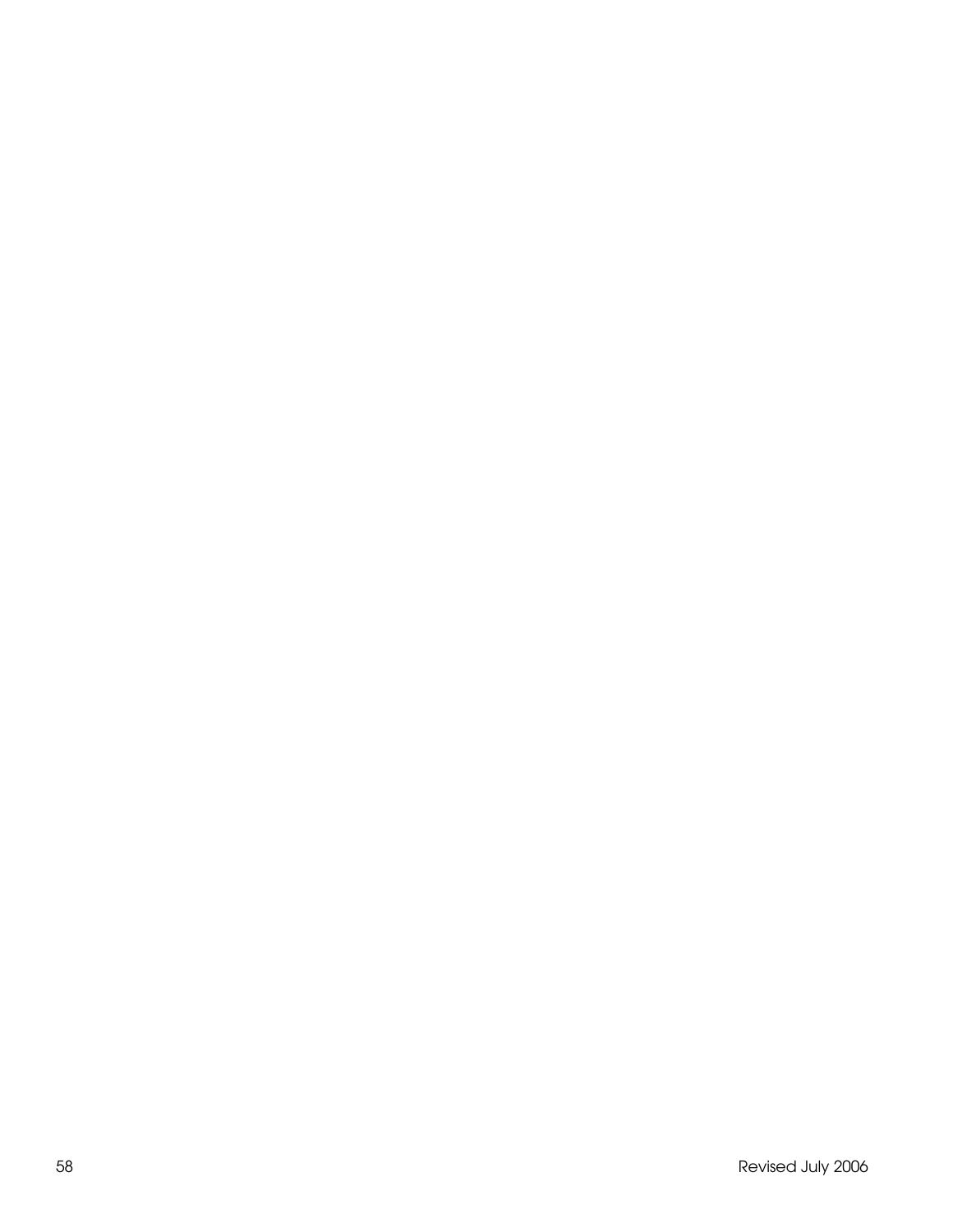# **SECTION 23 FIREFIGHTER SAFETY/PERSONAL PROTECTIVE CLOTHING - 28 HOURS**

# **BASIC - 8 Hours**

- **23-01.01** The firefighter shall identify the various types of fire service protective clothing such as structural, wildland, and ARFF. The firefighter shall also identify their components:
	- A. turnouts D. boots
		-
	- B. helmets E. SCBA
	- C. gloves
- **23-01.02** The firefighter shall identify procedures for inspecting, cleaning, and maintaining the components of a personal protective ensemble after each use.
- **23-01.03** The firefighter shall describe the limitations of personnel working in a personal protective ensemble.
- **23-01.04** The firefighter shall demonstrate the operation of a Personal Alert Safety System (PASS) device.
- **23-01.05** The firefighter shall identify the safety procedures and precautions during fire apparatus operations:
	- A. attire to be worn while riding on apparatus responding to an alarm and,
	- B. describe/list safety precautions required while riding fire apparatus.
- **23-01.06** The firefighter shall identify dangerous building conditions created by fire.
- **23-01.07** The firefighter shall define techniques for action when trapped or disoriented in a fire situation or in a hostile environment.
- **23-01.08** The firefighter shall define procedures to be used in electrical emergencies.
- **23-01.09** The firefighter shall define fire service lighting equipment.
- **23-01.10** The firefighter shall define safety procedures when using fire service lighting equipment.
- **23-01.11** The firefighter shall demonstrate the use of portable power plants, lights, cords, and connectors.
- **23-01.12** The firefighter shall define safety procedures as they apply to emergency operations, specifically:
	- A. protective equipment D. riding on apparatus
- - B. team concept E. hazardous materials incidents
- - C. portable tools and equipment
- **23-01.13** The Firefighter shall identify the safety purpose of the 2 in 2 out rule per NFPA 1403.

# **INTERMEDIATE - 8 Hours**

- **23-02.01** The firefighter shall demonstrate techniques for action when trapped or disoriented in a fire situation or hostile environment by:
	- A. ability to read a preplan of a structure and diagram all possible escape routes prior to entry.
	- B. exiting a smoke filled area by reversing the entry path while keeping in contact with a wall at all times, making all turns in the same direction (i.e. left or right) until out of the area.
	- C. working with a charged line, protecting himself during flashover or falling burning ceilings, by immediately setting stream patterns to full fog, dropping to the floor, rolling onto back and using protective fog pattern to cool area directly overhead and.
	- D. demonstrating by feel, knowledge of which direction of a coupled hose line leads to the nozzle end and which leads to the water supply.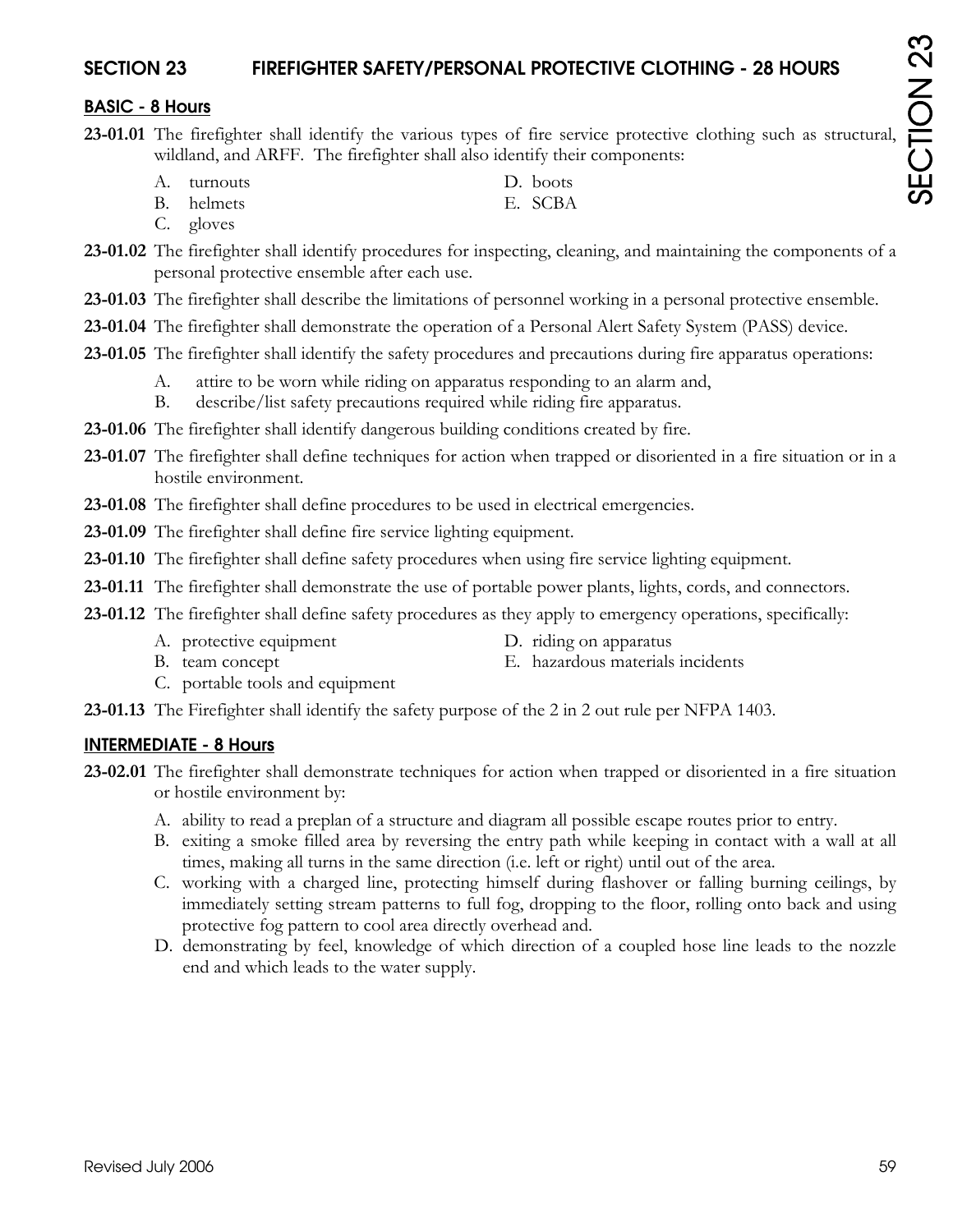# **ADVANCED -12 Hours**

23-03.01 The firefighter shall define procedures to be used in electrical emergencies by:

- A. identifying four (4) agents for extinguishing fires in electrically energized equipment,
- B. identifying minimum safe distances from which he can apply water fog pattern to electrically energized equipment as determined by the voltage,
- C. identifying safe and unsafe areas for the placement of ground ladders near electrically energized wires,
- D. identifying types of conductive vs. non-conductive ladder construction materials,
- E. explaining the safest action to be taken when aerial apparatus may come in contact with electrically energized overhead wires,
- F. defining procedures for extinguishing transformer fires on utility poles.
- G. identifying precautions to be taken with downed electrical wires and explain methods of removing a victim who has come in contact with live wires.
- H. explaining the safe procedure when interrupting residential electrical service by cutting drip loops at weather head.
- **23-03.02** The firefighter shall review all Basic and Intermediate objectives and shall demonstrate proficiency in Basic and Intermediate skills.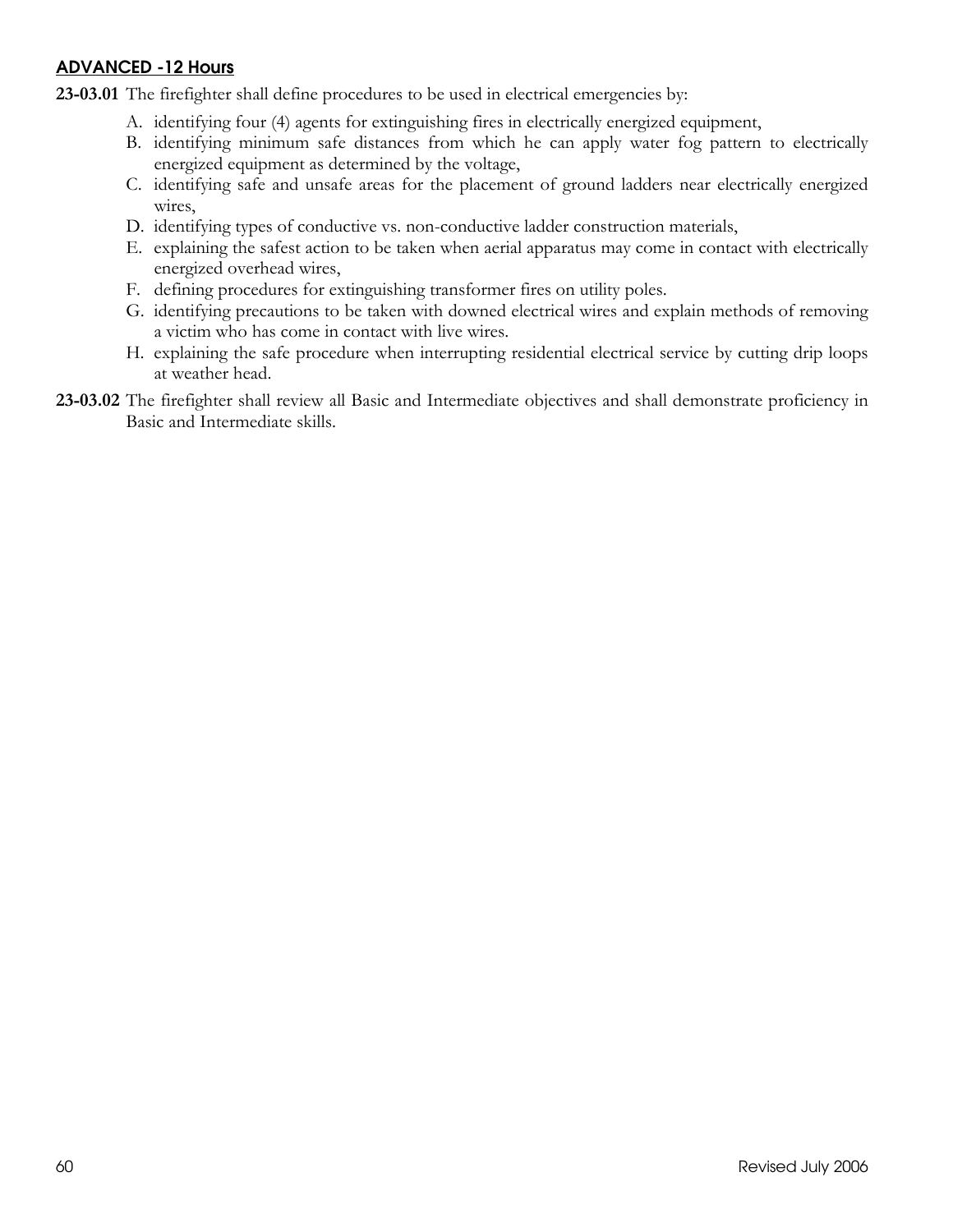# **SECTION 24 PUMP OPERATIONS/HYDRAULICS - 24 HOURS**

### **BASIC - 8 Hours**

- **24-01.01** The firefighter shall identify the operating principles of single stage and multi-stage centrifugal fire pumps as follows:
	- A. The firefighter shall list the percentages of rated capacity rated pressures and capacity in gallons per minute at the rated pressures of a fire department pump.
	- B. The firefighter, given a pump model/diagram, shall identify the main components indicating pump capacity, number of discharges and number of suction inlets.
	- C. The firefighter shall "explain the difference between series/parallel operations of centrifugal fire pumps.
	- D. The firefighter, given the proper information, shall list three (3) advantages of a centrifugal fire pump as compared to other types of fire pumps (i.e. positive displacement, rotary vane).
- **24-01.02** The firefighter shall demonstrate the use of mathematical calculations as required to solve fire department pumper hydraulic problems as follows:
	- A. The firefighter shall list the mathematical orders of operation concerning addition, subtraction, multiplication, and division.
	- B. The firefighter shall solve mathematical problems finding the square root, and decimal/fraction conversions.
	- C. The firefighter shall list formulas used in finding GPM rates, friction loss of fire hose, engine pressure for hose layouts of nozzles, standpipe/sprinkler, master streams, and elevation operations.
	- D. The firefighter, given the proper information, shall list conversion factors of fire hose that are smaller/larger than  $2\frac{1}{2}$  inches.
	- E. The firefighter shall calculate the correct engine pressures for a specific situation.

**24-01.03** The firefighter shall set up and perform pumping operations as follows:

- A. The firefighter shall list conditions that may result in pump damage.
- B. The firefighter, given a pump model or diagram, shall demonstrate the proper test/check inspection routines required to assure operational readiness.
- C. The firefighter, given a pump panel or diagram, shall identify all gauges and valves, and demonstrate their usage.
- D. The firefighter, given a pump panel or diagram, shall identify the proper usage of valves and gauges to obtain a flow of water from the following:
	- 1. a 1 inch (booster line) discharge outlet
	- 2. a  $1\frac{1}{2}$  or  $1\frac{3}{4}$  inch discharge outlet
	- 3. a 2½ inch discharge outlet
	- 4. master stream discharge outlet (if applicable)
- E. The firefighter, given a pump panel or diagram, shall demonstrate the proper technique of hooking up or connecting intake hoses to the pumps.
- F. The firefighter, given an engine apparatus or diagram, shall demonstrate/list the engagement procedure of the PTO (power take-off) systems for the pumping apparatus.
- G. The firefighter, given a pump panel or diagram, shall demonstrate the proper procedure of valve manipulation to produce water from:
	- 1. a positive water source
	- 2. a static water source by drafting
	- 3. booster tank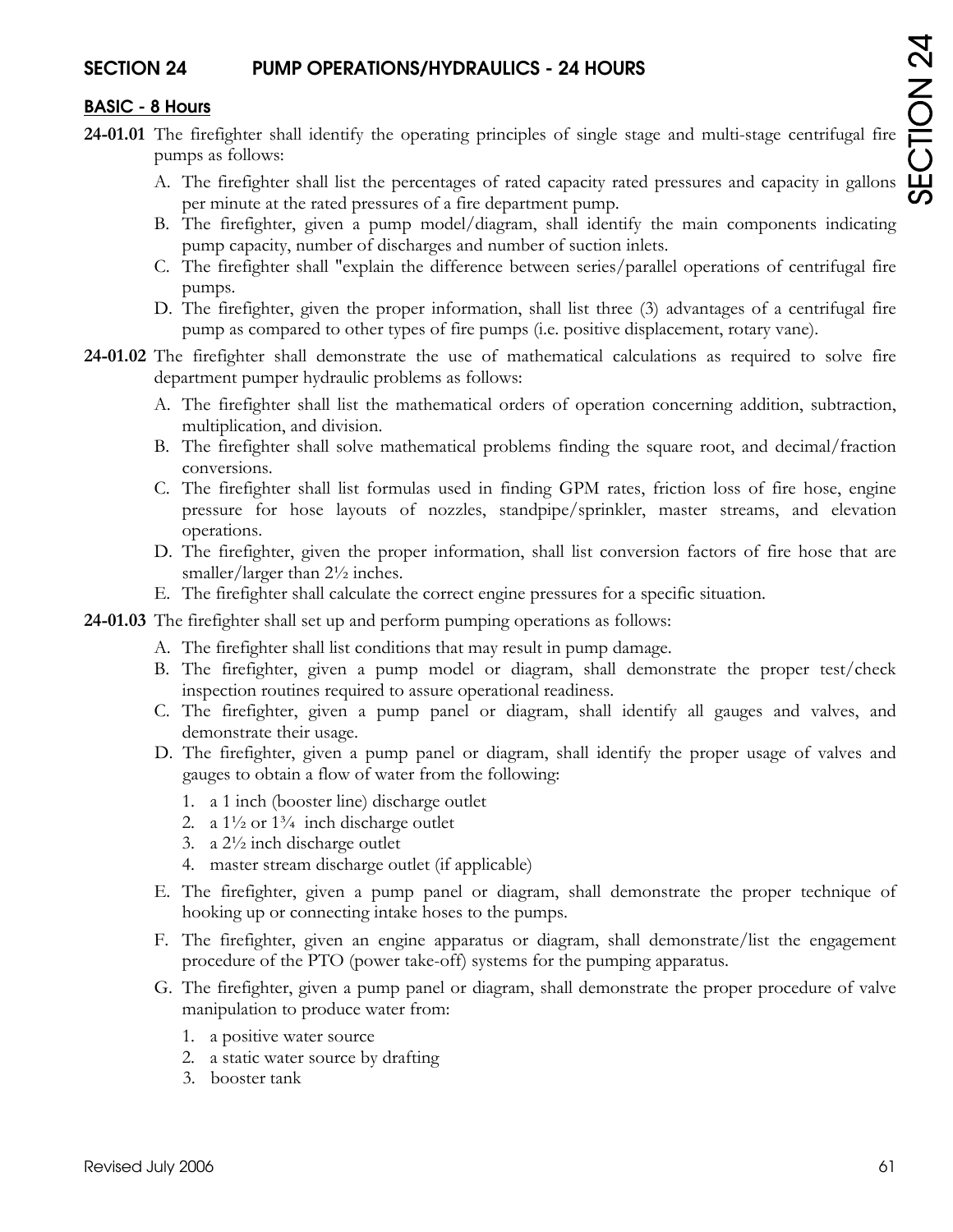### **INTERMEDIATE - 8 Hours**

- **24-02.01** The firefighter shall identify the type, design, operation, nozzle pressure and flow in GPM of various types of nozzles.
- **24-02.02** The firefighter shall list the different types of fire streams.
- **24-02.03** The firefighter, given a 2½ inch straight stream nozzle, shall demonstrate the proper opening and closing techniques and line movement procedures.
- **24-02.04** The firefighter shall calculate nozzle reaction for various nozzle pressures.
- **24-02.05** The firefighter, given the proper information, shall list advantages and disadvantages of various nozzles:
	- A. straight stream
	- B. fog
	- C. master stream
- **24-02.06** The firefighter shall define water hammer and list ways of preventing water hammer.
- **24-02.07** The firefighter shall calculate the water flow rate needed to control fire in a room that is 20' x 20' x 8'.
- **24-02.08** The firefighter, given a diagram of various nozzles, shall list major parts and trace flow routes through each.
- **24-02.09** The firefighter shall list factors that influence fire steams.
- **24-02.10** The firefighter shall list the proper procedures for inspection and maintenance of fire fighting nozzles.
- **24-02.11** The firefighter shall demonstrate the operations of the pumper pressure relief system and/or pressure control valve as follows:
	- A. The firefighter, given a pump panel, shall identify a pressure relief system.
	- B. The firefighter shall list the reasons a pressure relief system is used.
	- C. The firefighter shall list the different types of pressure relief systems used in the fire service.
	- D. The firefighter shall list three (3) reasons of how excessive pressure develops in fire hose.

### **ADVANCED - 8 Hours**

**24-03.01** The firefighter shall identify terms relating to the principles of fire service hydraulics as follows:

- A. The firefighter shall list the forms water takes and advantages water exhibits as an extinguishing agent.
- B. The firefighter shall list six (6) types of pressure, which affect the properties of water in fire service hydraulics.
- C. The firefighter, given a pump diagram and flow chart, shall explain the theory of drafting and principle component uses in a drafting operation.
- D. The firefighter shall calculate the available water supply from a fire hydrant.
- E. The firefighter shall demonstrate assembly and connection of the equipment necessary for drafting from a static water supply source and demonstrate drafting operations.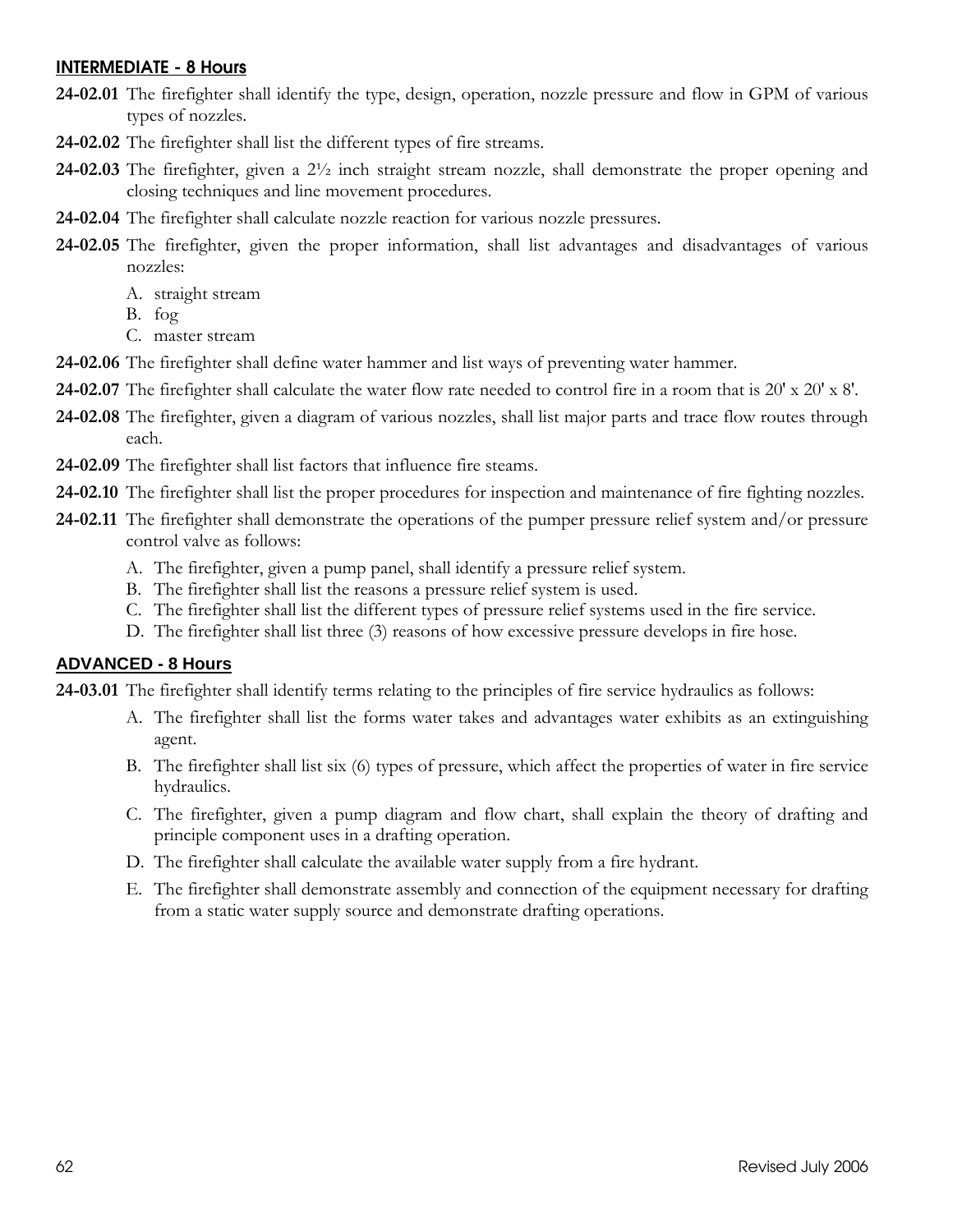# **SECTION 25 GROUND COVER FIREFIGHTING - 9 HOURS**

## **BASIC - 3 Hours**

**25-01.01** The firefighter shall correctly define wildfire terms as used in the fire service:

- 
- 
- 
- 
- E. backfire/burnout M. fire season
- 
- 
- H. suppression
- A. mop-up I. fire behavor
- B. direct attack J. incident commander
- C. indirect attack K. incendiary fire
- D. fuel L. mutual aid
	-
- F. barrier N. convection column
- G. topography O. tools used in ground cover fires
- **25-01.02** The firefighter shall, given a specific wildland fire situation, describe the effect of fuel, weather and topography on wildland fire, and predict the direction and speed of the fire spread.

## **INTERMEDIATE - 6 Hours**

- **25-02.01** The firefighter shall, given a specific wildland fire situation, construct hand and wet fire lines using safe and effective both direct and indirect line construction techniques to control the fire within less than 10% increase in the perimeter.
- **25-02.02** The firefighter shall, given a specific wildland fire situation as reported, locate the fire relative to his present location and describe the factors involved to respond safely to that location within the response time standards of the department.
- **25-02.03** The firefighter shall, given a specific wildland fire situation, analyze (size up) the situation and using proper procedures, shall organize this information into a clear, concise report of conditions necessary to develop an initial plan of action to control the fire within 2 hours.
- **25-02.04** The firefighter shall, given a specific wildland fire situation with control lines established, insure complete extinguishment of the fire by employing recognized mop-up techniques.
- **25-02.05** The firefighter shall, given a residence within a wildland area, identify typical fire hazards and recommend corrective actions which are within his authority and ability to do.
- **25-02.06** The firefighter shall, given a specific wildland fire situation, list and describe recognized safety practices and corrective actions to be taken to ensure that the department does not have any injuries due to the wildfire suppression effort.

### **ADVANCED - 0**

PLEASE NOTE: IT IS RECOMMENDED THAT THE TEXAS FOREST SERVICE COURSE *"WILDLAND FIRE SUPPRESSION FOR VOLUNTEER DEPARTMENTS", OR ITS EQUIVALENT, IS USED AS REFERENCE MATERIALS IN MEETING THE OBJECTIVES OF THIS SECTION.*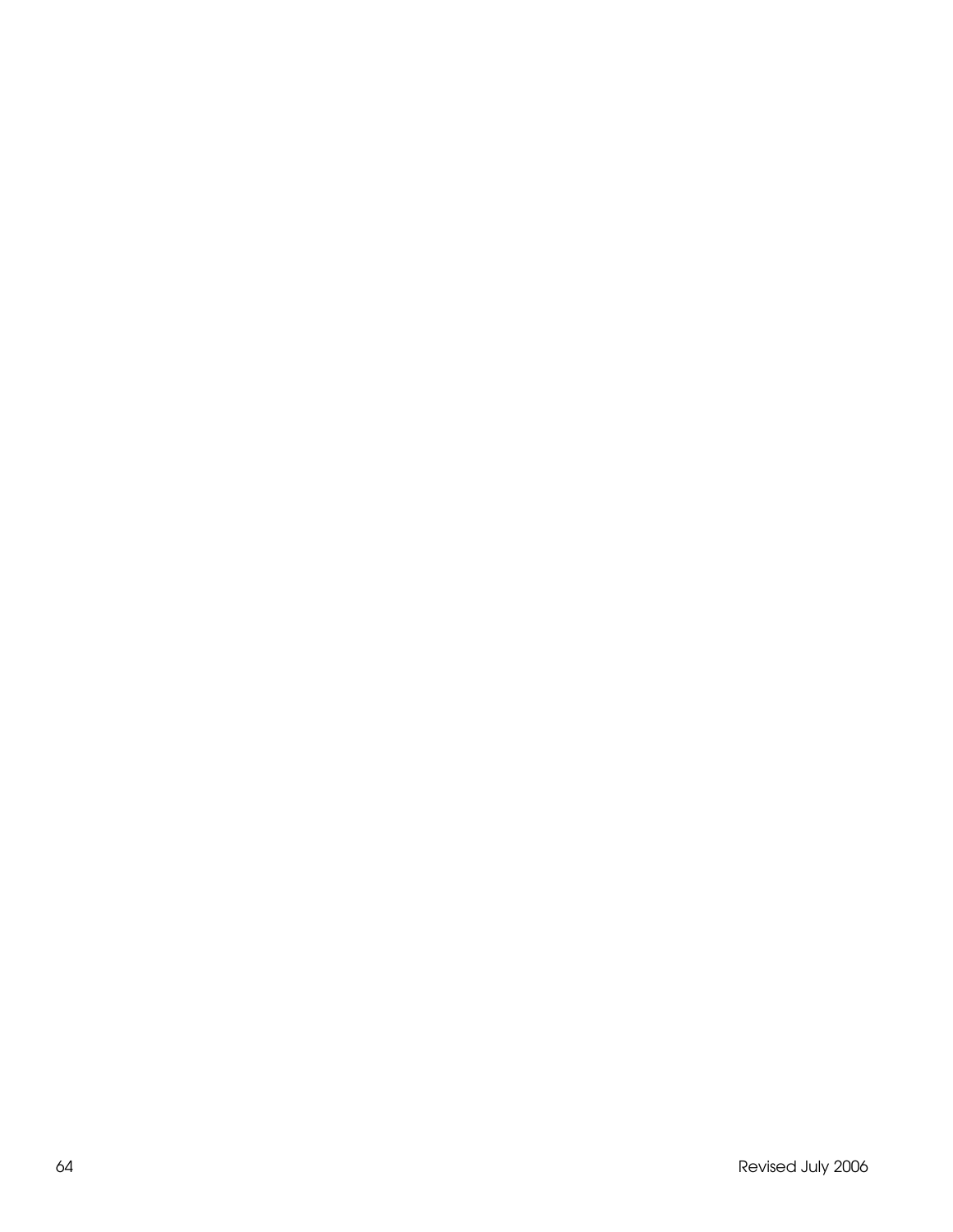# **SECTION 26 HAZARDOUS MATERIALS - 24 HOURS**

#### **BASIC - 8 Hours**

- **26-01.01** The firefighter shall identify the purpose and content of the most current edition of NFPA 472, Standards for Professional Competence of First Responders to Hazardous Materials Incidents.
- **26-01.02** The firefighter shall demonstrate knowledge of what hazardous materials are, and the risks associated with them in an incident.
- **26-01.03** The firefighter shall demonstrate knowledge of the potential outcomes associated with an emergency created when hazardous materials are present.
- **26-01.04** The firefighter shall be able to recognize the presence of hazardous materials in an emergency.
- **26-01.05** The firefighter shall demonstrate knowledge of the role of the first responder awareness individual in the role of the department's emergency response plan including site and security control and the U.S. Department of Transportation (DOT) Emergency Response Guidebook.
- **26-01.06** The firefighter shall be able to recognize the need for additional resources, and have the ability to make appropriate notification to the communications center.

#### **INTERMEDIATE - 8 Hours**

- **26-02.01** The firefighter shall demonstrate knowledge of basic hazard and risk assessment techniques.
- **26-02.02** The firefighter shall know how to select and use proper personal protective equipment provided to the first responder operational level.
- **26-02.03** The firefighter shall demonstrate the knowledge of basic hazardous materials terms.
- **26-02.04** The firefighter shall demonstrate basic control, containment and/or confinement operations within the capabilities of the resources and personal protective equipment available to the local authority having jurisdiction.

### **ADVANCED - 8 Hours**

- **26-03.01** The firefighter shall demonstrate knowledge of resource requirements and planning principles as related to hazardous materials response at the awareness level and operations level.
- **26-03.02** The firefighter shall demonstrate knowledge of the principles of classification, identification, and verification of hazardous materials at the awareness level and operations level.
- **26-03.03** The firefighter shall demonstrate how to implement basic decontamination procedures.
- **26-03.04** The firefighter shall demonstrate knowledge of standard operating procedures and termination procedures applicable to hazardous materials incident response.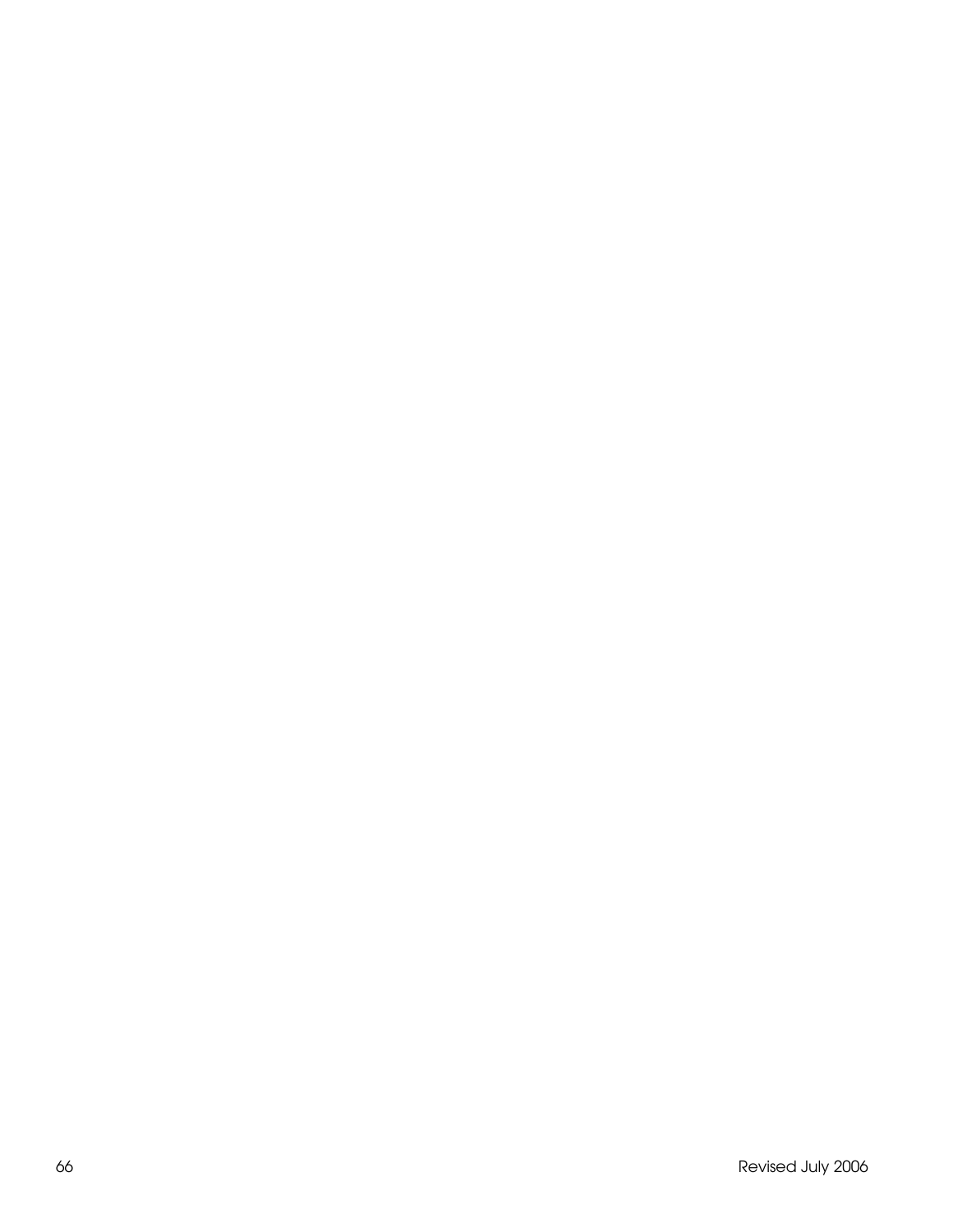# **SECTION 27 SELF-CONTAINED BREATHING APPARATUS - 32 HOURS**

#### **BASIC - 12 Hours**

- **27-01.01** The firefighter shall identify at least four (4) hazardous respiratory environments encountered in fire fighting.
- **27-01.02** The firefighter shall demonstrate the use of self-contained breathing apparatus in conditions of obscured visibility.
- **27-01.03** The firefighter shall identify the physical requirements of the wearer, the limitations of the selfcontained breathing apparatus, and the safety features of types of self-contained breathing apparatus available to local authority having jurisdiction.
- **27-01.04** The firefighter shall demonstrate donning self-contained breathing apparatus while wearing protective clothing.
- **27-01.05** The firefighter shall demonstrate that the self-contained breathing apparatus is in a safe condition for immediate use.
- **27-01.06** The firefighter shall identify the procedure for cleaning and sanitizing self-contained breathing apparatus for future use.
- **27-01.07** The firefighter shall demonstrate the use of SCBA in conditions of restricted passage.
- **27-01.08** The firefighter shall demonstrate replacement of an expended cylinder on an SCBA assembly with a full cylinder.

#### **INTERMEDIATE - 12 Hours**

- **27-02.01** The firefighter shall identify the procedure for daily inspections and maintenance of self-contained breathing apparatus.
- **27-02.02** The firefighter, given each type of self-contained breathing apparatus, shall demonstrate the correct procedure for recharging.
- **27-02.03** The firefighter shall demonstrate the following emergency techniques using self-contained breathing apparatus to:
	- A. assist other firefighters
	- B. conserve air
	- C. show restrictions in use of by-pass valves
	- D. breathing from the breathing tube or regulator in the event of a face piece failure
- **27-02.04** The firefighter shall demonstrate the procedure for cleaning and sanitizing self-contained breathing apparatus for future use.

#### **ADVANCED - 8 Hours**

- **27-03.01** The firefighter shall identify and define the operational components of all types of protective breathing apparatus.
- **27-03.02** The firefighter, without compromising the rescuers respiratory protection, shall demonstrate rescue procedures for the following:
	- A. a firefighter with functioning respiratory protection
	- B. a firefighter without functioning respiratory protection
	- C. a civilian without respiratory protection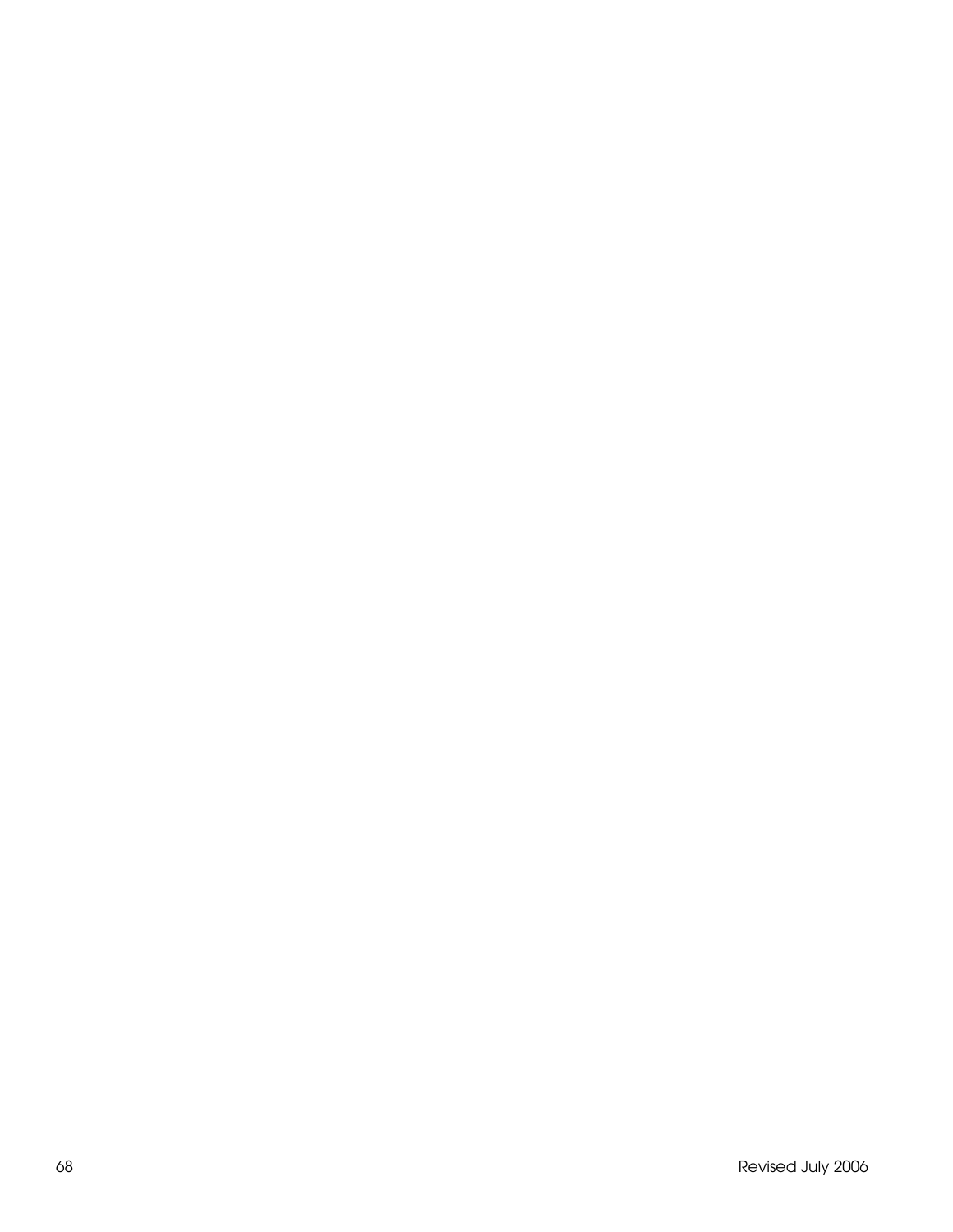# **SECTION 28 ROPES - 16 HOURS**

# **BASIC - 4 Hours**

**28-01.01** The firefighter, when given name, picture, or actual knot, shall identify it and describe the purpose for which it would be used;

- A. Becket (sheet) bend F. bowline on a bight
- 
- 
- D. half sheep shank with a safety I. figure-eight on a bight
- 
- 
- B. bowline G. half hitch
- C. clove hitch H. figure-eight
	-
- E. chimney hitch J. figure-eight follow through
- **28-01.02** The firefighter shall identify rope safety procedures.
- **28-01.03** The firefighter shall identify and/or demonstrate the terms used when tying a knot or hitch:
	- A. standing part when tying a knot or hitch D. a loop when tying a knot or hitch
		-
	- B. running part when tying a knot or hitch E. a round turn when tying a knot or hitch
	- C. a bight when tying a knot or hitch F. half hitch when tying a knot or hitch
- **28-01.04** The firefighter shall identify the construction characteristics and appropriate uses of both natural and synthetic fiber ropes:
	- A. Characteristics of natural fiber (manila) ropes for utility use only:
		- 1. moisture retention
		- 2. floatability
		- 3. resistance to rot, mildew and attack by marine organisms
		- 4. resistance to surface abrasion
		- 5. resistance to acids, alkalis and solvents
		- 6. safe working strength of new rope:  $3/8$  inch manila,  $\frac{1}{2}$  inch manila,  $\frac{5}{8}$  inch manila,  $\frac{3}{4}$  inch manila
	- B. Characteristics of synthetic ropes:
		- 1. moisture retention
		- 2. floatability
		- 3. resistance to rot, mildew and attack by marine organisms
		- 4. resistance to surface abrasion
		- 5. resistance to acids, alkalis and solvents
		- 6. safe working strength of new rope of: ½ inch nylon, dacron, polypropylene, braided nylon cover with nylon core; 5/8 inch nylon, dacron, polypropylene, braided nylon cover with nylon core; ¾ inch nylon, dacron, polypropylene, braided nylon cover with nylon core
	- C. Uses of ropes:
		- 1. hoisting tools and equipment
		- 2. securing tools and equipment to immovable objects
		- 3. rescue
- **28-01.05** Define a life safety rope and one and two person life safety rope including:
	- A. maximum working load
	- B. safety factor
	- C. minimum breaking strength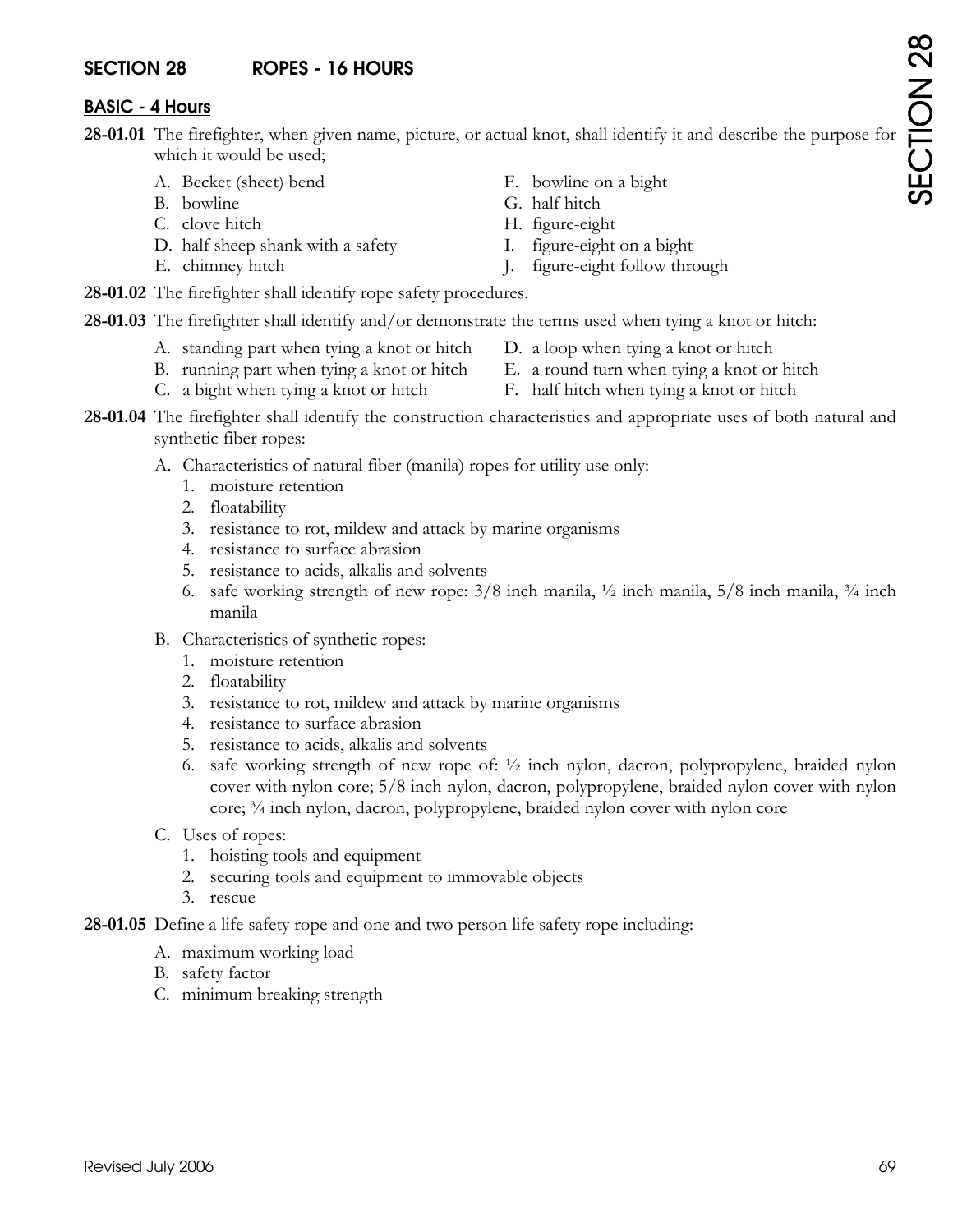**28-01.06** The firefighter, when given the proper size and amount of rope, shall demonstrate tying the following knots:

- A. Becket (sheet) bend F. bowline on a bight
- 
- C. clove hitch H. figure-eight
- D. half sheep shank with a safety I. figure-eight on a bight
- 

- B. bowline G. half hitch
	-
	-
- E. chimney hitch J. figure-eight follow through

# **INTERMEDIATE - 6 Hours**

- **28-02.01** The firefighter, given the proper rope, shall demonstrate the bight, loop, round turn, and half hitch as used in tying knots and hitches.
- **28-02.02** The firefighter, using an approved knot, shall hoist any selected forcible entry tool, ground ladder, or appliance to a height of at least 20 ft:
	- A. a 1½ inch or 1¾ inch dry hose with nozzle attached
	- B. a 2½ inch or 3 inch dry hose with nozzle attached
	- C. a  $1\frac{1}{2}$  inch or  $1\frac{3}{4}$  inch charged hose
	- D. an axe
	- E. a 6' or 8' pike pole
	- F. a single 14' or 16' (wall) ladder
	- G. a 10' collapsible ladder
	- H. a 14' combination ladder
	- I. working as a member of a team, a 24' extension ladder
	- J. a 15 lb.  $CO<sub>2</sub>$  fire extinguisher
	- K. a 20 lb. dry chemical fire extinguisher
	- L. an electric smoke ejector
	- M. a pair of bolt cutters
- **28-02.03** The firefighter shall demonstrate the technique of inspection, cleaning, maintaining, storage, safety procedures, and reasons for placing a rope out of service.

## **ADVANCED - 6 Hours**

- **28-03.01** The firefighter, when given a simulated fire fighting or rescue task, shall select the appropriate size, strength and length of rope as follows:
	- A. The firefighter shall tie a double loop figure eight on a bight and place it on a victim (the life basket).
- **28-03.02** The firefighter shall use a rope to tie ladders, hose, and other equipment so as to secure them to immovable objects as follows:
	- A. secure a ladder tip to a building,
	- B. secure a 1 1/2 inch or larger charged line to a ladder
	- C. secure a hose roller
- **28-03.03** The firefighter shall select and tie a rope between two objects at least 15 ft. (4.6m) apart, which will support the weight of a firefighter on the rope.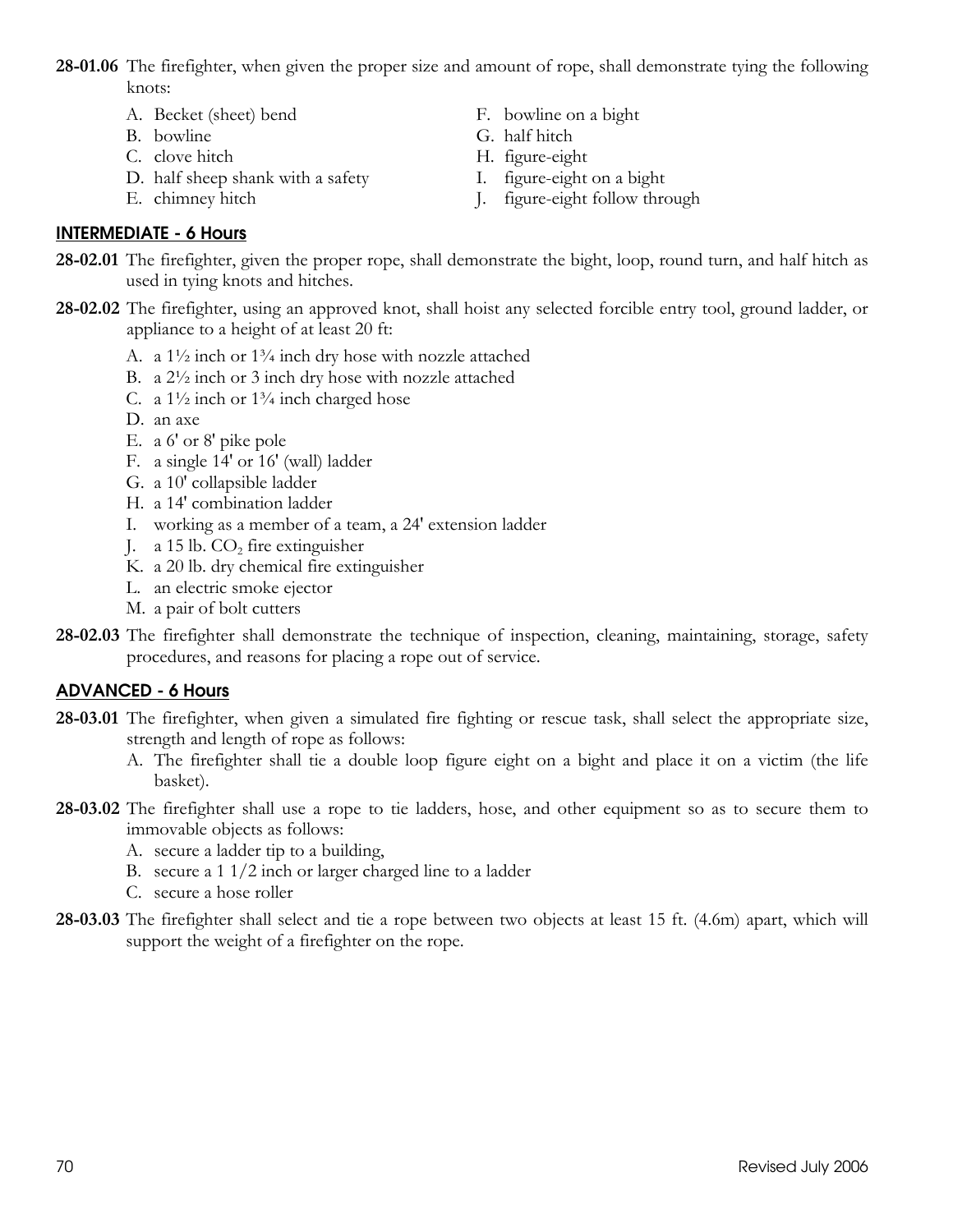# **SECTION 29 PORTABLE EXTINGUISHERS - 8 HOURS**

## **BASIC - 2 Hours**

- **29-01.01** The firefighter shall identify the classification of types of fires as they relate to the use of portable extinguishers as follows:
	- A. Identify the four (4) classes of fire:
		- 1. Class "A"  $3.$  Class "C"
		- 2. Class "B" 4. Class "D"
	- B. Identify examples of fuels for each class of fire:
		- 1. Class "A" 3. Class "C"
		- 2. Class "B" 4. Class "D"
- **29-01.02** The firefighter, given a group of differing extinguishers, shall identify the appropriate extinguishers for each class of fire as follows:
	- A. Class A fire:
		- 1. pump tank water extinguisher 3. foam
		- 2. stored-pressure water 4. dry chemical (multi-purpose agent)
	- B. Class B fire:
		- 1. dry chemical (ordinary base) 4. foam
		- 2. dry chemical (multi-purpose) 5. Halon 1211
		- 3.  $CO<sub>2</sub>$  (carbon dioxide)
	- C. Class C fire:
		- 1. dry chemical (ordinary base) 3.  $CO<sub>2</sub>$  (carbon dioxide)<br>2. drv chemical (multi-purpose) 4. Halon 1211
		- 2. dry chemical (multi-purpose)
	- D. Class D fire:
		- 1. powder extinguishing agents for metal fires.
- **29-01.03** The firefighter shall identify the portable fire extinguisher rating system (Underwriters Laboratories, Inc.):
	- A. the basic symbols for the classes of fires,
	- B. the picture-symbol labeling system for the selection of fire extinguishers,
	- C. the numerical rating system for Class A & B fire extinguishers,
	- D. the test procedure for rating Class C portable extinguishers,
	- E. the test procedure for rating Class D portable extinguishers,
	- F. portable extinguishers suitable for more than one class of fire

## **INTERMEDIATE - 2 Hours**

**29-02.01** The firefighter shall demonstrate the use of portable extinguishers for each class of fire as follows:

- A. extinguish a class A fire using a pump tank water extinguisher
- B. extinguish a class B fire using a dry chemical extinguisher
- C. extinguish a class B fire using a  $CO<sub>2</sub>$  extinguisher

SECTION 29SECTION 29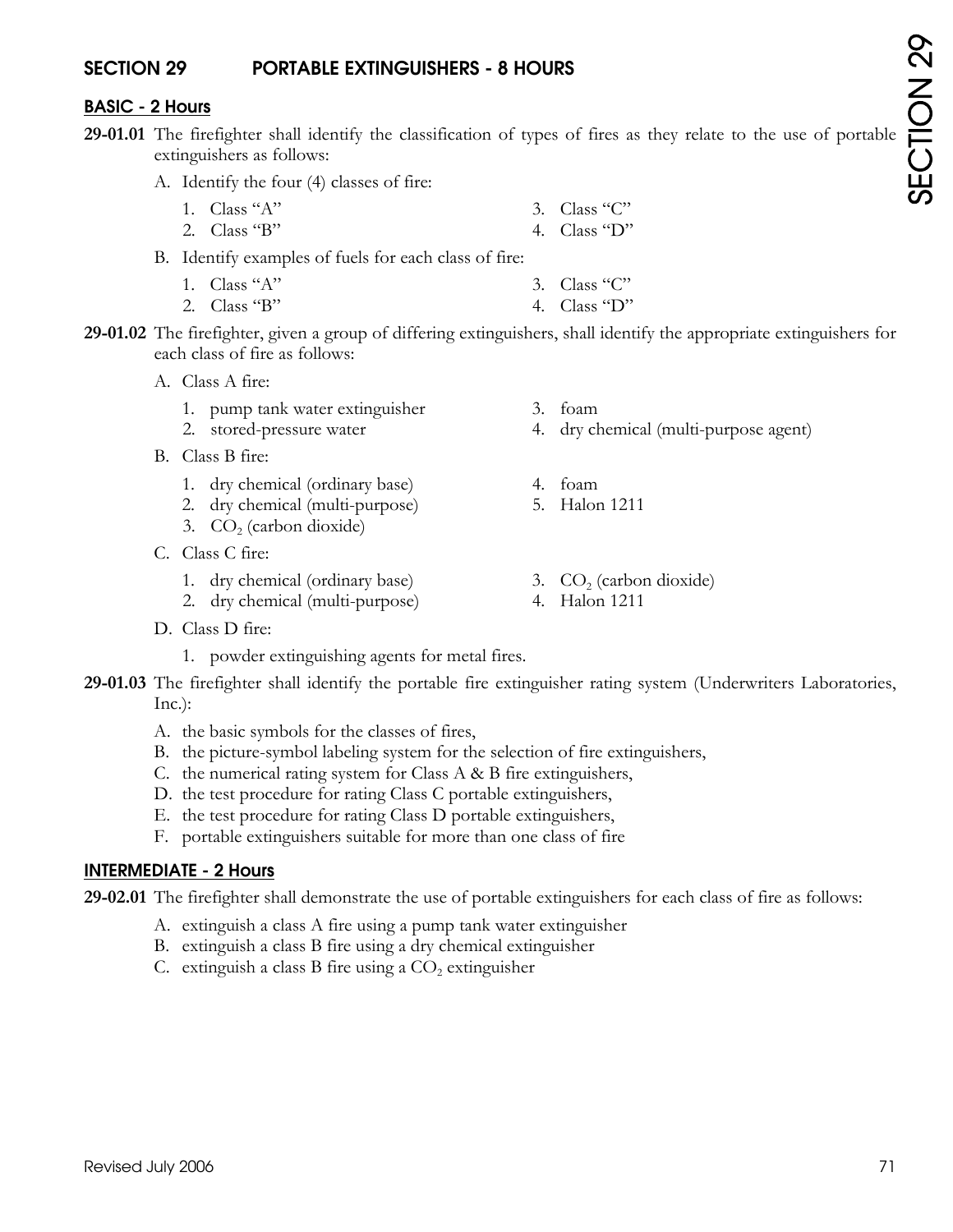# **ADVANCED - 4 Hours**

**29-03.01** The firefighter shall identify and explain the extinguishing effect needed for each class of fire as follows:

- A. Class A fire:
	- 1. cooling
	- 2. smothering
- B. Class B fire:
	- 1. smothering
	- 2. blanketing
- C. Class C fire:
	- 1. smothering & non-conductive
- D. Class D fire:
	- 1. must be non-reactive with burning material

**29-03.02** The firefighter shall identify and explain fire extinguisher characteristics and operations of:

- A. Pump tank water extinguishers, stored-pressure water extinguishers, aqueous film forming foam extinguishers, Halon 1211 extinguishers, carbon dioxide extinguishers, dry chemical extinguishers (ordinary base agent), and dry chemical extinguishers (multi-purpose base) as to their:
	- 1. size
	- 2. applicable to what class of fires
	- 3. stream reach under normal conditions
	- 4. discharge time under normal conditions
	- 5. protection from freezing
	- 6. methods of operation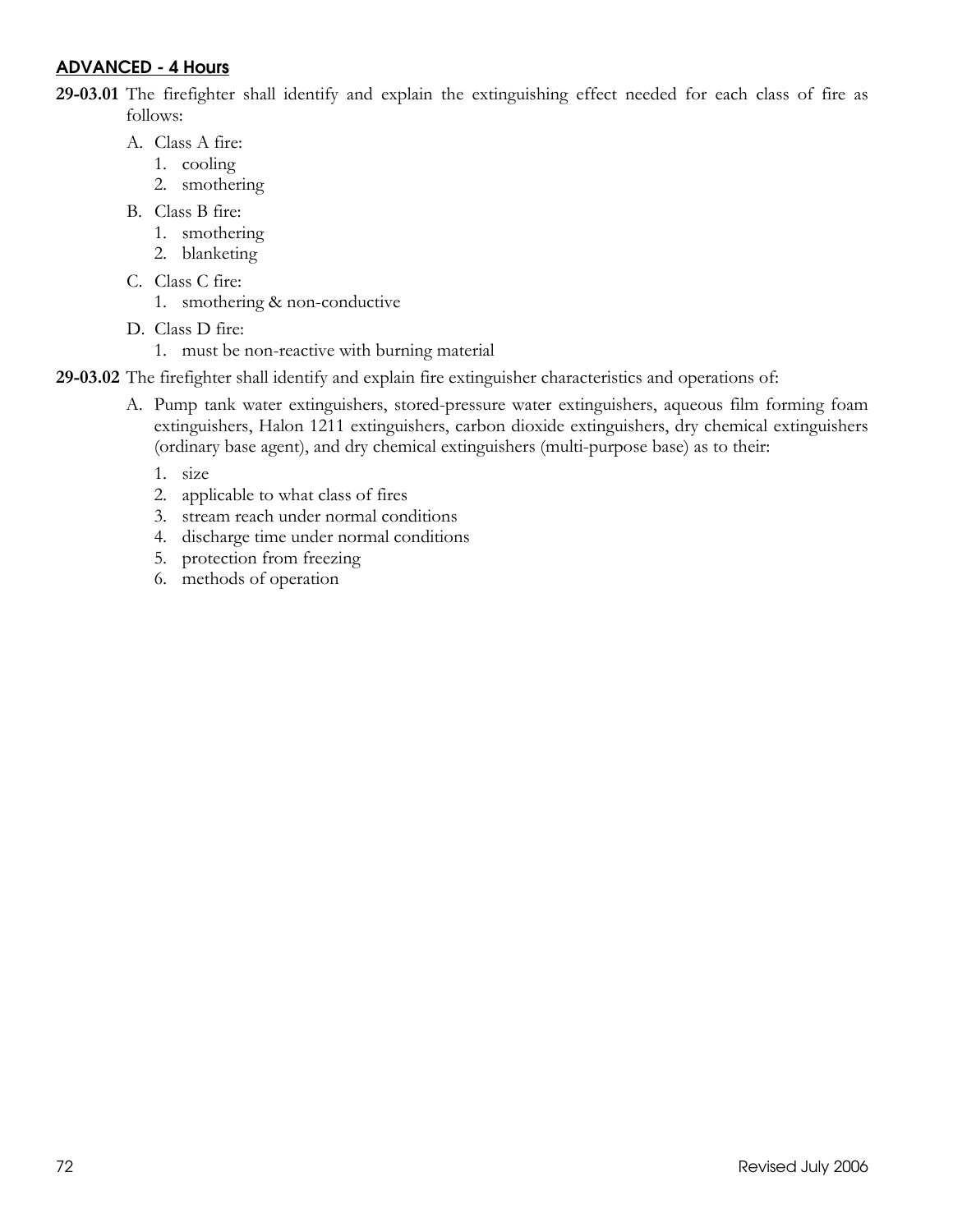# **BASIC – 0**

#### **INTERMEDIATE – 0**

#### **ADVANCED – 12 Hours**

**30-03.01** The firefighter shall describe the relationship of building construction to fire behavior by:

- A. identifying the types of loads placed on a structure
- B. identifying loads as to the direction in which they are placed on structural members
- C. describing the effect of loads on various materials
- D. identifying terms associated with building construction

**30-03.02** The firefighter shall identify the various types of building construction characteristics:

- 
- B. ordinary E. heavy timber
- A. wood D. fire resistive
	-
- C. steel F. non-combustible

**30-03.03** The firefighter shall describe the various structural elements in building construction by:

- A. defining fire resistance,
- B. identifying foundation assemblies, foundation walls, floor assemblies, ceilings and ceiling assemblies, various types of wall construction, roof types, roof coverings, roof supports, and
- C. identifying potential hidden spaces in structural elements that would allow for communication of fire and smoke

**30-03.04** The firefighter shall identify the various building services for:

- A. movement of people throughout a structure; elevators and stairways,
- B. mechanical operations of a building; heating, ventilating and air conditioning systems, utility chases and vertical shafts, and
- C. emergency accessibility in buildings; windowless walls, access panels, roof hatches, smoke and heat vents, and skylights.
- **30-03.05** The firefighter shall identify door and window assemblies by:
	- A. various types
	- B. describing fire doors and their method of operation
	- C identifying typical types of door construction
	- D. identifying various window assemblies
	- E. identifying types of windows
- **30-03.06** The firefighter shall identify signs of potential collapse of a structure:
	- A. cracks in walls
	- B. sagging roof
	- C. walls out of line
- **30-03.07** The firefighter shall identify causes of potential collapse in buildings:
	- A. deterioration
	- B. forces associated with the violence of a fire
	- C. structural modifications found during prefire planning

**30-03.08** The firefighter shall describe at least three (3) hazards associated with light-weight truss construction.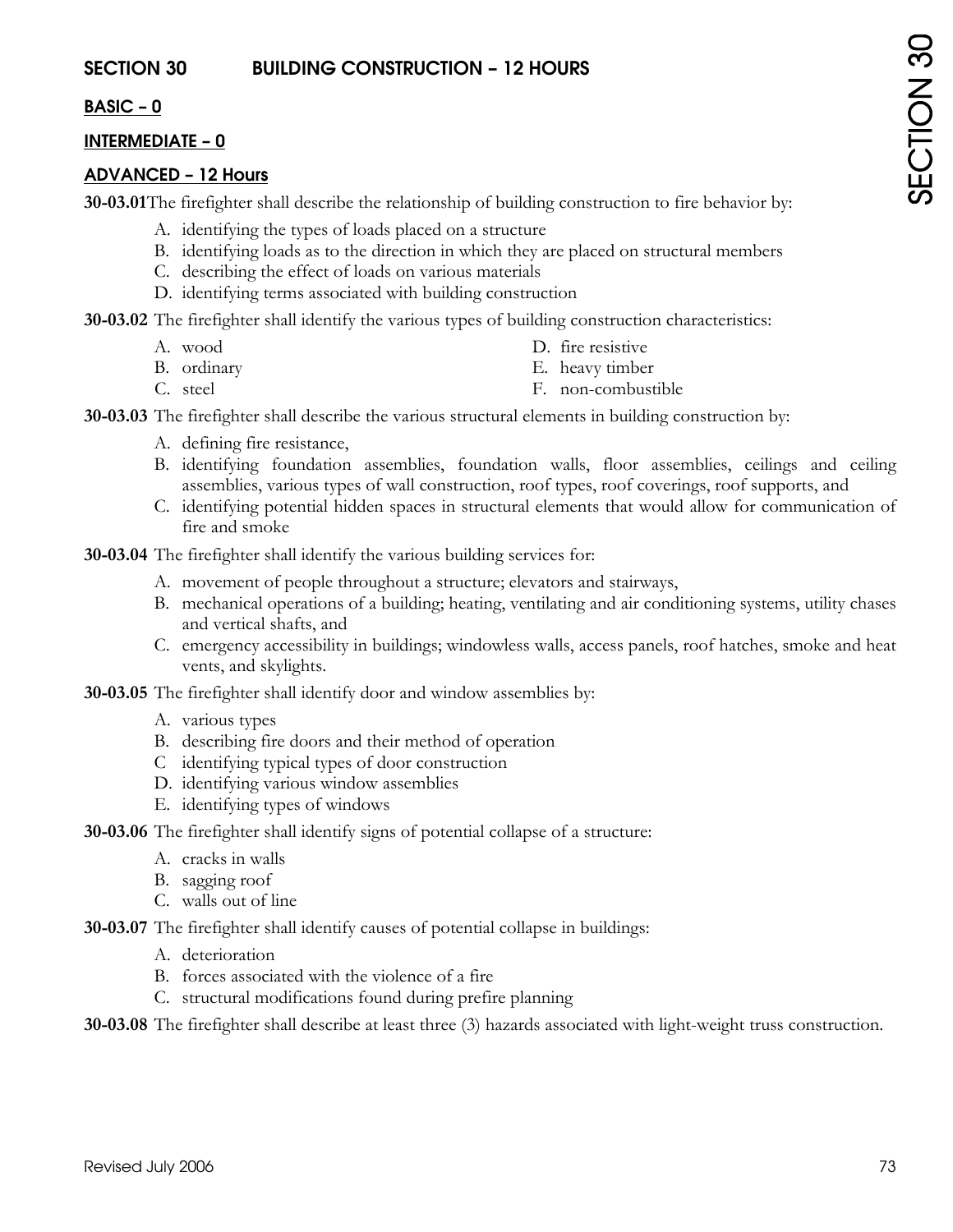**30-03.09** The firefighter shall describe the effects of fire and fire suppression activities on the following building materials:

- 
- B. masonry, i.e. brick, block, stone F. gypsum wall board
- C. cast iron G. glass
- 
- A. wood E. reinforced concrete
	-
	-
- D. steel H. plaster on lathe

## **30-03.10** The firefighter shall define the following terms as they relate to building construction:

- A. veneer wall (exterior) D. partition wall
- 
- 
- 
- B. party wall **E.** cantilever or unsupported wall
- C. fire wall F. load bearing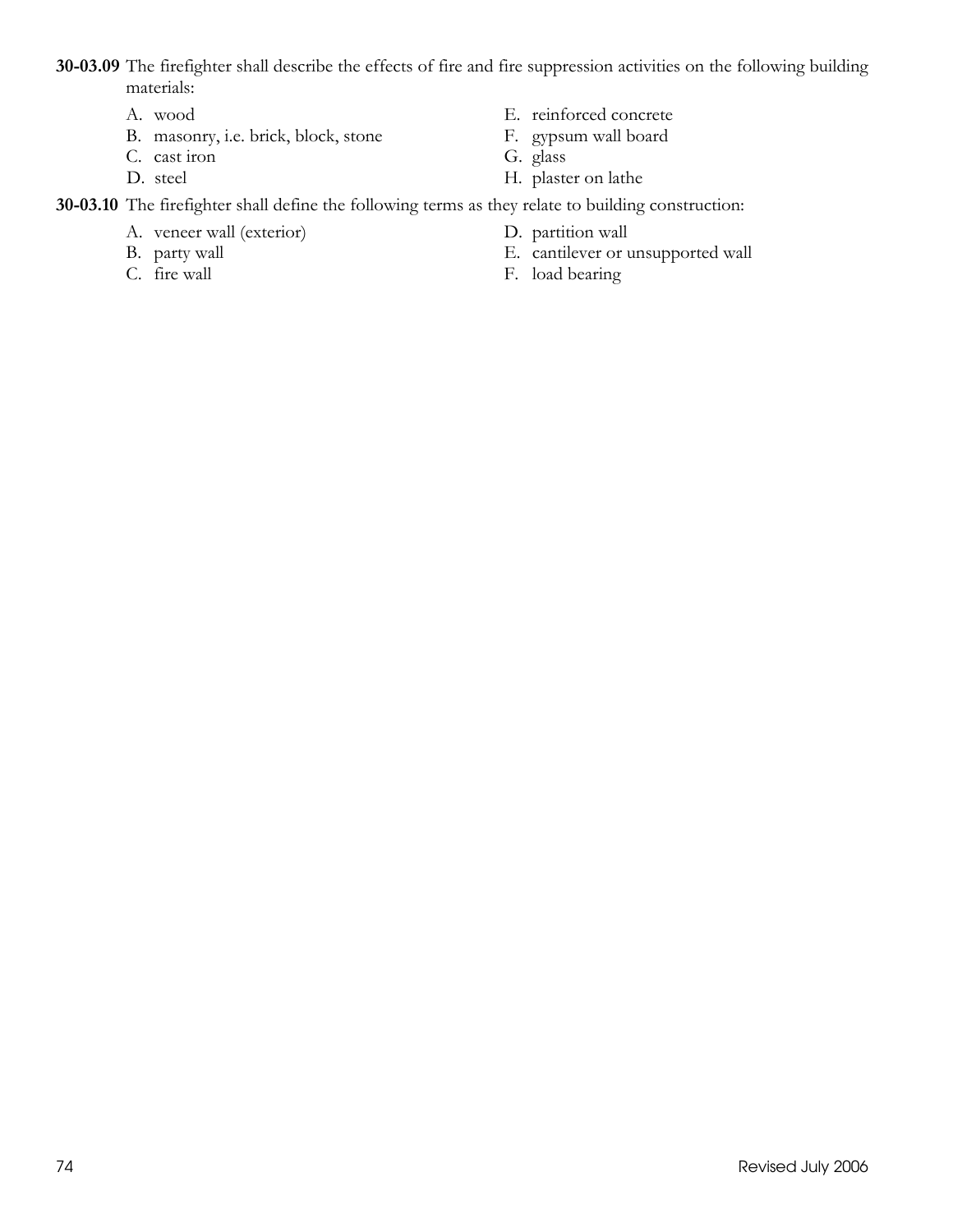# **SECTION 31 PUBLIC FIRE EDUCATION – 8 HOURS**

# BASIC – 2 Hours

- **31-01.01** The firefighter shall identify five (5) common causes of fire and their prevention.
- **31-01.02** The firefighter shall define the importance of public fire education and inspection programs as they relate to the fire department public relations and to the community.
- **31-01.03** The firefighter shall identify procedures for conducting a fire station tour.
- **31-01.04** The firefighter shall identify the "Stop, Drop and Roll" technique for extinguishing clothing fires.

## INTERMEDIATE – 3 Hours

- **31-02.01** The firefighter shall identify and demonstrate inspection procedures for private dwellings.
- **31-02.02** The firefighter shall identify and demonstrate the proper placement, testing and maintenance of smoke detectors in private dwellings.
- **31-02.03** The firefighter shall identify the elements of a home fire escape plan.

# ADVANCED – 3 Hours

**31-03.01** The firefighter shall demonstrate procedures for conducting a fire station tour.

**31-03.02** The firefighter shall demonstrate the "Stop, Drop and Roll" technique for extinguishing clothing fires.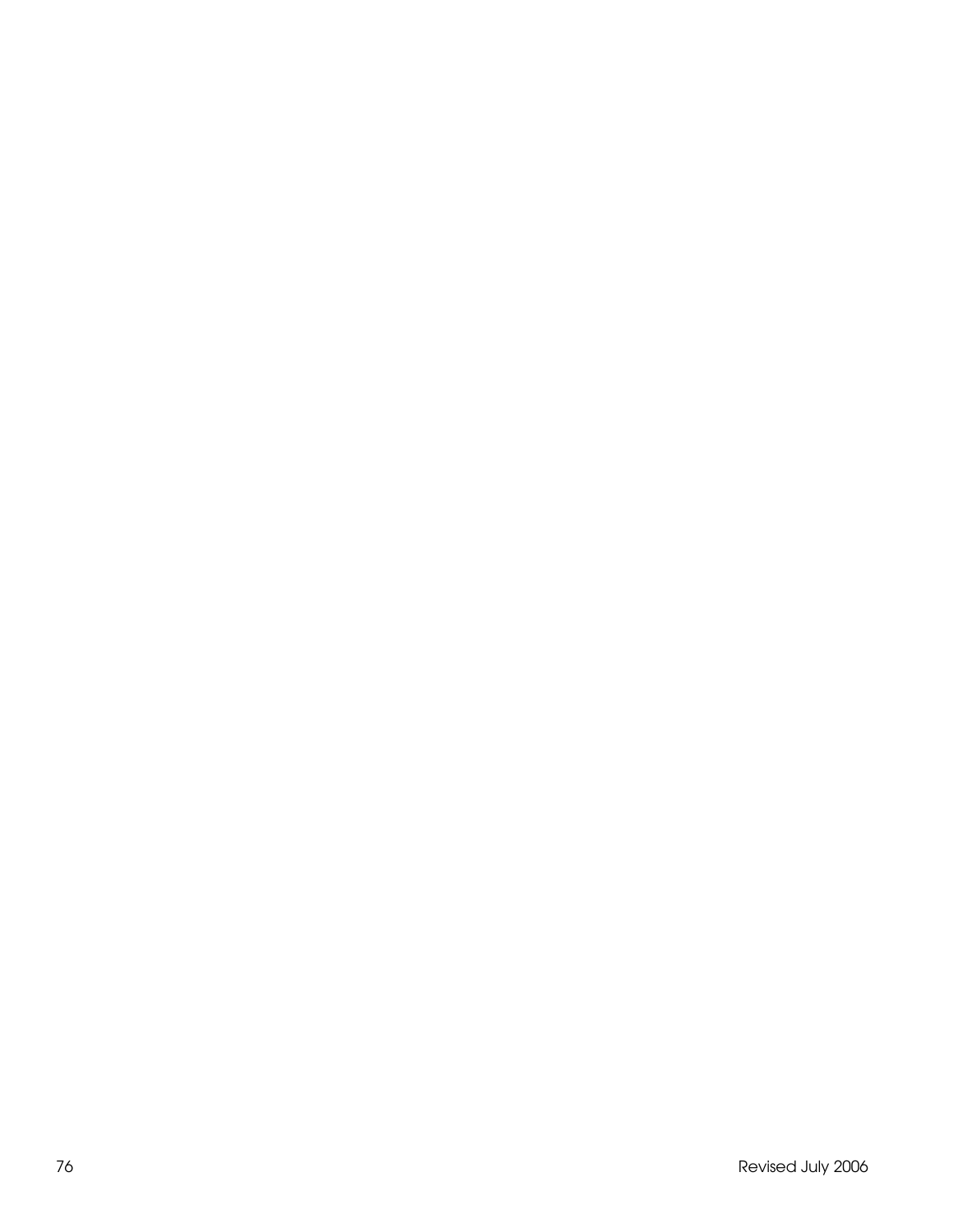# **X. ACCREDITED CERTIFICATION**

# A. Requirements

- 1. In order to be certified by the SFFMA Board as a Basic, Intermediate, or Advanced Volunteer Firefighter, an individual must complete the standards as set forth in the SFFMA Certification Program effective January 1, 1993 with revisions.
- 2. Board approved examination shall consist of at least a written test.
- 3. The Board approved examinations may also include a skills or proficiency test on certain and specific objectives where proficiency in the certain and specific objective(s) is/are deemed important and/or necessary by either NFPA standards or OSHA mandates for life safety.
- 4. Board examinations will be open to people who cannot take a written test.
- 5. Tests may be offered at District meetings or other appropriate locations as deemed necessary by the respective Board member.

# B. Procedures

- 1. Procedures for conducting written and/or performance examinations are determined by the Board.
- 2. The Board shall prescribe the content of any certification examination that tests the knowledge and/or skills of the examinee concerning the discipline addressed by the examination. Basic examination shall cover Basic objectives; Intermediate examination shall cover Intermediate objectives; and the Advanced examination shall be comprehensive.
- 3. An examinee who fails to pass an examination will be given additional opportunities to pass the examination:
	- a. An examinee that fails to pass the SFFMA examination will be given two additional opportunities to pass the examination. Upon failure of each examination, the Certification Coordinator will be notified as to the applicant's failure and the specific area(s) in which the applicant did not qualify.
	- b. After three (3) failures, the examinee will not be allowed to re-test for one (1) year after the date of the third test. It is highly recommended by the Board that additional training pertaining to the examination be completed before the examinee should attempt to re-test.
- 4. To apply for a Board approved examination, the Certification Coordinator of the department must complete the application for the level to be examined.
- 5. Each examination must be administered by a member of the Board or by a Board approved examiner.
- 6. The examiner(s) shall:
	- a. ensure that the examination remains secure and is conducted under conditions warranting honest results;
	- b. collect all examination materials from any examinee who is dismissed; and
	- c. record the fact of examination on the endorsement of eligibility and shall collect any fraudulent or questionable endorsements.
- 7. The monitor(s) shall:
	- a. monitor the examination while in progress;
	- b. control entrance to and exit from the test site;
	- c. permit no one in the room while the written test is in progress except examiner(s), examinee, and Board members;
	- d. assign or re-assign seating; and
	- e. bar admission to or dismiss any examinee that fails to comply with any of the provisions relating to eligibility.
- 8. All official grading and notification shall come from SFFMA. SFFMA shall inform the examinee of the test results as soon as reasonably possible after completion of the examination.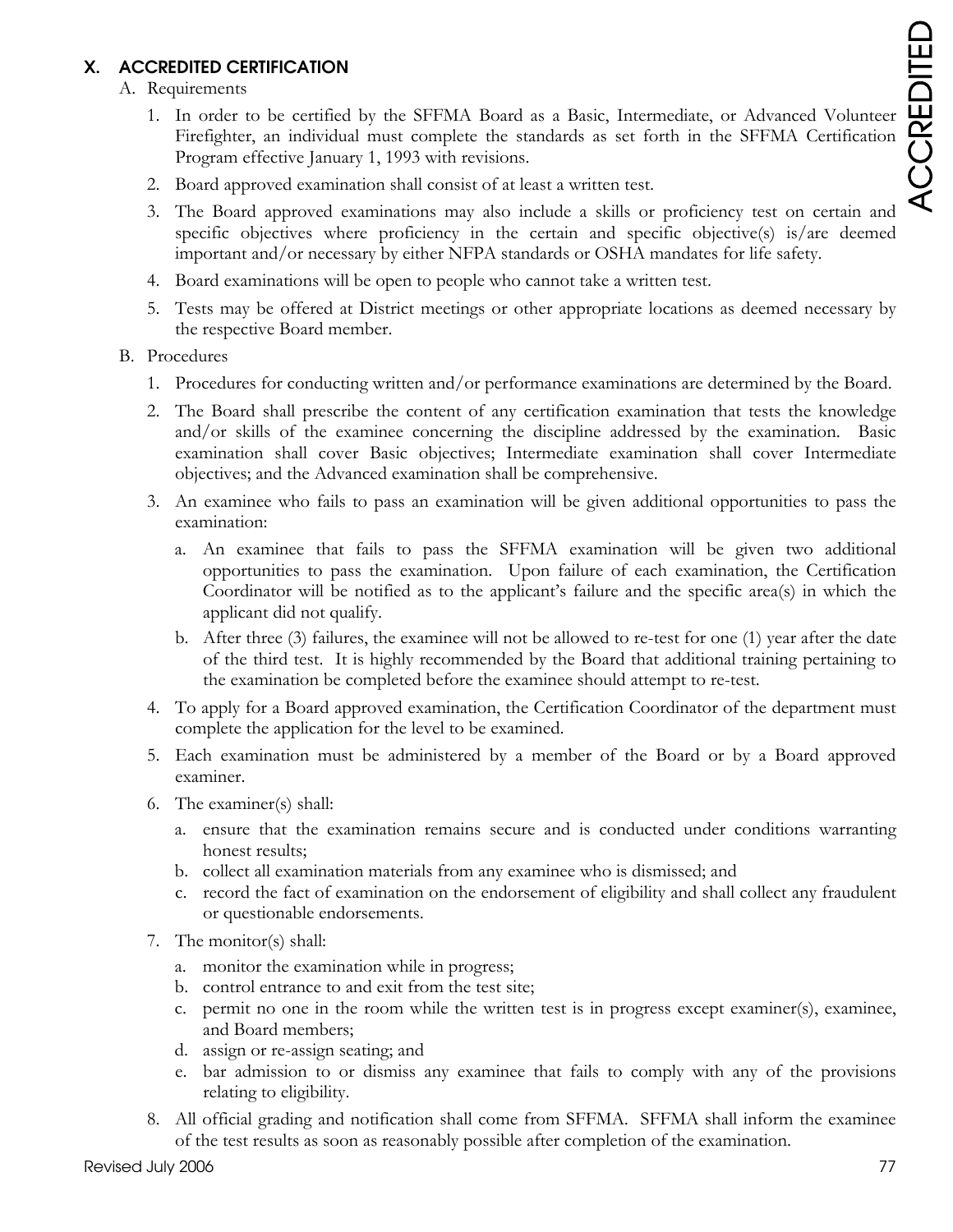- 9. Upon successful completion of the Board approved examination by the examinee, SFFMA shall provide the appropriate Accredited certificate. A permanent record of the Accredited certification will be maintained in the Austin office.
- 10. The holder of a TCFP Basic Firefighter certification will be issued Accredited certificate(s), with no test required, upon submission of the proper fully-completed application forms and fees.
- C. Eligibility

In order to qualify to take a Board approved examination, the examinee must:

- 1. possess and display upon request at the test site, a valid and timely endorsement of eligibility from SFFMA for the specific examination sought;
- 2. bring to the test site and display upon request a valid Texas Driver's License or Texas Identification Card which contains a photograph of the examinee; and
- 3. comply with all written and verbal instructions of the examiner.
- D. Grading

The minimum passing score of each written examination shall be 70 percent.

E. Performance Skills

If performance skills are required as a part of a Board examination, the performance skills portion shall be conducted as follows:

- 1. The performance skills portion of the examination shall consist of at least four (4) practical skills which must be physically demonstrated by each examinee before an examiner;
- 2. The practical skills objectives shall consist of one skill pertaining to self contained breathing apparatus and at least three other skills which are randomly selected by the examiner prior to the examination;
- 3. An examinee shall not be notified of the specific skills objectives to be tested until the time of the examination;
- 4. Failure of any part of the performance skills portion of the examination requires the re-testing of that particular skill.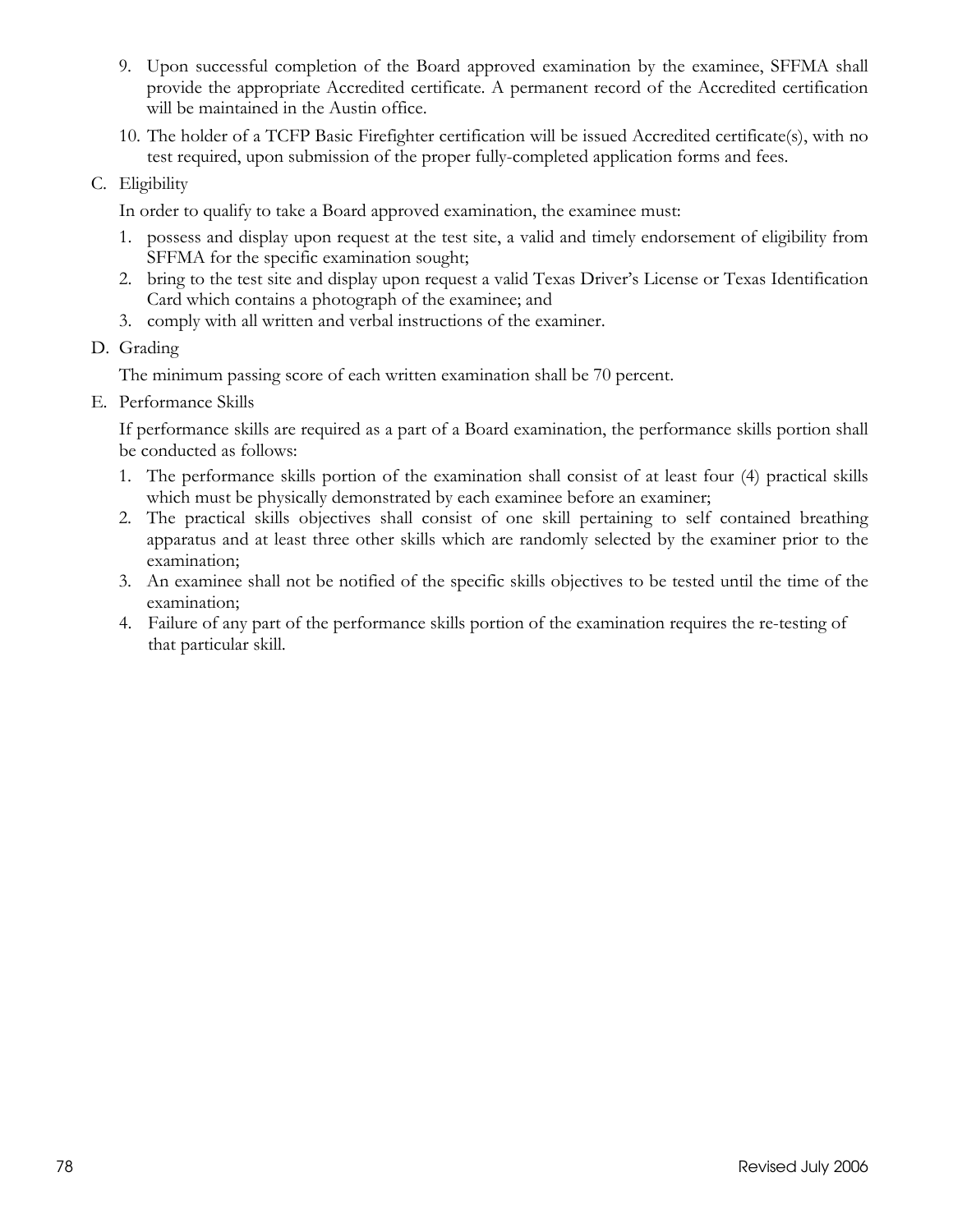# **XI. MINIMUM STANDARDS FOR MASTER CERTIFICATION**

In addition to the required basic rules and guidelines previously set for Basic, Intermediate and Advanced certification, individual participation requirements are as follows:

- A. Applicant must have ten (10) years of fire fighting service.
- B. All Participating Requirements of the Certification Program must be met.
- C. In order to receive the Master Certification, a minimum of four hundred (400) total hours, and a minimum of forty (40) hours from five (5) categories of training, must be successfully completed from the list of approved courses. Upon successful completion of the required training, an application for Master certification should be completed, signed by the applicant, Certification Coordinator and Fire Chief of the department, accompanied by the thirty dollar (\$30.00) Master application processing fee, and sent to the Austin office.
- D. Each course taken must be successfully completed and only forty (40) hours per course will be applicable toward the four hundred (400) hours.

*Example*: "Information Management System" is an eighty (80) hour course. Only forty (40) hours of this course can be used towards one category credit. Three hundred sixty (360) additional hours must be obtained from other courses in a minimum of four (4) other categories.

- E. A photocopy of every certification course taken is required and MUST accompany the application.
- F. If there is no listing for a college- or national-level course, or a course with multiple subject areas, a breakdown of the number of hours applicable toward the Master certification MUST accompany the application in the form of a course outline, syllabus, or summary.
- G. Any courses or hours previously used for Basic, Intermediate or Advanced program CANNOT be used towards the Master program effective January 1, 1993.
- H. A permanent record of the Master Firefighter certification will be maintained in the Austin office.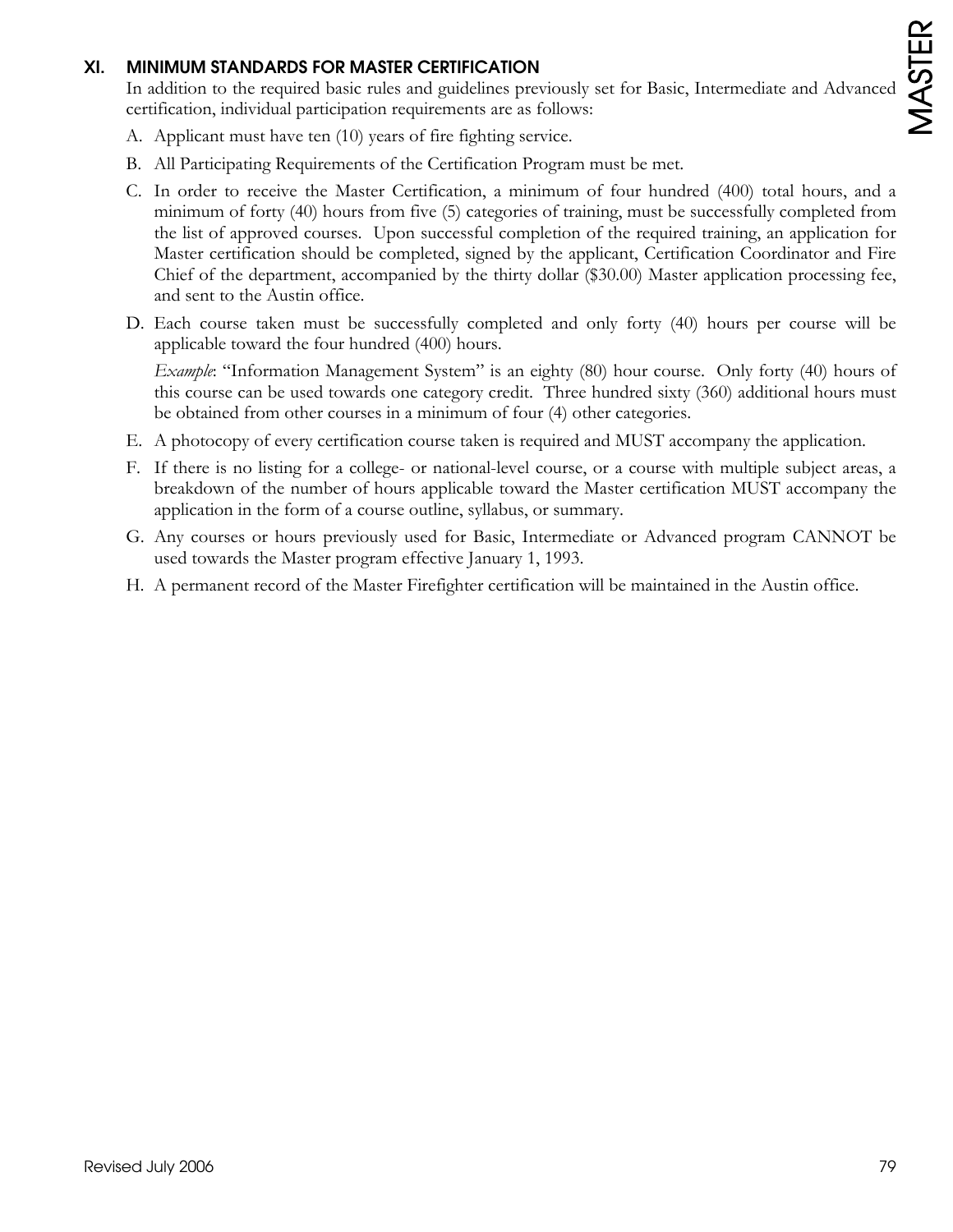#### **CURRICULUM FOR MASTER CERTIFICATION**

A minimum of one course from five of the following categories is required)

# **CATEGORY 1 MEDICAL**

- **1-01 Management of Emergency Medical Services**
- **1-02 Texas Dept. of Health: EMT, EMT Specialized/EMT Intermediate, Paramedic**
- **1-03 American Red Cross, First Aid, CPR, Water Safety, Instructors Courses and Basic Life Support**

# **CATEGORY 2 MANAGEMENT/SUPERVISION OPERATIONS**

- **2-01 Fire Service Officer Development II 30 Hours** 
	- The course must cover:

| 2-01.01 Public Relations             |                  | 2-01.05 Public Fire Education |
|--------------------------------------|------------------|-------------------------------|
| 2-01.02 Stress and Stress Management | $2-01.06$ Safety |                               |
| 2-01.03 Problem Solving              |                  | 2-01.07 Physical Fitness      |

2-01.04 Pre-Planning

#### **2-02 Fire Service Officer Development III - 30 Hours**

The course must cover:

- 
- 2-02.02 Multiple Company Operations 2-02.05 Public Information Officers
- 2-02.03 Functions of Command 2-02.06 Fire Stream Management
- 2-02.01 Fire Ground Safety 2-02.04 Standard Operations Procedures
	-
	-

# **2-03 Fire Service Officer Development IV - 30 Hours**

The course must cover:

- 2-03.01 Fire Department Governments 2-03.10 Procurement
- 2-03.02 Fire Department Organization 2-03.11 Specifications
- 2-03.03 Internal and External Policies 2-03.12 Research and Development
- 2-03.04 Recruitment and Retention 2-03.13 Key Rate
- 
- 2-03.06 Officer Selection and Ethics 2-03.15 Documentation
- 
- 2-03.08 Funding Sources 2-03.17 Legal Problems
- 2-03.09 Planning Short and Long Range

# **2-04 Fire Service Officer Development V - 30 Hours**

The course must cover:

| 2-04.01 Analyzing Behavior       | 2-04.06 MBO's and MBE's                      |
|----------------------------------|----------------------------------------------|
| 2-04.02 Objective Task Needs     | $2-04.07$ Policies                           |
| 2-04.03 Information Assimilation | 2-04.08 Instructional Techniques for Company |

- 2-04.04 Planning, Organizing, and Controlling Officers
- 2-04.05 Writing Objectives

# **2-05 Advanced Fire Service Supervision Phase I - 20 Hours**

The course must cover:

- 2-05.01 How to Improve Professional Effectiveness
- 2-05.02 Management Styles
- 2-05.03 Time Management
- 2-05.04 Professional Development

# **2-06 Fire Service Supervision Phase II - 20 Hours**

The course must cover:

- 2-06.01 Interpersonal Communication
- 2-06.02 Counseling
- 2-06.03 Conflict Resolution
- **2-07 Executive Development**
- **2-08 Strategic Analysis of Fire Department Operations**
- 80 Revised July 2006
	-
- 2-03.05 Substance Abuse 2-03.14 Intergovernmental Relations 2-03.07 Budgets 2-03.16 SOP's Rules, Regulations, and Policies
	-
	-
	-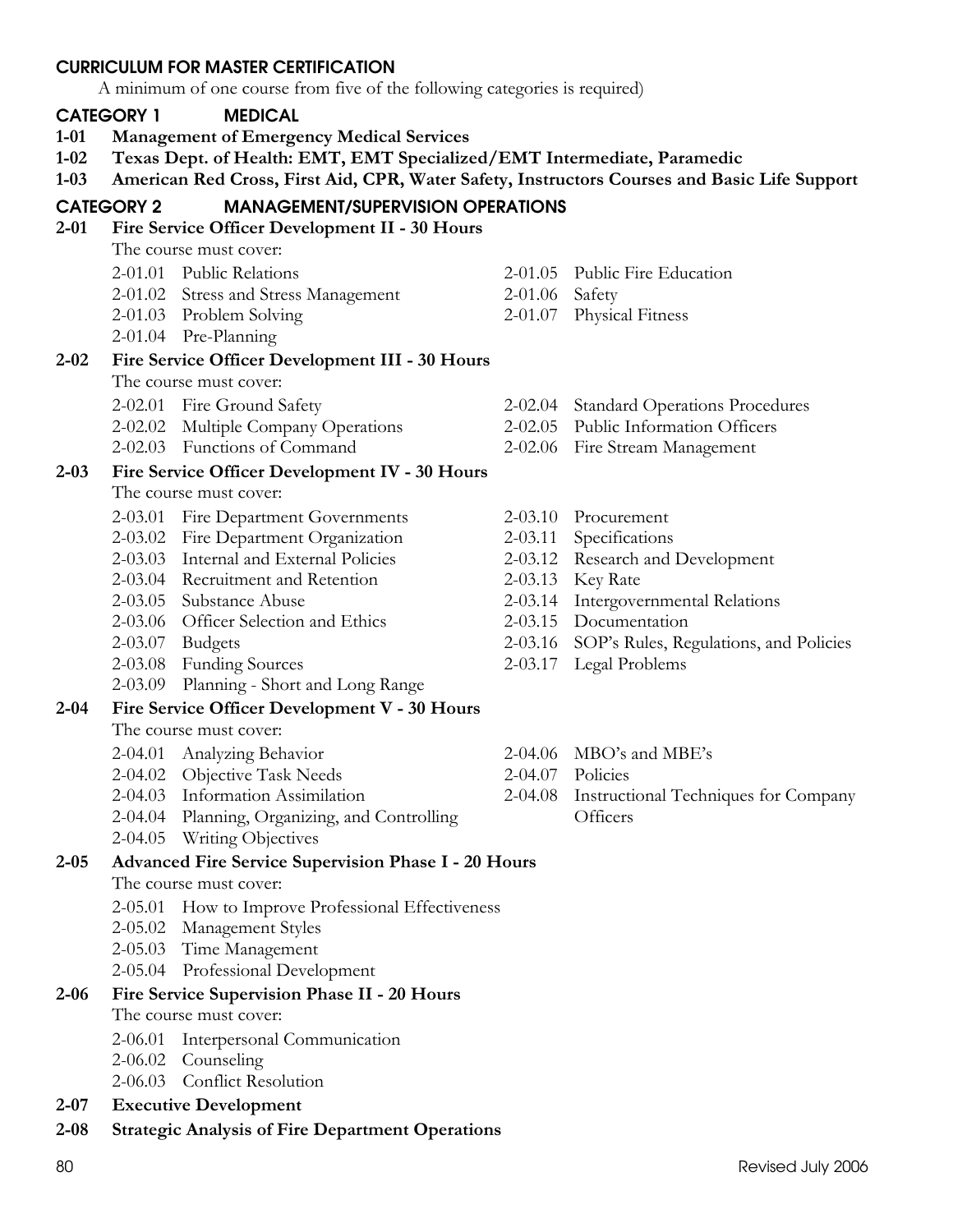- **2-09 Executive Leadership**
- **2-10 Fire Service Leadership and Communications**
- **2-11 Command & Control of Fire Department Major Operations**
- **2-12 Command & Control of Fire Department Operations at Catastrophic Disasters**
- **2-13 Interpersonal Dynamics in Fire Service Organizations**
- **2-14 Fire Service Financial Management**
- **2-15 Fire Service Information Management**
- **2-16 Fire Command Operations**
- **2-17 Community Fire Protection: Master Planning**
- **2-18 Advanced Techniques in Recruiting, Training & Maintaining Volunteer Firefighters 16 Hrs.**
- **2-19 Advanced Fire Fighting Training**
- **2-20 Human Relations**
- **2-21 Training Center & Classroom Organization & Management**
- **2-22 Staff and Command**
- **2-23 Company Officer Training**
- **2-24 Volunteer Fire Service Management**
- **2-25 Command & Control of Wildland/Urban Interface Operations for the Structural Chief Officer**
- **2-26 Community Risk Issues & Prevention Interventions**
- **2-27 Cooperative Leadership Issues in Wildland/Urban Interface**
- **2-28 Emergency Response to Terrorism: Basic Concepts**
- **2-29 Emergency Response to Terrorism: Strategic Considerations for Command Officers**
- **2-30 Emergency Response to Terrorism: Tactical Considerations Company Officer**
- **2-31 Emergency Response to Terrorism: Tactical Considerations Emergency Medical Services**
- **2-32 Emergency Response to Terrorism: Tactical Considerations Hazardous Materials**
- **2-33 Health and Safety Officer (Revised Course)**
- **2-34 Incident Command for High Rise Operations**
- **2-35 Incident Command System for Emergency Medical Services**
- **2-36 Incident Command System for Structural Collapse Incidents**
- **2-37 Incident Safety Officer**
- **2-38 Introduction to Unified Command for Multiagency and Catastrophic Incidents**
- **2-39 Introduction to Wildland and Wildland/Urban Interface Firefighting for the Structural Company Officer**
- **2-40 Leadership I: Strategies for Company Success**
- **2-41 Leadership II: Strategies for Personal Success**
- **2-42 Leadership III: Strategies for Supervisory Success**
- **2-43 Managing Company Tactical Operations: Preparation**
- **2-44 Managing Company Tactical Operations: Decision-making**
- **2-45 Managing Company Tactical Operations: Simulations**
- **2-46 Managing a Changing Environment**
- **2-47 Shaping the Future**
- **2-48 Strategy and Tactics for Initial Company Operations**
- **2-49 Training Operations in Small Departments**
- **2-50 Firefighter Health & Safety: Program Implementation & Management**
- **2-51 Firefighter Safety and Survival: Company Officer's Responsibility**
- **2-52 Infection Control for Emergency Response Personnel: The Supervisor's Role & Responsibility**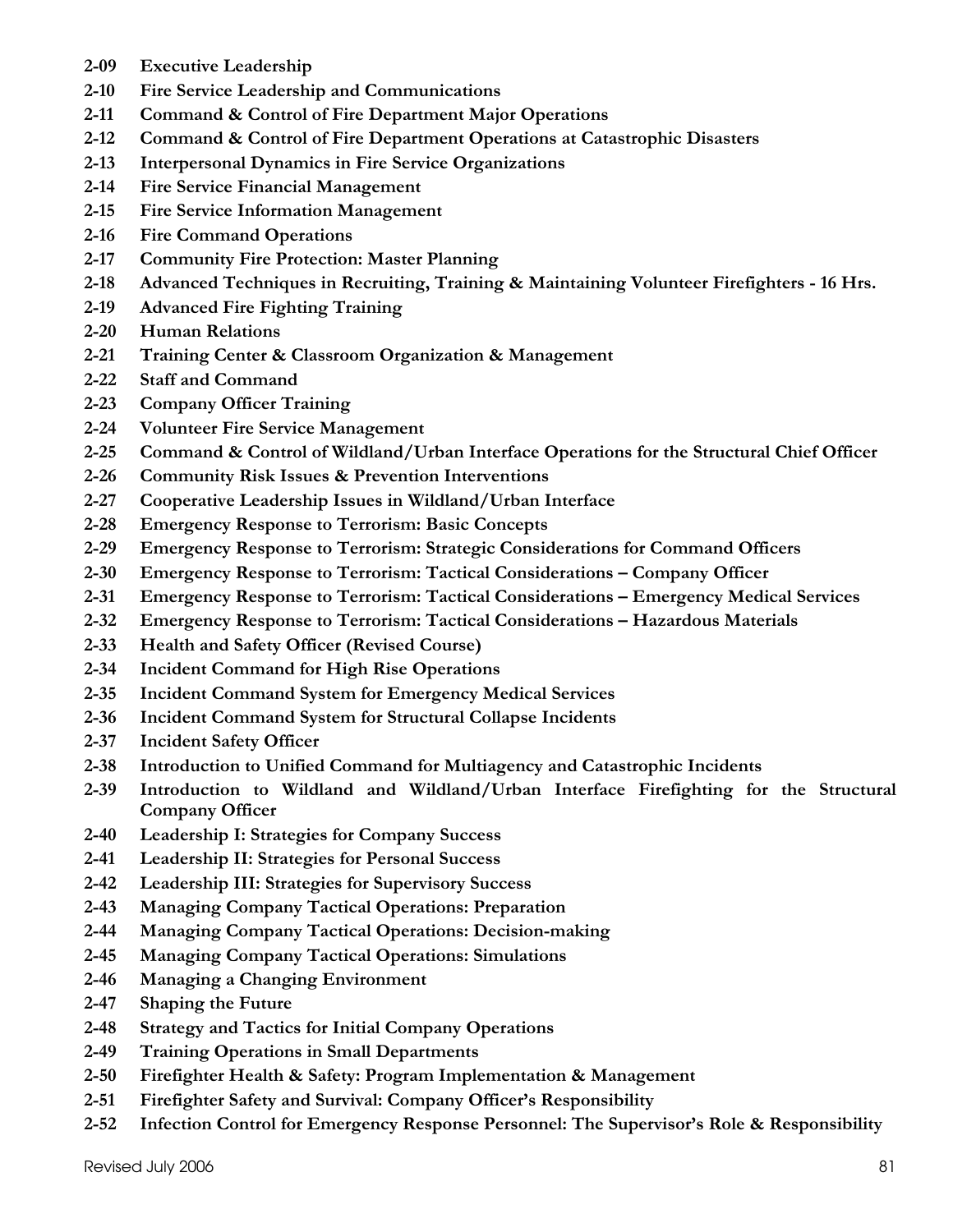| <b>RESCUE/HAZARDOUS MATERIALS</b><br><b>CATEGORY 3</b><br><b>Agro-Rescue Practices - 30 Hours</b><br>$3 - 01$<br>The course must cover: |                                                                                                                             |                                                                                                                                                                                             |                            |                                                                                                 |
|-----------------------------------------------------------------------------------------------------------------------------------------|-----------------------------------------------------------------------------------------------------------------------------|---------------------------------------------------------------------------------------------------------------------------------------------------------------------------------------------|----------------------------|-------------------------------------------------------------------------------------------------|
|                                                                                                                                         |                                                                                                                             | 3-01.01 Basic Safety<br>3-01.02 Lifting and Cribbing Techniques<br>3-01.03 Cutting Techniques                                                                                               |                            | 3-01.04 Emergency Shut Down Procedures<br>3-01.05 Rescue Procedures<br>3-01.06 Victim Care      |
| $3 - 02$                                                                                                                                |                                                                                                                             | Rope Rescue - 40 Hours<br>The course must cover:                                                                                                                                            |                            |                                                                                                 |
|                                                                                                                                         |                                                                                                                             | 3-02.01 Basic Rope Characteristics<br>3-02.02 Knot Tying<br>3-02.03 Rescue Equipment<br>3-02.04 Anchor System Construction & Placement 3-02.09 Traverse Systems<br>3-02.05 Lowering Systems | $3 - 02.07$<br>$3 - 02.10$ | 3-02.06 Hauling Systems<br>Rappelling<br>3-02.08 Rope Ascension<br><b>Confined Space Rescue</b> |
| $3 - 03$                                                                                                                                | <b>Agricultural Chemical Fire and Spill Control - 15 Hours</b><br>The course must cover:                                    |                                                                                                                                                                                             |                            |                                                                                                 |
|                                                                                                                                         |                                                                                                                             | 3-03.01 Hazard Recognition<br>3-03.02 Information Resources<br>3-03.03 Command Post Operations                                                                                              |                            | 3-03.04 Fire Control Tactics<br>3-03.05 Post Incident Operation<br>3-03.06 Emergency Planning   |
| $3 - 04$                                                                                                                                |                                                                                                                             | Mass Casualty-Transportation Emergencies (Rescue III) - 30 Hours                                                                                                                            |                            |                                                                                                 |
| $3 - 05$                                                                                                                                | <b>High Rise Rescue - 30 Hours</b>                                                                                          |                                                                                                                                                                                             |                            |                                                                                                 |
| $3 - 06$                                                                                                                                | <b>Chemistry of Hazardous Materials</b>                                                                                     |                                                                                                                                                                                             |                            |                                                                                                 |
| $3 - 07$                                                                                                                                | <b>Hazardous Materials Operating Site Practices</b>                                                                         |                                                                                                                                                                                             |                            |                                                                                                 |
| $3 - 08$                                                                                                                                | Hazardous Waste Site Personal Protection & Safety Training EmTech Environmental Services<br>(OSHA 29CFR1910.120) - 40 Hours |                                                                                                                                                                                             |                            |                                                                                                 |
| $3 - 09$                                                                                                                                | <b>Vertical Rescue</b>                                                                                                      |                                                                                                                                                                                             |                            |                                                                                                 |
| $3 - 10$                                                                                                                                |                                                                                                                             | <b>On Site Basic Vertical Rescue</b>                                                                                                                                                        |                            |                                                                                                 |
|                                                                                                                                         |                                                                                                                             |                                                                                                                                                                                             |                            |                                                                                                 |

- **3-11 Confined Space Rescue**
- **3-12 Swift Water Rescue 30 Hours**
- **3-13 Industrial Rescue Course II**
- **3-14 Industrial Hazardous Material Control Course II**
- **3-15 Hazardous Materials: The Pesticide Challenge**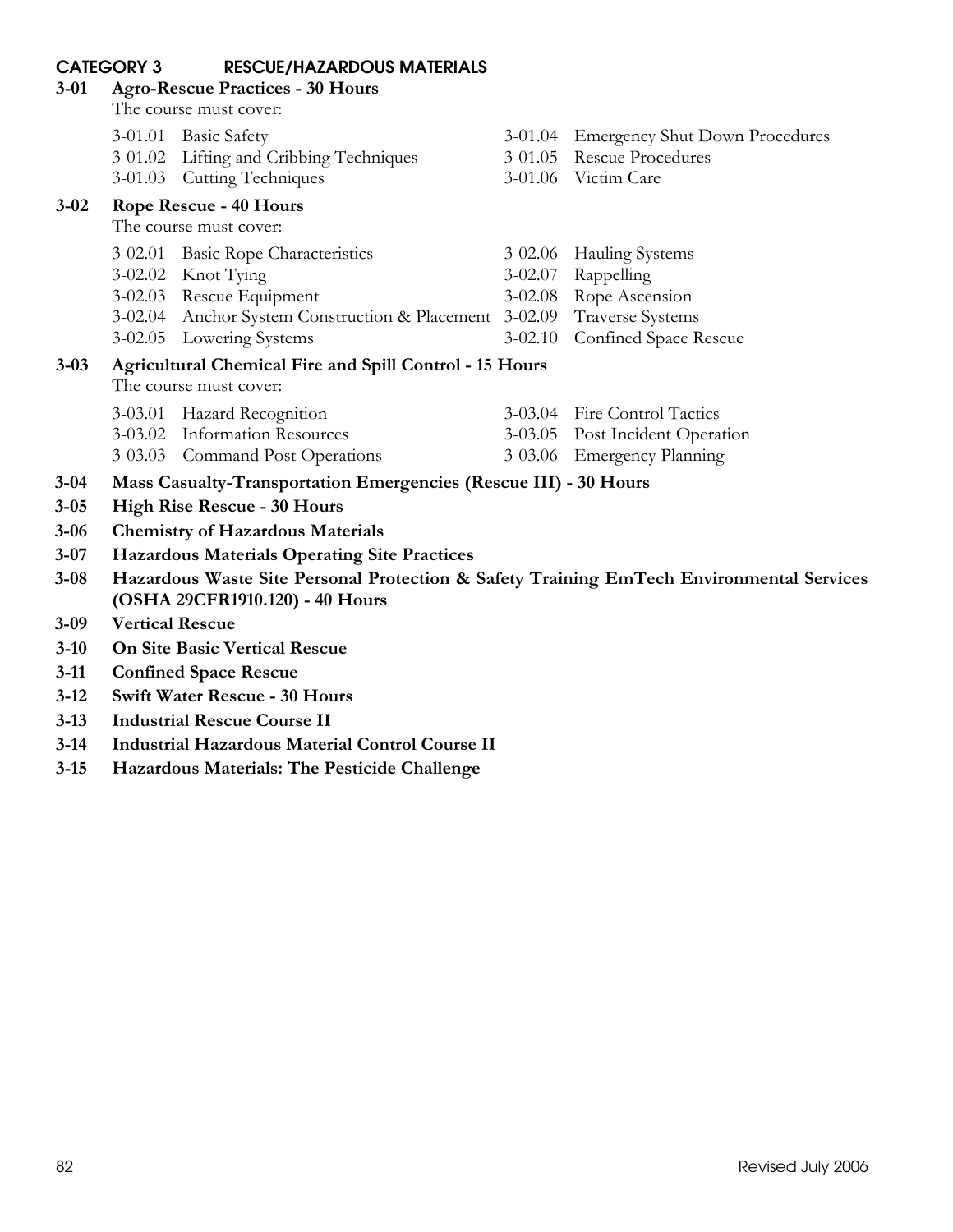# **CATEGORY 4 FIRE PREVENTION**

| 4-01      |                                               | Fire Prevention III - 30 Hours                                                           |  |                                                                              |  |
|-----------|-----------------------------------------------|------------------------------------------------------------------------------------------|--|------------------------------------------------------------------------------|--|
|           |                                               | The course must cover:                                                                   |  |                                                                              |  |
|           |                                               | 4-01.01 Visual Aids                                                                      |  | 4-01.07 Key Rates                                                            |  |
|           |                                               | 4-01.02 Fire Protection Systems                                                          |  | 4-01.08 Interviewing and Interrogation                                       |  |
|           |                                               | 4-01.03 Fixed Systems and Sprinklers                                                     |  | 4-01.09 Arson Investigation                                                  |  |
|           |                                               | 4-01.04 Court Demeanor                                                                   |  | 4-01.10 Hazardous Materials Transportation                                   |  |
|           |                                               | 4-01.05 Building Codes                                                                   |  | 4-01.11 Fire Inspection Practices                                            |  |
|           |                                               | 4-01.06 Tank Vehicle Operation and Inspection                                            |  |                                                                              |  |
| 4-02      |                                               | <b>Public Relations - 12 Hours</b>                                                       |  |                                                                              |  |
|           |                                               | The course must cover:                                                                   |  |                                                                              |  |
|           |                                               | 4-02.01 What is Public Relations?                                                        |  | 4-02.05 General Public                                                       |  |
|           |                                               | 4-02.02 Why Public Relations                                                             |  | 4-02.06 Role of Publicity                                                    |  |
|           |                                               | 4-02.03 Public Opinion and Persuasion                                                    |  | 4-02.07 Other Tools of Communications                                        |  |
|           |                                               | 4-02.04 Formula for Successful Public Relations Practices                                |  |                                                                              |  |
| 4-03      | <b>Fire Prevention VII - 30 Hours</b>         |                                                                                          |  |                                                                              |  |
|           |                                               | The course must cover:                                                                   |  |                                                                              |  |
|           |                                               | 4-03.01 Public Fire Prevention Education<br>4-03.02 Role of Public Fire Safety Education |  | 4-03.06 Program Design                                                       |  |
|           |                                               | 4-03.03 Overview of Fire Programs                                                        |  | 4-03.07 Field Program Presentation<br>4-03.08 Classroom Program Presentation |  |
|           |                                               | 4-03.04 Audio Visual Resources                                                           |  | 4-03.09 Resource Networking                                                  |  |
|           |                                               | 4-03.05 Public Education Resource Books                                                  |  |                                                                              |  |
| 4-04      |                                               | <b>Fire Prevention VIII - 30 Hours</b>                                                   |  |                                                                              |  |
|           |                                               | The course must cover:                                                                   |  |                                                                              |  |
|           |                                               | 4-04.01 Management of Public Education                                                   |  |                                                                              |  |
|           |                                               | 4-04.02 Community Support of Fire Prevention                                             |  |                                                                              |  |
|           |                                               | 4-04.03 Identifying Local Fire and Burn Problems                                         |  |                                                                              |  |
|           | 4-04.04                                       | Selecting Fire Prevention Programs                                                       |  |                                                                              |  |
|           |                                               | 4-04.05 Designing Fire Prevention Programs                                               |  |                                                                              |  |
|           |                                               | 4-04.06 Implementing Fire Prevention Programs in Your City                               |  |                                                                              |  |
|           | 4-04.07                                       | Shriner Burn Prevention Programs                                                         |  |                                                                              |  |
|           |                                               | 4-04.08 Electrical Fire Safety                                                           |  |                                                                              |  |
|           |                                               | 4-04.09 Working with the Media                                                           |  |                                                                              |  |
| $4 - 0.5$ |                                               | Fire Prevention VI, Phase I, II, III - 30 Hours                                          |  |                                                                              |  |
| 4-06      |                                               | <b>Strategic Analysis of Fire Prevention Programs</b>                                    |  |                                                                              |  |
| 4-07      | <b>Management of Fire Prevention Programs</b> |                                                                                          |  |                                                                              |  |
| 4-08      |                                               | Texas A&M Fire & Arson Investigation                                                     |  |                                                                              |  |
| 4-09      |                                               | Code Management: A Systems Approach                                                      |  |                                                                              |  |
| 4-10      |                                               | <b>Plans Review for Inspectors</b>                                                       |  |                                                                              |  |
| 4-11      |                                               | Developing Fire & Life Safety Strategies                                                 |  |                                                                              |  |
| 4-12      |                                               | <b>State Agency Fire Prevention &amp; Control</b>                                        |  |                                                                              |  |
| $4 - 13$  |                                               | <b>Advanced Fire Prevention Training</b>                                                 |  |                                                                              |  |
| 4-14      |                                               | <b>Fire Prevention Inspection Training</b>                                               |  |                                                                              |  |
| 4-15      |                                               | Fire Prevention Inspection "C" Certification                                             |  |                                                                              |  |
| 4-16      |                                               | Fire Prevention Inspection "B" Certification                                             |  |                                                                              |  |
| 4-17      |                                               | Fire Prevention Inspection "A" Certification                                             |  |                                                                              |  |

- **4-18 Life Safety Code**
- **4-19 Marketing Fire Prevention in your Community**
- Prevention and Mitigation Advocacy for Small Department Responders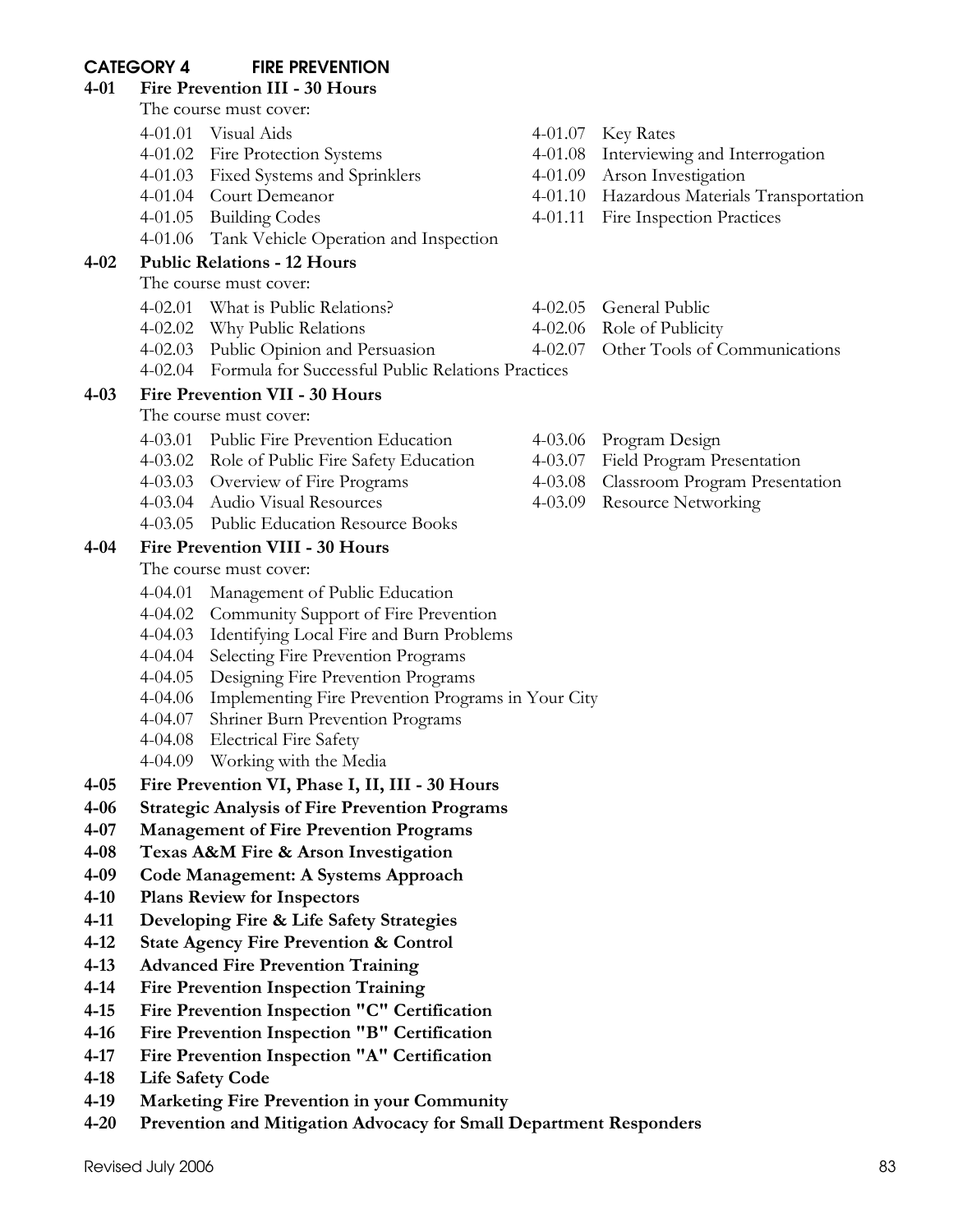## **CATEGORY 5 EDUCATIONAL/INSTRUCTIONAL**

#### **5-01 Methods of Teaching Fire Service Subjects - 40 Hours**

The course must cover:

- 
- 5-01.02 The Instructor 5-01.07 Instructions Aids
- 5-01.03 The Learner 5-01.08 The Lesson
- 
- 5-01.05 Methods and Techniques of Instruction 5-01.10 Practice Teaching

# **5-02 Public Speaking - 18 Hours**

The course must cover:

- 
- 5-02.02 Organizing Subject Matter 5-02.06 Voice Control
- 5-02.03 Knowledge of Subject to be Presented 5-02.07 Ability to Convey Thoughts
- 
- 5-01.01 Introduction to Training 5-01.06 The Four Stage Plan of Instruction
	-
	-
- 5-01.04 How We Learn 5-01.09 Writing the Lesson Plan
	-
- 5-02.01 Selecting the Subject 5-02.05 Image Transfer to the Audience
	-
	-
- 5-02.04 Proper Attitude 5-02.08 Clarity of Presentation
- **5-03 Organizational Theory & Practice**
- **5-04 Instructor Program: Chemistry of Hazardous Materials**
- **5-05 Fire Service Instructional Methodology**
- **5-06 Fire Service Course Development**
- **5-07 Organization & Use of Instructional Material**
- **5-08 Analysis & Coursemaking**
- **5-09 Instructional Aids**
- **5-10 Instructional Techniques for Company Officers**
- **5-11 Methods of Enhancing Safety Education**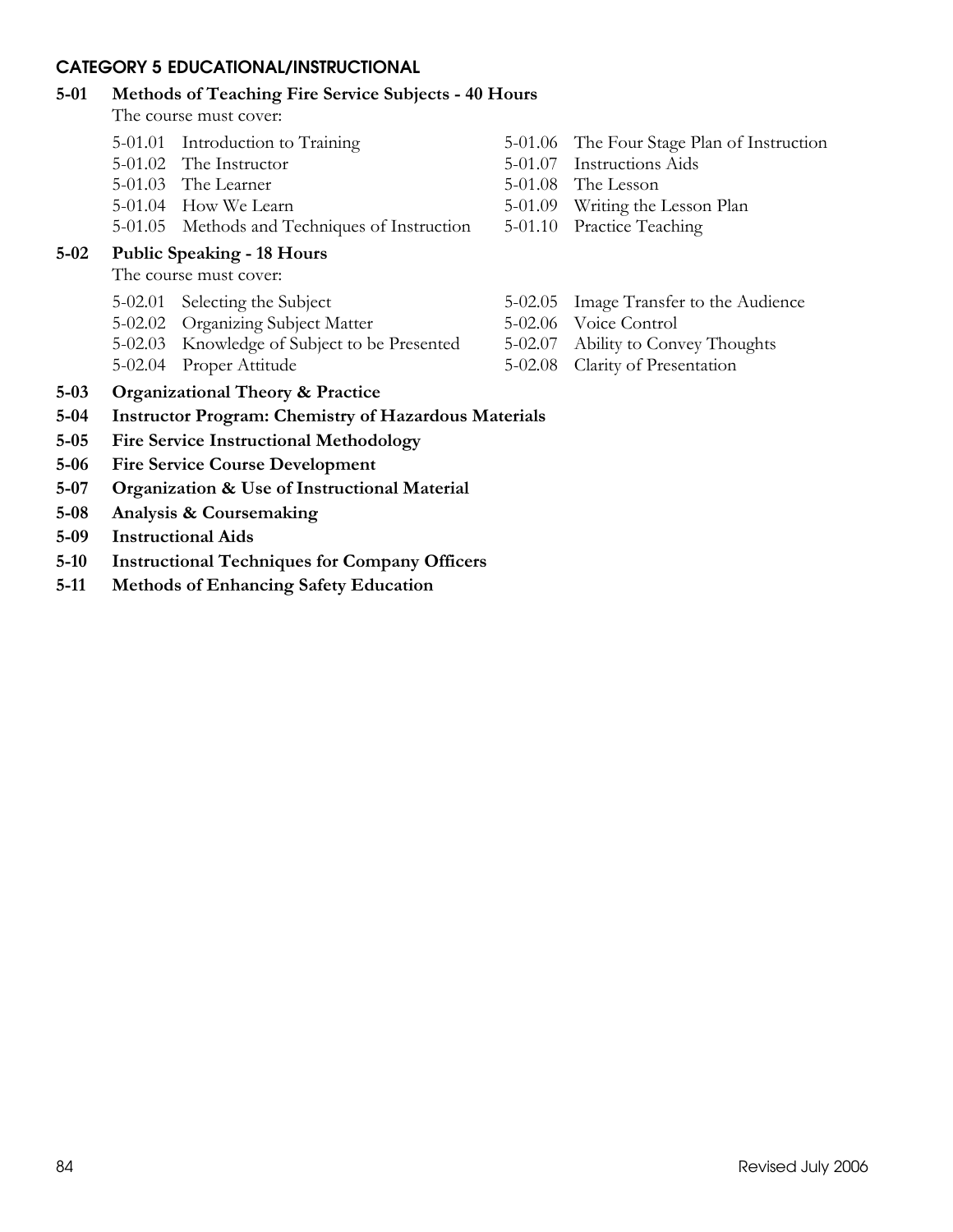# **CATEGORY 6 OTHERS**

#### **6-01 Fire Department Pump Maintenance - 30 Hours**

The course must cover:

- 6-01.01 Pump Theory 6-01.05 Service Test
- 6-01.02 Pump Maintenance and Repairs 6-01.06 Determining Net Pump or Engine
- 6-01.03 Special Problems Pressures
- 6-01.04 Pump Test

# **6-02 Breathing Apparatus Specialist - 40 Hours**

The course must cover:

- 6-02.01 Use, Care, Maintenance, and Inspection 6-02.05 Cascade Systems
- 
- 
- 6-02.04 Time vs. Consumption Test SCBA
- -

- 6-02.02 Toxicology 6-02.06 Emergency Procedures
- 6-02.03 Donning Drills 6-02.07 Confined Space Entry Procedures with

#### **6-03 Building Construction: Wood and Ordinary Construction - 12 Hours**  The course must cover:

- 6-03.01 Basic Construction Principles
- 6-03.02 Common Causes and Indicators of Failure
- 6-03.03 Hazards Related to Building Construction

#### **6-04 Building Construction: Non-Combustible and Fire Resistive Construction - 12 Hours**  The course must cover:

- 6-04.01 Basic Construction Principles
- 6-04.02 Common Causes and Indicators of Failure
- 6-04.03 Hazards Related to Building Construction

# **6-05 Public Safety Emergency Service Dispatcher - 30 Hours**

The course must cover:

- 
- 6-05.02 Dispatcher Work Environment 6-05.08 Communication Systems
- 
- 
- 6-05.05 Disaster Communications 6-05.11 Dispatching Practices
- 6-05.06 Records

## **6-06 Advanced Self Contained Breathing Apparatus - 30 Hours**

- **6-07 Protective Equipment & Practices**
- **6-08 Annual International Aircraft Rescue & Fire Fighting Academy**
- **6-09 Firefighter Safety & Survival**
- **6-10 Firefighter Health & Safety**
- **6-11 Computer Literacy, Fire Service Related**
- **6-12 Fire Department Finance**
- **6-13 Industrial Fire Protection Course**
- **6-14 Industrial API Storage Tank Fire Fighting Course**
- **6-15 Marine Fire Fighting & Emergency Training**
- **6-16 Marine Fire Fighting Strategy & Tactics**
- **6-17 LNG Fire Fighting**
- **6-18 Shipboard Fire Fighting for Land Based Firefighters**
- **6-19 Public Safety Emergency Dispatcher Basic Concepts**
- 
- 
- 
- 6-05.01 Role of the Dispatcher 6-05.07 History of Public Safety Communication
	-
- 6-05.03 Telephone Usage 6-05.09 FCC Rules and Regulations
- 6-05.04 Telephone Techniques 6-05.10 Communication Operations
	-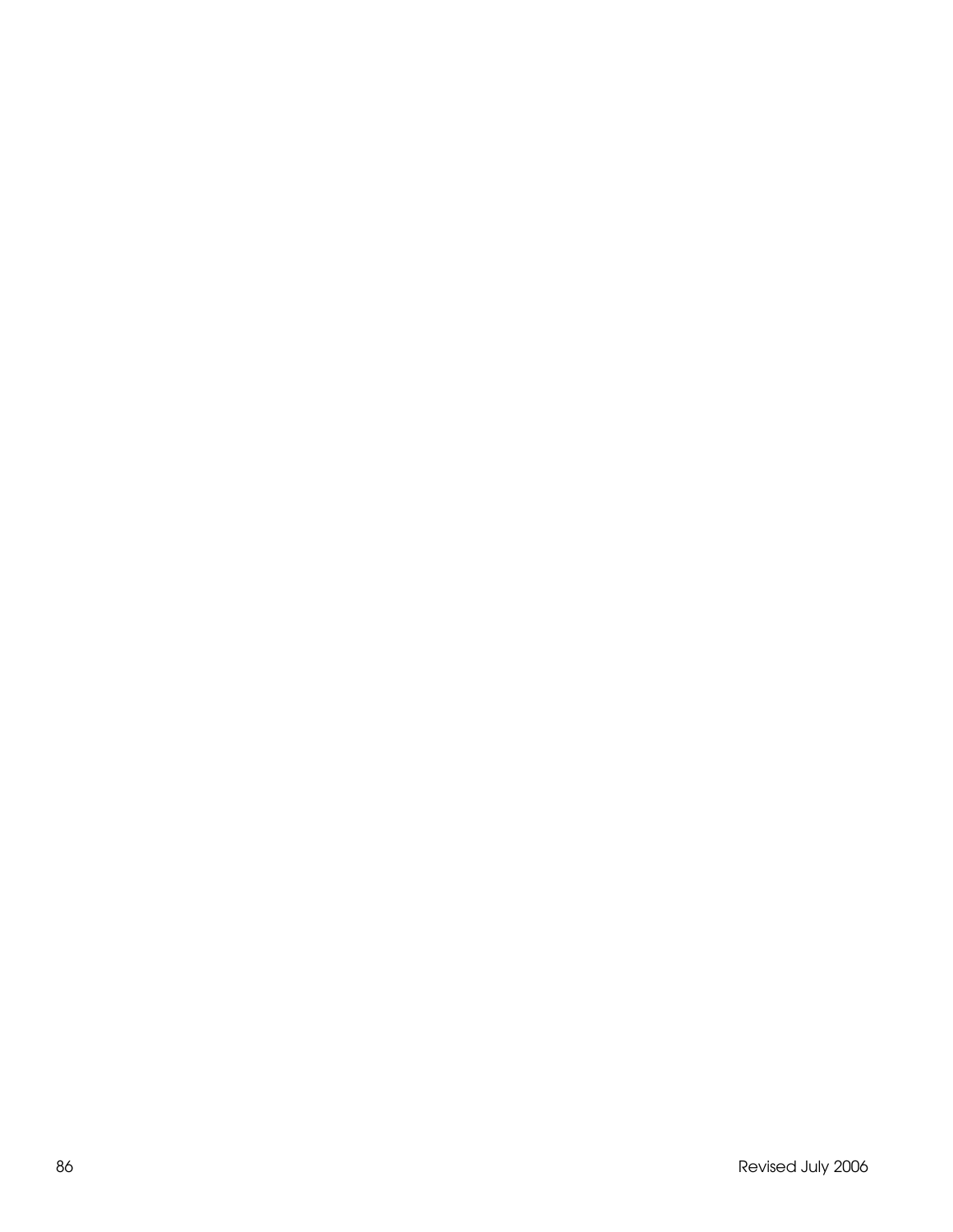

State Firemen's and Fire Marshals' Association of Texas Texas Volunteer Firefighters' and Fire Marshals' Certification Board 4450 Frontier Trail • Austin, Texas 78745-1514 • (512) 454-3473 www.sffma.org (800) 580-7336

# FOCUS: THE VOLUNTEER CERTIFICATION PROGRAM

The following information has been designed to inform all members of the Association about the various aspects involved in the SFFMA Certification Program. While the Austin office staff should always be considered a resource for any questions regarding certification and membership advantages, your primary source of information is your Zone Representative to the Certification Board. Your Board is composed of a remarkable group of individuals who donate their time and often their personal finances to promote and uphold the SFFMA program. To tap in to this invaluable resource and to determine your area board member please call the Association office at (800) 580-7336.

# THE BASICS OF CERTIFICATION FIRST THINGS FIRST

The heart of the Volunteer Certification Program is the Certification Coordinator. Selecting a Coordinator is the first step in starting a certification program for your department. This person is responsible and liable along with the Fire Chief to validate that all training and certifications meet state criteria and have, in fact, been met. This individual must be at least certified as a Basic firefighter and have completed an instructional course such as Instructional Techniques or Methods of Teaching. Other comparable courses are: Texas Department of Health EMT Instructor, Texas Teaching Certification, Masters or Bachelor's Degree, any Armed Services Instructor Certification or an Instructor Certification from the Commission on Fire Protection. The Coordinator does not actually have to conduct the training, but it is his/her responsibility to document it and make sure that a qualified instructor has conducted the training.

In the event that a department selects someone as Certifying Coordinator who does NOT meet those qualifications, a provisional certificate may be granted with a three year limit for completing training requirements. In addition, each Certification Coordinator must attend a certification workshop at least once every two years. Coordinators granted a provisional status MUST attend the workshop EVERY year. Workshops are available at the State Convention, often at District meetings, or may be arranged through your Zone Representative to the Certification Board.

Please note that the Fire Chief and Coordinator of record must sign ALL applications submitted to the Austin office. If you are unsure as to whom the Coordinator of record is for your department, please contact the Austin office. In the event the Coordinator is not up-to-date, an application should be submitted for processing.

We must also be notified when there is a change of Fire Chief. A letter should be submitted to the SFFMA office as soon as possible after a personnel change in this position.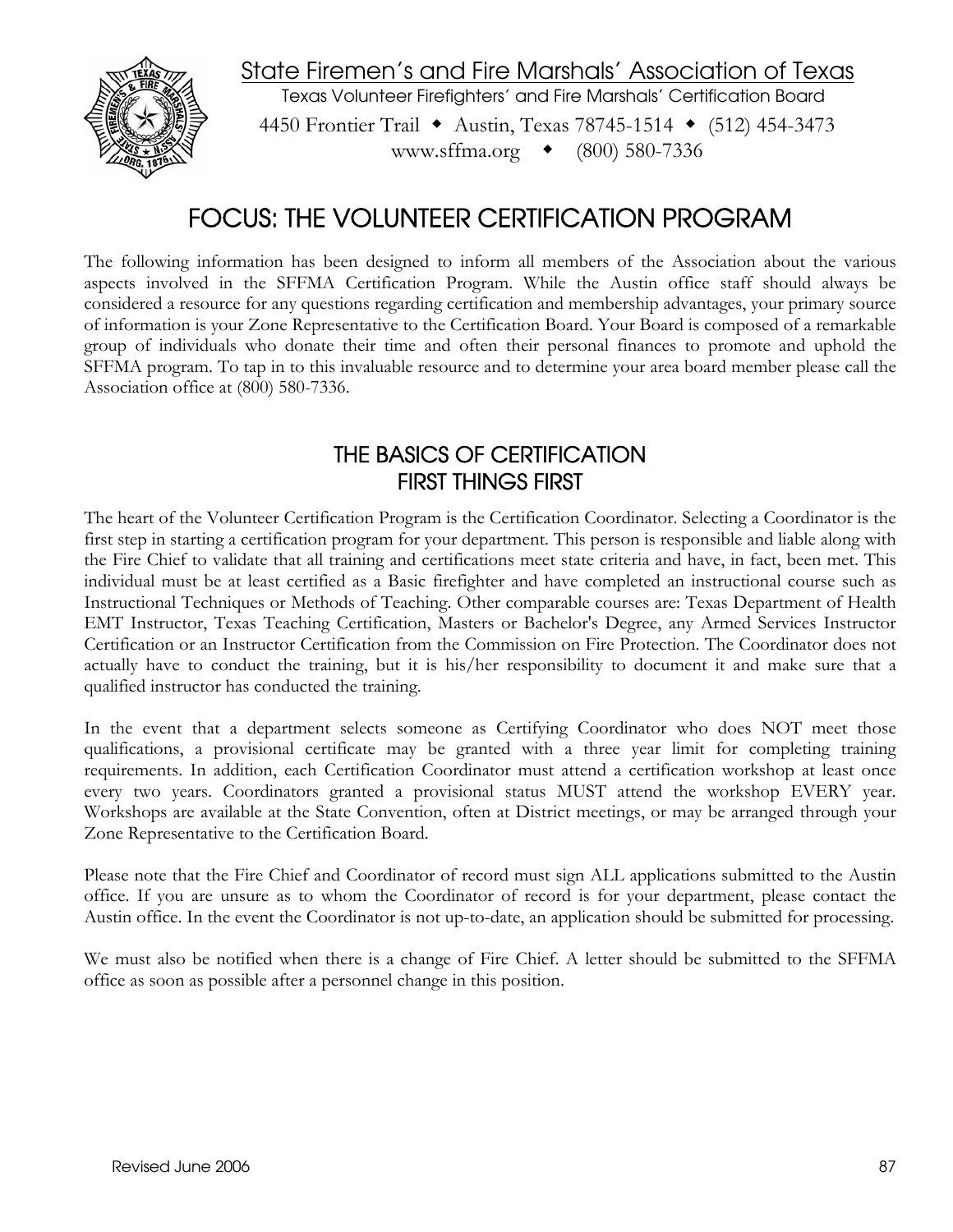# **INSTRUCTION**

There are two levels of instructor: Level I and II. The Level I instructor must be a current dues-paying member of the Association and have at least two (2) years of Fire Service experience, but is not required to be certified or to meet the Methods of Teaching or Instructional Techniques criteria. It should be noted that the Level I instructor is approved to teach only at the Basic level ONLY within the department named on the certificate. The Level II Instructor (as with the Certification Coordinator) is required to be at least Basic certified through SFFMA and have met the Methods of Teaching or Instructional Techniques requirement. Level II instructors may conduct training on all levels and in all categories within any SFFMA member department.

# LEVELS OF CERTIFICATION

There are various levels of certification an individual might strive to obtain. The SFFMA program allows the individual departments and members to decide how far they will go in the process. These levels include the Introductory, Basic, Intermediate, Advanced and Master certifications. The Introductory firefighter certification is a Certification Board recommendation requiring 70 hours of training prior to participation in an actual live structural fire. Basic, Intermediate and Advanced levels require 167, 360 and 547 hours respectively. As the program was designed to utilize stages of training, please note that an individual must obtain his/her Basic certificate before applying for the Intermediate level. The same principal applies to the Advanced level (i.e. an individual must have Basic and Intermediate certification in order to move up to the Advanced level). At all levels there are specific objectives that must be met in order to receive credit in the category. For a more detailed account of the objectives, please consult your certification packet.

# PROGRESS REPORTS

Departmental Progress Reports are due by January 31st annually, otherwise a \$25 late fee will be assessed. The report must be in alphabetical order, and include members of the department who were Association members participating in the certification program during the reporting year.

"Current Year Hours" training is that done from January 1 through December 31 of the reporting year. "All Previous Years Hours" training includes all training done up to, but not including, the reporting year. "All Years Hours" must reflect the combined hours from "Current Year" and "All Previous Years" training.

All training for each individual is to be reported, including those levels at which an individual may have already been certified.

In order to distinguish between the thousands of individuals in the program, a Social Security number and date of birth MUST be submitted for each entry. This data is used for information purposes and also serves as member log-in information for the SFFMA Online program. The Certification Coordinator and Fire Chief of record MUST sign the report cover page, photocopied or stamped signatures WILL NOT be accepted. In the event the report is incomplete or contains errors, a letter of explanation will be sent so that corrections may be made.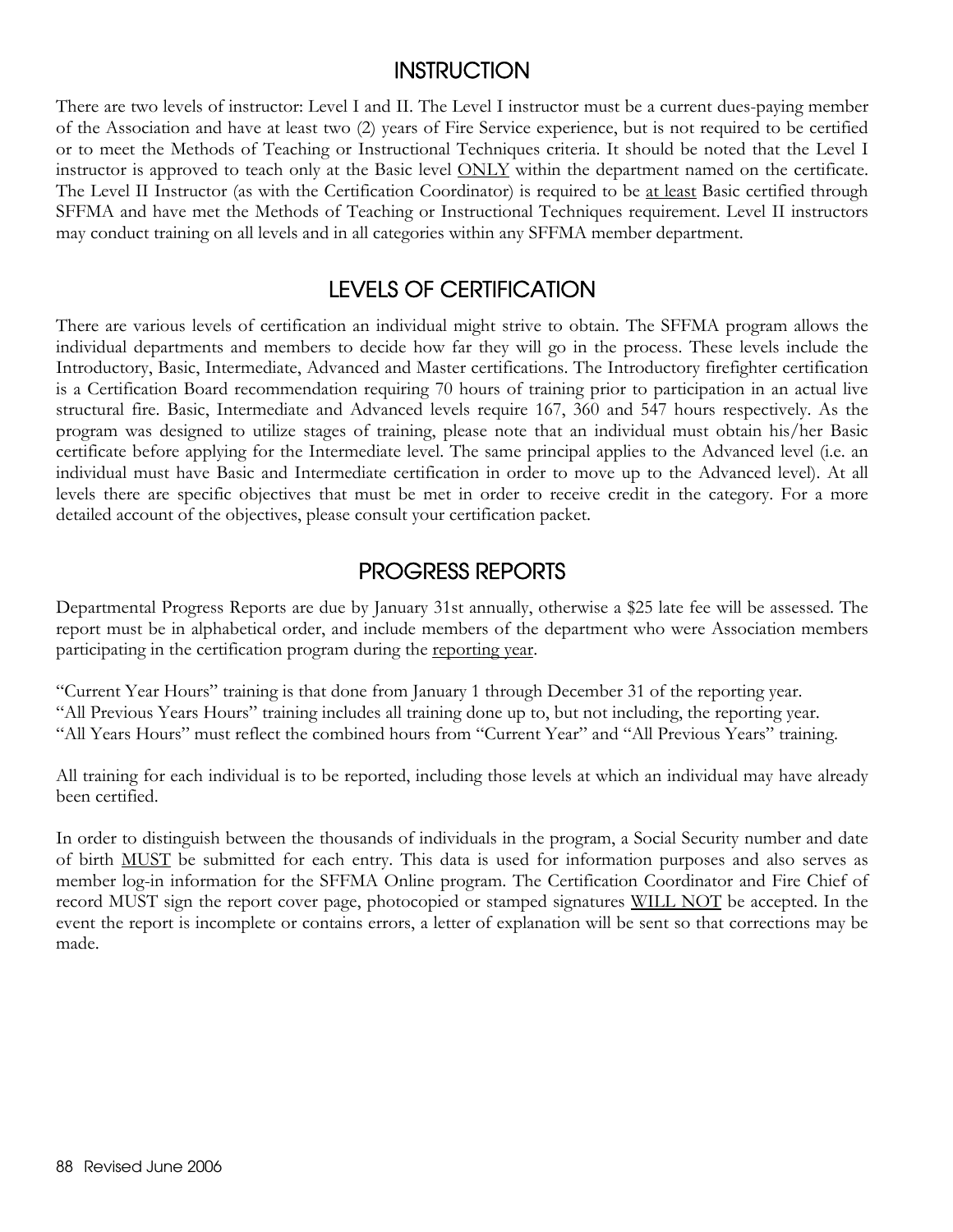# CERTIFICATION QUESTIONS & ANSWERS

The following are some commonly asked questions regarding the SFFMA Certification Program:

**1. Can I have an outside Instructor come to my department and instruct, if he/she is not a Level II Instructor with SFFMA?** 

Yes. They would fall under the umbrella of the Certification Coordinator for that department.

**2. How does the Certification Coordinator transfer training hours attained within the department for participating members, prior to 1993 and as far back as 1976, to the current year's progress report in order to obtain credit for those years of training?** 

Utilize Certification Program guidelines "Revised January 1993" or later in regard to objectives for each subject area. If all the objectives for the itemized categories have been met, you may give credit for the hours required for each subject area. If the required objectives have NOT been totally fulfilled for each category only give a percentage of training hours based on what objectives were met.

**3. How do individuals or departments wanting copies of records receive them from the Austin office?** 

It is the responsibility of the individual departments to keep up with and track their own hours. Additionally it is the responsibility of the individual to keep a personal copy of all his/her certificates – regardless of whether they believe the department or the Coordinator are keeping a copy on file for them. As much as we would like to help all departments requesting this information, the Association office has neither the manpower, nor the time to research records which should be on file at the specific departments. The Association office should be considered as a "last ditch effort" in obtaining documentation. This is another prime example of how important and how careful departments must be when selecting their Coordinator.

All requests MUST be made in writing and accompanied by a non-refundable \$25.00 research fee for the first record and \$15.00 for each additional record. Be sure to provide your SSN, DOB, and all departments that may have submitted records for you with dates (at least years) served. An additional one time \$25.00 will be required for research going beyond 10 years back. While we will process requests for copies of training, please note that there is no guarantee as to when copies will be forwarded. These are time consuming requests and as turnaround time for applications is one of our priorities, records requests will be processed as time allows. Research fees are for doing the research and fees will not be refunded if no information is found.

**4. If individual dues are not maintained as "current" what, if anything, would happen to the status of certification as it applies to SFFMA?** 

Nothing. Once an individual has acquired certification through SFFMA their status as certified, is for life.

#### **5. My department has elected not to test. Can I test anyway?**

Yes. However, testing policies should be set by the local departments. An "Endorsement of Eligibility" has no expiration date. It is the responsibility of the individual to retain a copy of the letter for his/her records. If one elects to test at a later date, he/she will need the letter.

## **6. I have received my Basic Certificate and I have an "Endorsement of Eligibility" to test at the Basic level. If I take the test and fail, will I lose my current certification?**

No. If you hold any level of certification and wish to take the "accredited" level test and fail, you do not lose your certification.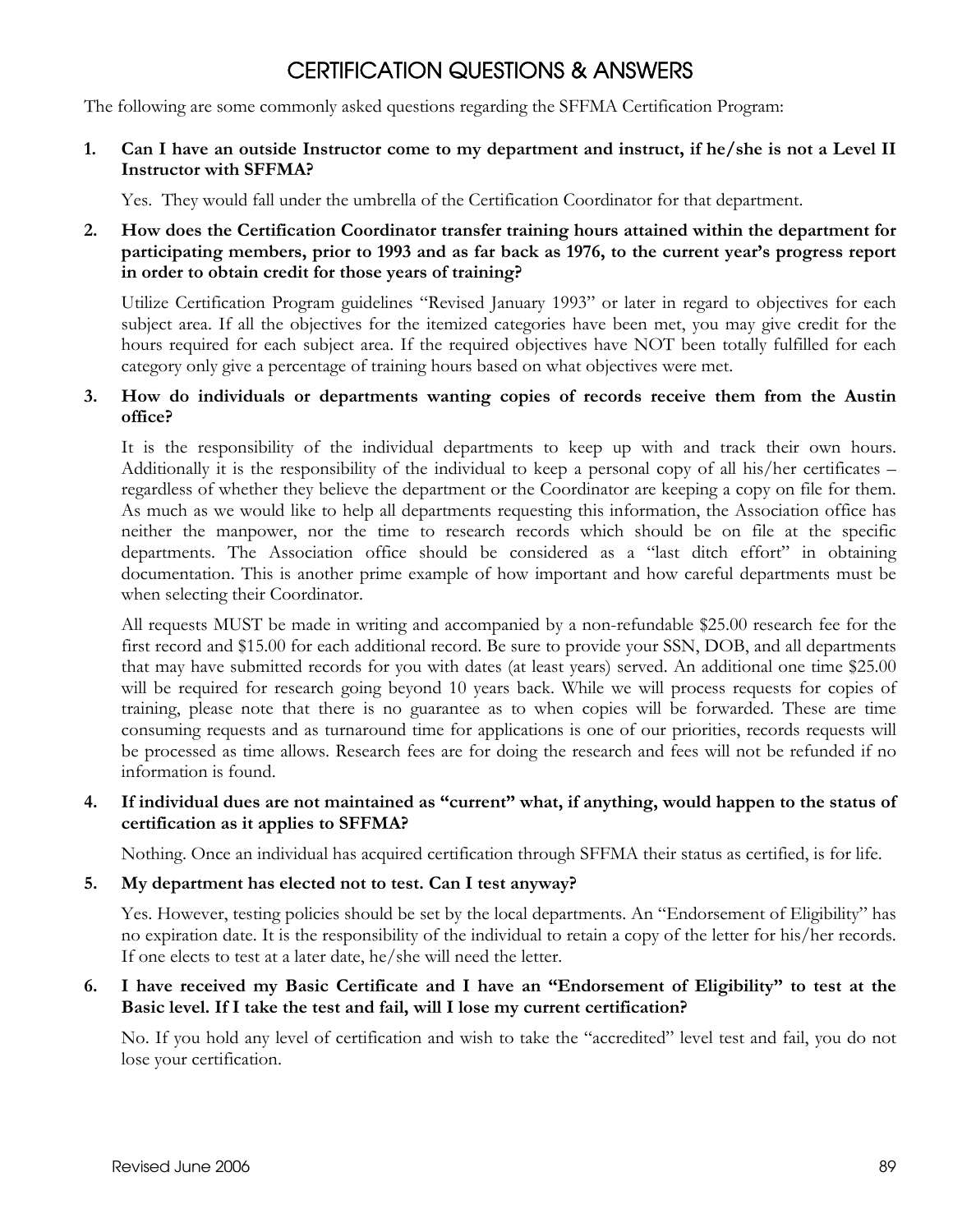## **7. Do I get an "Accredited" certificate if I have taken the Commission's test after September 1, 1993?**

Yes. The Certification Board will accept anyone who has passed the Commission's test after this date at the Accredited Advanced level provided all three applications (Basic, Intermediate and Advanced), fees and documentation have been submitted. These individuals would not be required to test for the SFFMA as long as they have received the additional training in the categories not covered by the Commission. These categories include Emergency Vehicle Operations and Ground Cover (attained through the Texas Forest Service). Additionally, anyone holding an ECA certification through the Texas Department of Health will satisfy all objectives listed in Section 10, First Aid, for all levels.

# **8. Are individuals certified through TCFP prior to September 1, 1993, required to test at the Advanced level through SFFMA in order to receive "Accredited" Status with SFFMA?**

No.

**9. If I obtain my Basic, Intermediate and Advanced levels certification, can I test at the "Accredited" Advanced level only?** 

No. You must test in progression at all "Accredited" levels to receive any "Accredited" level of certification.

# **10. My department is new and just getting started or has not been training for several years and we do not have a Level I or Level II Instructor. Can our department still do fire training and get credit for it with SFFMA?**

Any course taught by a local fire department, an accredited College, University, or other agency is acceptable provided that the Certifying Coordinator and the Fire Chief certify that the course meets the minimum requirements as set forth by the Volunteer Certification Board. IN NO CASE SHALL FIRE SCENE OR RESPONSE TO ACTUAL ALARMS APPLY TOWARDS VOLUNTEER CERTIFICATION. All training shall be in a controlled environment.

# **TRAINING**

Training can come from many sources. The most common type is in-house training conducted by the local department utilizing local department personnel. The Chief and Certifying Coordinator must verify that the training meets the course descriptions set by the Certification Board. Texas A&M, through its Engineering Extension Service (TEEX) provides an invaluable source of training. Additionally the Texas Forest Service provides training in Ground Cover. In order for training to be acceptable from commercial companies, the company must be a sustaining member in good standing of the SFFMA, the course outline must be on file and approved by the Austin office, and the instructors must be certified as a Level II Instructor by the Volunteer Certification Board. Other sources of training may be the volunteer's job or area college. As long as the training meets the requirements as set forth by the Board and the Chief and Coordinator are willing to certify the training, it may be counted if accurate documentation is kept.

# TO TEST OR NOT TO TEST - THAT IS THE QUESTION!

A great deal of thought has been exerted as to whether the SFFMA Volunteer Certification Program should require testing for its applicants. In August of 1995, the Certification Board determined that testing should be an option. Upon submitting a Basic, Intermediate or Advanced application and assuming everything is in order (dues, signatures, documentation, etc.) a certificate of the appropriate level will be issued.

Additionally, a letter called an "Endorsement of Eligibility" will be issued which states that the individual has the option to test and need only set up a test date with his/her Zone Representative to the Certification Board. After successfully completing the exam, the individual will then be considered an "Accredited" Basic, Intermediate or Advanced firefighter and will receive a new rocker, certificate and wallet card reflecting this achievement.